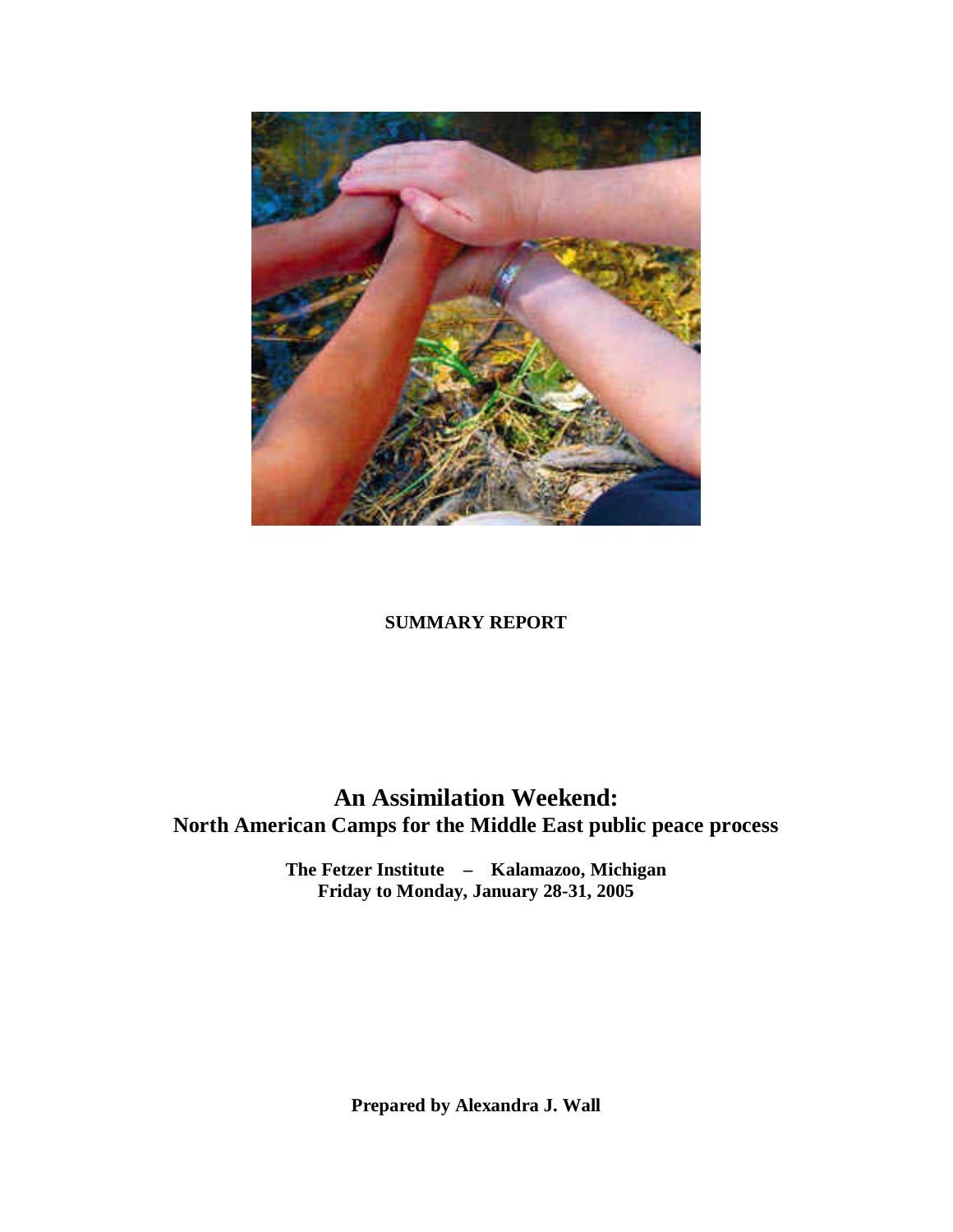# **TABLE OF CONTENTS**

| <b>TABLE OF CONTENTS</b>                                                 | $\boldsymbol{2}$ |
|--------------------------------------------------------------------------|------------------|
| <b>EXECUTIVE SUMMARY</b>                                                 | 3                |
| <b>INSIGHTS ABOUT CAMP PROGRAMS</b>                                      | 5                |
| <b>Camp purposes and goals</b>                                           | 5                |
| <b>Why Youth</b>                                                         | 5                |
| Process of change: Face-to-face listening, stories, bridging, teaching 6 |                  |
| Pre-camp preparation                                                     | 7                |
| <b>Staff preparation and role</b>                                        | 8                |
| <b>Choice of languages</b>                                               | 8                |
| Inspiration, motivation, faith, religion                                 | 9                |
| <b>Exercises and activities</b>                                          | 10               |
| Returning home – life outside camp                                       | 10               |
| <b>Sustaining camper relationships</b>                                   | 11               |
| Future cooperation among the camps                                       | 11               |
| <b>Community outreach and funding</b>                                    | 12               |
| <b>News media relationships</b>                                          | 13               |
| PROPOSAL FOR A CONFERENCE                                                | 15               |
| <b>Overview</b>                                                          | 15               |
| <b>Background</b>                                                        | 16               |
| <b>Goals and Objectives</b>                                              | 17               |
| <b>Seasons retreat environment</b>                                       | 18               |
| <b>Expected outcomes</b>                                                 | 18               |
| <b>Fetzer Institute involvement</b>                                      | 19               |
| <b>THE PARTICIPANTS</b>                                                  | 20               |
| THE PROCESS: Interview of a camper                                       | 29               |
| THE KALAMAZOO WEEKEND: A running narrative                               | 34               |
| Beginning with ceremony and our stories                                  | 34               |
| <b>Exploring Inspiration and Motivation: The role of faith</b>           | 35               |
| Telling the camp story through the news media and other publicity        | 37               |
| Recruiting campers: Building trust, and new language                     | 39               |
| Demonstrating possibility with inspiring films                           | 42               |
| Getting creative with ideas and priorities                               | 43               |
| Acknowledging the power of the youth                                     | 46               |
| Exploring a variety of shared ideas for funding, curricula, more         | 46               |
| Admitting issues of religion: inclusion and exclusion in the room        | 49               |
| Establishing our group's priorities for the coming year                  | 50               |
| Presenting descriptions of our camps                                     | 50               |
| Closing with ceremony and news media presence                            | 54               |
| <b>EXAMPLE CAMP OUTCOME: Joint Statement</b>                             | 56               |
| <b>THE PROCESS: Interview of a facilitator</b>                           | 57               |
| <b>PHOTOGRAPHS</b>                                                       | 66               |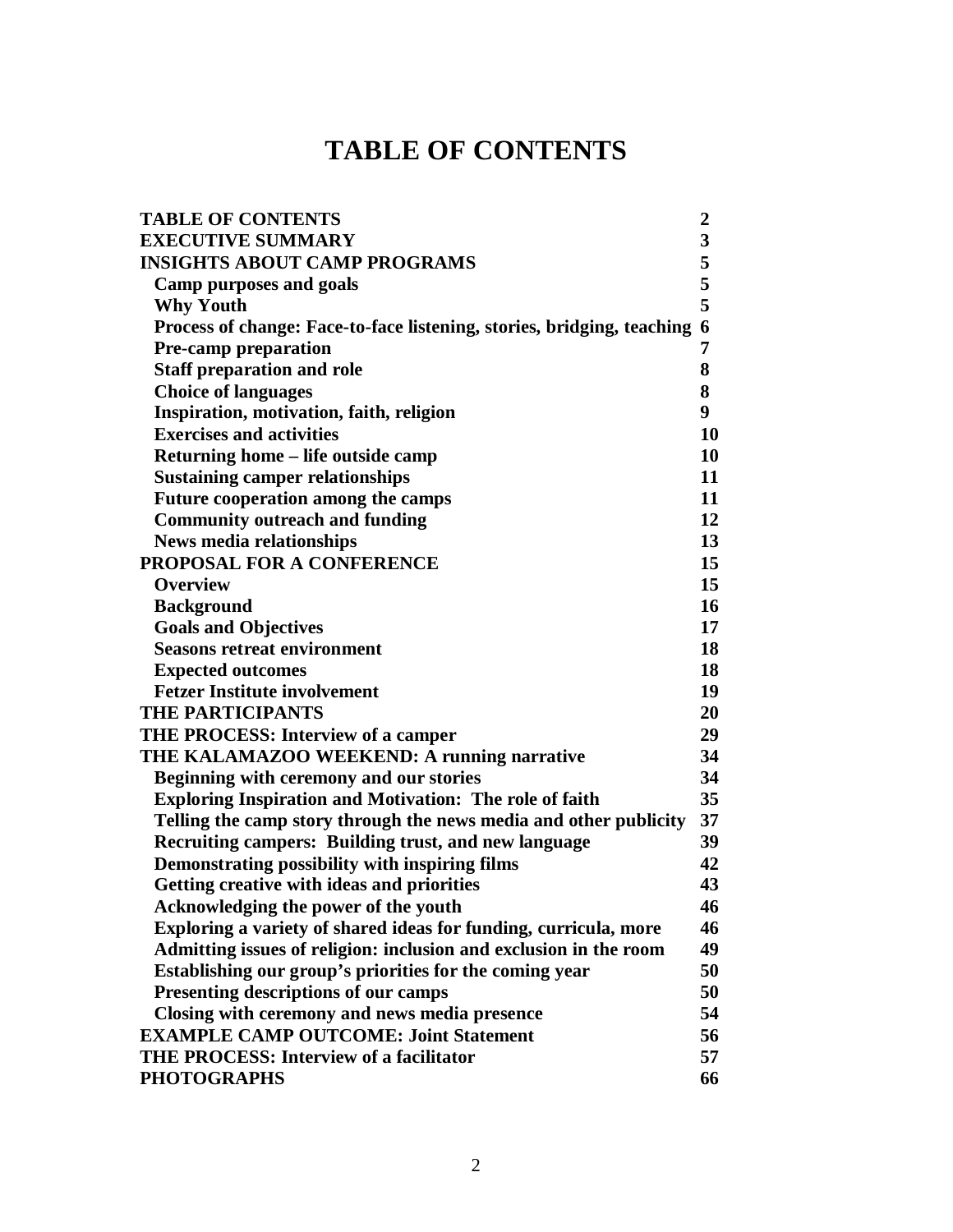# **EXECUTIVE SUMMARY**

During four days in January 2005, twenty six summer camp conveners and facilitators, women and men, ages teens to sixties, met by invitation at The Fetzer Institute in Kalamazoo, Michigan, USA. They represented the dozen known North American camps that support the Middle East public peace process of citizen face-to-face relationship building among Arabs and Jews, Israelis and Palestinians – Muslims, Christians, and Jews. They traveled from Israel, the West Bank, Canada, and the United States.

Perhaps the most significant finding was participant confirmation that this was needed initiative to finally meet each other and form expanded, ongoing, creative relationships.

While maintaining the individual nature of the camps, it was agreed that a loose federation or network of camps would be helpful. The programs want to remain distinct in what they do; some are faith-based, some are only for girls, one is for families, they are for different ages.

Post-camp follow-up "back home" is crucial – a universal imperative – perhaps the most important piece of this process. Sometime back in their hometowns participants know no others who have been through the same experiences and changes. They feel isolated, alone, misunderstood. If provided with a list of participants from various other programs, they would have a better chance of knowing someone supportive near them with similar camp experiences. And while campers often meet periodically "back home" with others from their own programs, a meeting of all participants from all the camps collectively could be beneficial. They would see that they are part of a much greater movement of youth and elders together.

One proposal was for participants to attend another, different program as they grow older, and eventually bring their families into the process by encouraging them to attend a family camp.

Establishing a network would also be especially beneficial to present the camps to the outside world as a model for change. Creation of a short film with clips from all of the camps could show that each one is not alone, and that each program is part of a greater movement.

It was also agreed that the camps could pool some resources like curricula and lists of "best practices," and even purchase supplies cooperatively. In seeking hard-won, competitive foundation and private funding, we wish to maximize a spirit of mutual affirmation and shared purpose among programs, while minimizing claims of better-than or different-than.

To maintain regular contact with each camp program, a part-time staff person might be helpful. A grant and salary would be needed. That person could also write a newsletter and put up a Web site with all of the camps linked to it. Setting up a listserv, too, would allow camp organizers to ask each other's advice and share programming and other ideas.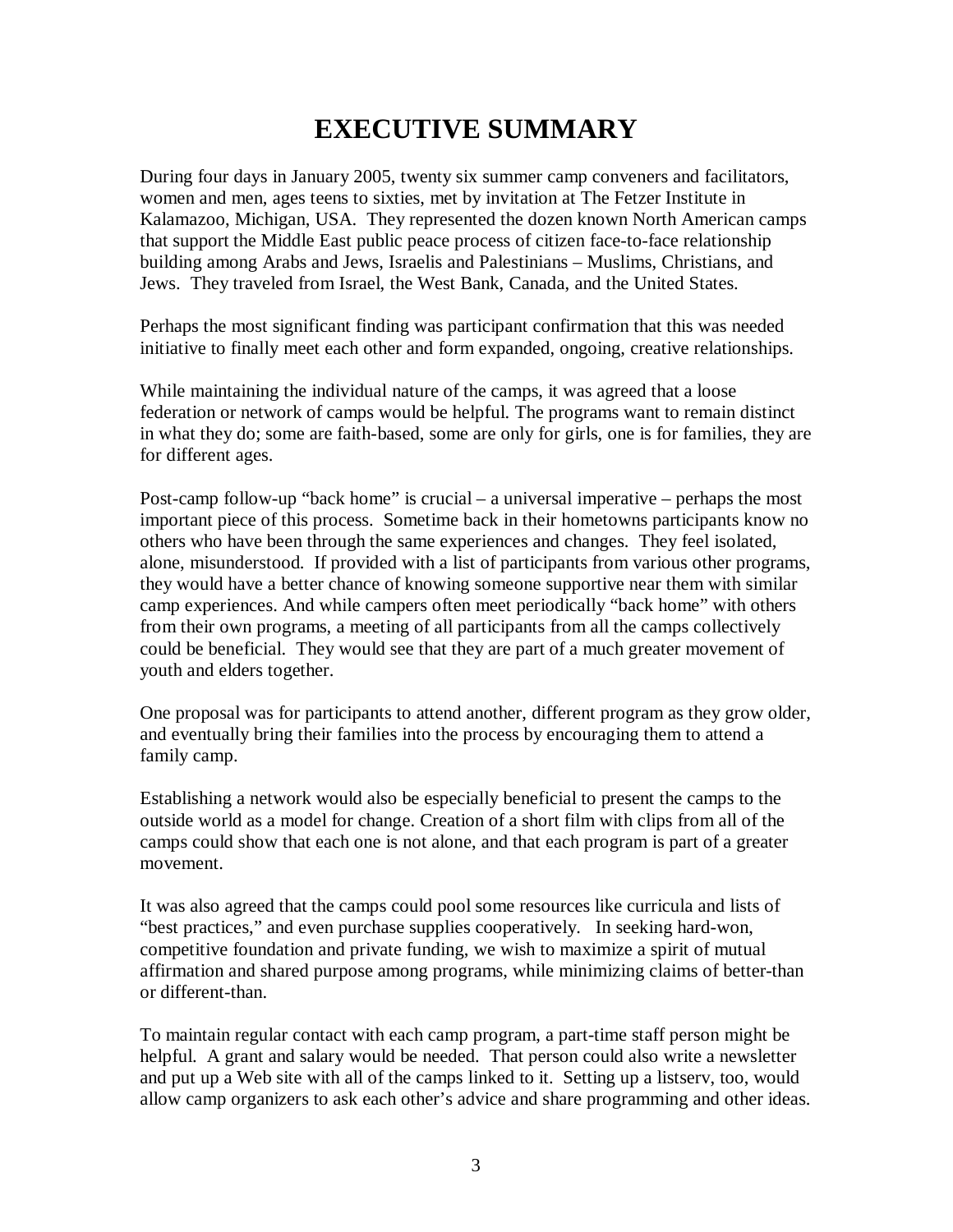Toward the end of the gathering, a priority-setting exercise identified our six choices for follow-up initiatives. We chose the *first three to act on* during the year..

- *1) An annual meeting*
- *2) Regular internal communication between the camps*
- **3)** *Resource sharing*
- 4) A Web site
- 5) External communication
- 6) Next steps

This first-of-its-kind meeting provided a windfall of concrete methods and inspiration to help make these and other camps and relationship-building programs the best they can be.

READING THIS DOCUMENT: The next section, "INSIGHTS ABOUT CAMP PROGRAMS," is the 10-page essence of weekend findings. Following portions reveal a more detailed running narrative over time of the weekend from its inception, enriched and humanized with two in-depth personal interviews.

This document, with other written and visual information about this landmark weekend, will remain on the Web linked from http://traubman.igc.org/campconf.htm.

With thanks to The Fetzer Institute, we offer this information to the world for the good of all, without exceptions.

Libby Traubman Len Traubman Len Traubman Co-facilitator Co-facilitator

Eric Nelson Alexandra J. Wall Program Officer, The Fetzer Institute Documentarian

### **Contact information:**

Libby and Len Traubman Jewish-Palestinian Living Room Dialogue Group 1448 Cedarwood Drive, San Mateo, CA 94403 USA Tel:  $650-574-8303 - LTraubman@ige.org$ www.traubman.igc.org/dg-prog.htm

Eric Nelson, Program Officer Seasons Retreat Center, The Fetzer Institute Kalamazoo, MI USA 49004-9398 Tel: 269-375-2000 – ENelson@fetzer.org www.fetzer.org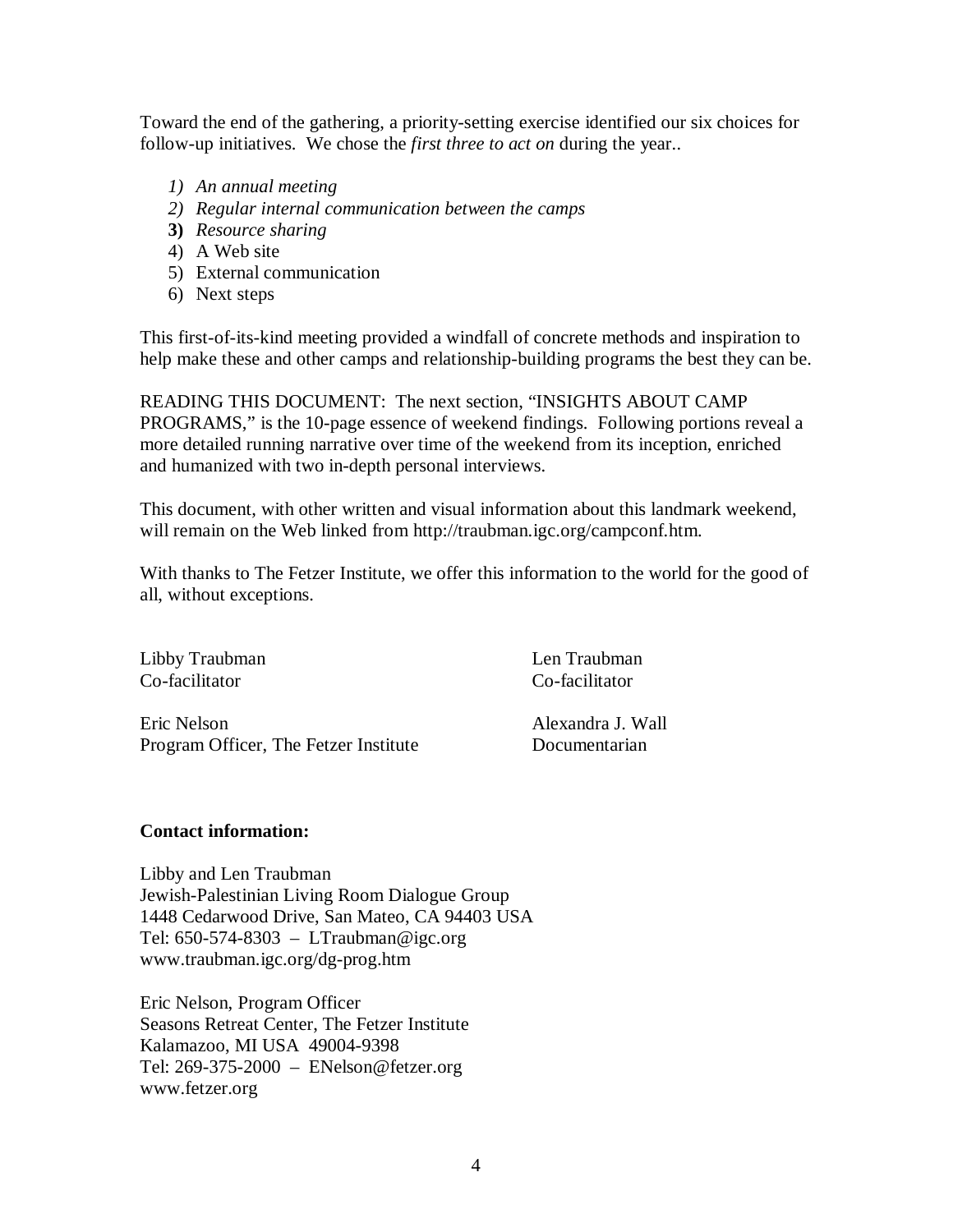# **INSIGHTS ABOUT CAMP PROGRAMS**

#### **Camp purposes and goals**

In a safe place near nature, youth from the Middle East – and those with ties to them – experience the power in coming together face to face to create community out of opposing views and conflicting narratives.

Most camps are for both genders, while some are for teen women only. One is a family camp that crosses three generations.

Programs combine structured workshops with living, eating, creating, and having fun together, all with the main goal of getting to know each other as individuals and equal human beings.

Eye to eye, the young women and men discover a new quality of listening and attention, and additional needed patience if through an interpreter.

These programs train both women and men to be effective and pro-active leaders in relationship building, and strong in creating more democratic states, more humane societies.

This is the first stage of a public peace process that allows finally discovering the humanity of the other. Thus, camps avoid the common pressure from the outside and potential participants for preconditions and promises of political stands and statements.

Increasingly, families of the youth are asked to become active in emotionally supporting their campers back home during the year between program sessions.

Before returning home from a program, ideally each camper would look in the mirror with new self-esteem and confidence and be proud of the person she or he has grown to be.

### **Why youth**

The youth are interested, ready to travel, eager to make friends and transcend inherited agendas. They want to maintain their idealism and enact their dreams. They "get it" and feel it, and are competent in transforming "enemies" into partners. This is where the hope is.

Peacemaking comes much more naturally for children. Their hearts seem more open, their minds more accessible and seeking. With some exceptions, adults are not as attracted to this life but can be supportive of the youth.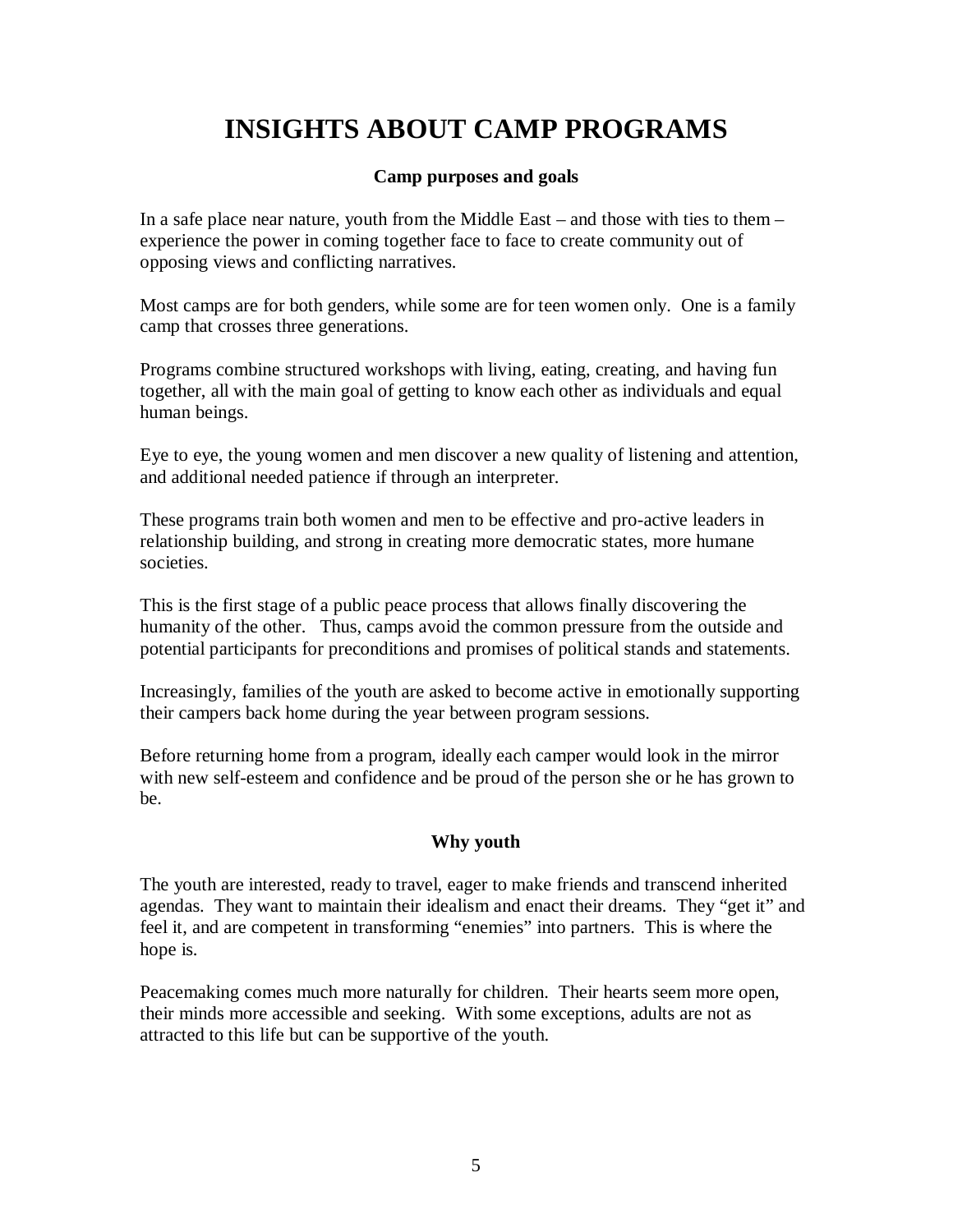The young participants are diverse. Some arrive already inclined toward relationship building, while others come with a negative attitude and thus experience the greatest transformation.

Some come from families who can afford to send them abroad. But more are economically in need and are helped by the camps to participate equally.

Beginning at a young age, these youth continue to become more communicative and fluent with language. They begin life with fewer stereotypes and prejudices. They return home with a stronger sense of personal and national identity, but with expanded identification as well. They learn at any early age to appreciate their similarities and differences.

These young ambassadors for peace often have more power to attract attention and be heard, because they are non-threatening and "only kids." Yet they are sometimes the real "adults" among us.

### **Process of change: Face-to-face listening, stories, bridging, teaching**

Transformation and changes of heart and mind come from discovering shared pains, fears, interests, joys, hopes – shared and equal humanity.

From the beginning, great emphasis is placed on communication, especially on a new quality of stillness and compassionate listening without "yes, but." One participant said: "Talking to someone who listens to me helps me to analyze my own story and to understand my story more deeply. Great listening helps me listen to myself."

This process of change from the inside out starts at the heart, often with shared personal stories. "An enemy is one whose story we have not heard." Story is one of the most powerful, transforming, confidence building experiences in life. Participants are surprised to learn what they have in common with someone from the other side.

The process is about knowing people, so we know what has meaning for them and how to cooperate with them. "Just knowing them made such a difference," said one camper.

A counselor said: "Since I was a child. I was into politics until I got repelled, and then I found that getting to know people was much more powerful." At the same time, the camps intend to help youth relate about the political matters in an intelligent and professional way – first discovering what meaning the issues have for one another.

Trust must be developed before the big issues can be considered successfully. "Everyone has different feelings, and we have to know each other's stories, and where emotions and reactions come from to shape people's lives and worldviews."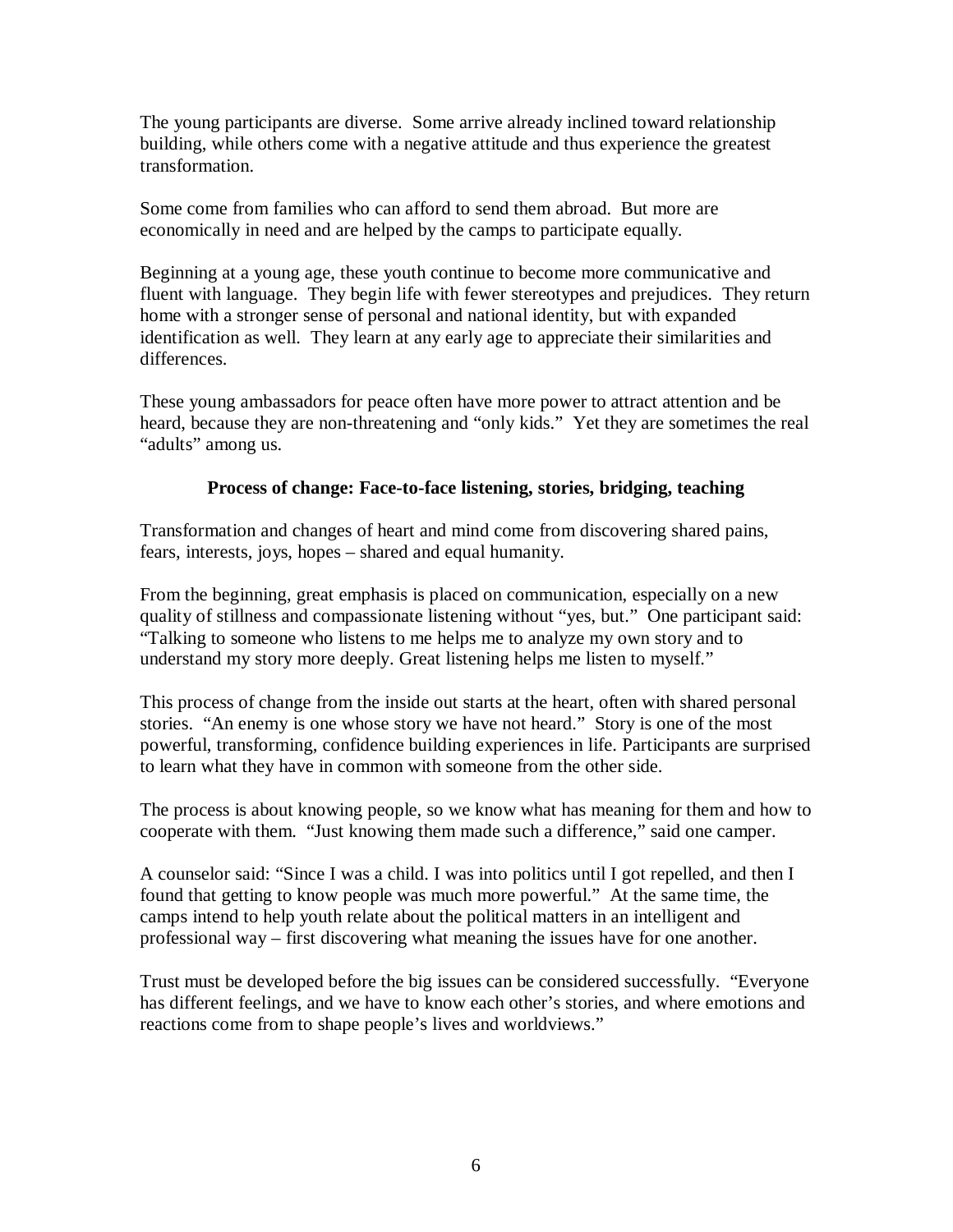The arts – film, theatre, written and photo portraits, music, painting – can help us ease into understanding people and issues, even if we do not yet trust ourselves to enter directly into relationship and dialogue.

One camp summed up principles it uses to begin their process:

- Listening is the beginning of peace.
- We are more similar than different, but understanding our differences is how we make peace.
- There is no more room for one-sidedness. We're redefining the language of the conflict. If you're pro-Israeli, you're pro-Palestinian, and vice versa.

The principles are transferable to other programs and conflicts.

In activities that call for participants to partner up, they select their partners themselves, while insisting that they pair up with someone who is an "other."

In the beginning the work is on identity politics . . . . understanding why identity plays such an important role.

Much of the learning really takes place outside of formal groups, when they're on the trails, eating, or relaxing. There may be sessions all day, but that may not be where the true breakthroughs happen.

Camps report that big collective breakthroughs commonly happen, but at a different point every camp session. The shift can happen the night before participants are to go home, or it may happen within five or six days of arriving. Affecting that dynamic among the youth are often identifiable opinion leaders whom the others tend to follow.

Those campers who transform do not all have the experience at camp. The inner change may take months to take root, or the young adult may change years later.

For those who are inspired, a natural next-step is to invite them to return to camp to teach what they've learned, and to become part of leadership. Since this is about growing leaders, they are hired as staff.

### **Pre-camp preparation**

Traditionally, participants have traveled directly from home to camp. New thought includes first letting the youth stay in homes for a few days, to fully rest and adjust to the new environment. This also begins to challenge the preconceptions and stereotypes of Americans with which most campers arrive.

One early orientation exercise asks campers to identify their fears, personal challenges, and what responsibility they will take to learn as much as they can.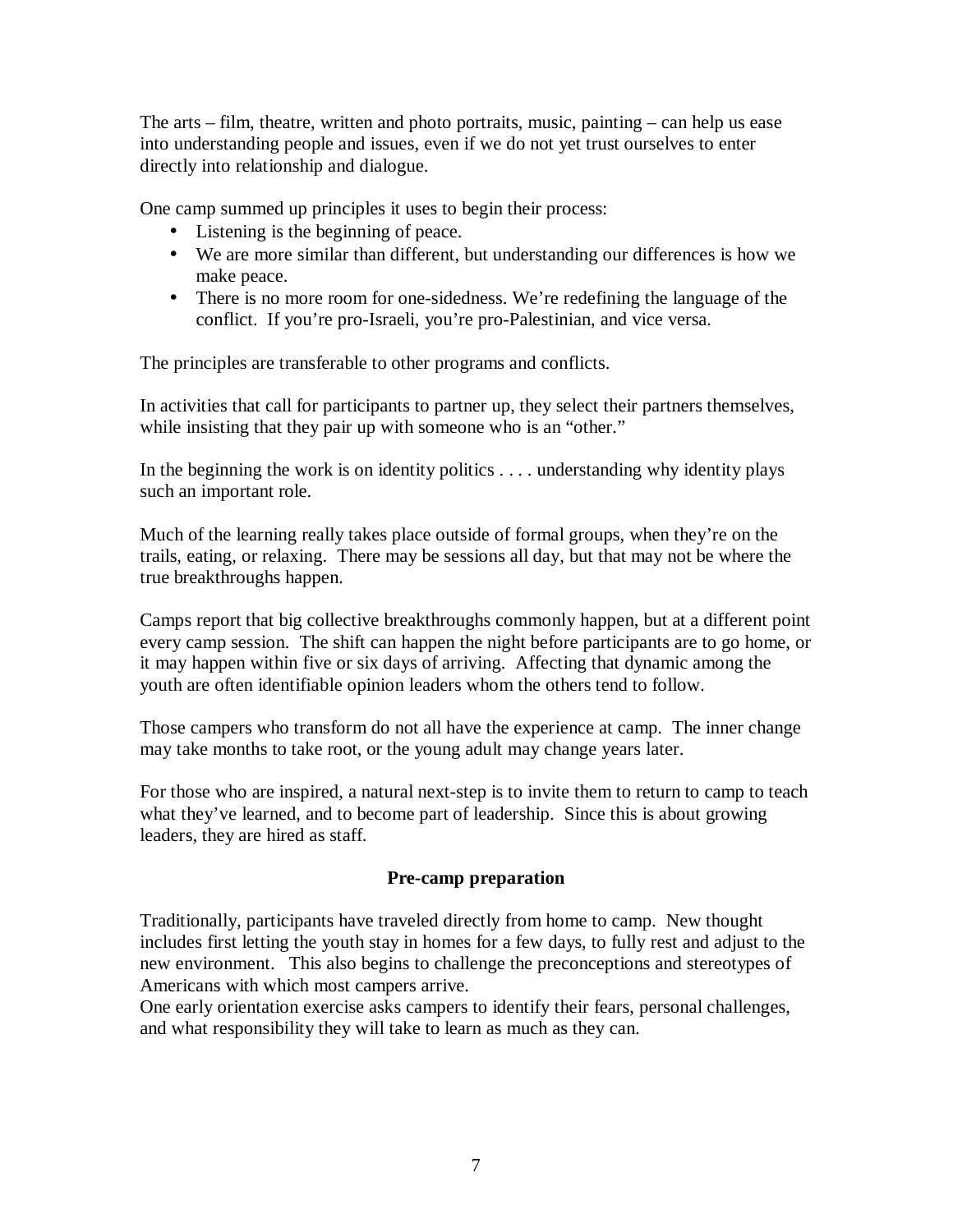Camp counselors talk to the youth about stretching themselves, feeling comfortable and being uncomfortable. Campers are asked to stretch more than they're comfortable with, while deciding for themselves how far they want to go.

#### **Staff preparation and role**

Preparing staff in dialogue and facilitation skills is vitally important. It greatly helps if they have had personal experience in sustained dialogues.

Practitioners must continue to educate themselves on the conflict and stay neutral – for both peoples – and not take sides.. One camp leader said: "I have to center myself. My job is to listen to the stories of both sides and bring them together."

Like campers, staff members can feel frustrated and alone. The staff needs a place and time to share their own insights and concerns, and to express their emotions. Then, as with the campers themselves, they begin to work harder and have more fun. Then they start noticing a shift in the campers, too.

#### **Choice of languages**

English is the shared camp language, to be inclusive and not force conflicted individuals to learn the language of the other. Communication in English also creates a common language bond between the campers.

At the same time, everyone stays mindful that people open up more easily in their own language. When a person speaks in her or his own tongue, everyone can feel the heart, not just the words and intellect.

So in difficult situations, interpreters are needed to allow the participants to fully express themselves. When the youth interpret for each other, they are forced to get in another's shoes – a valuable exercise.

When campers are released to speak in their own language, Israelis and Palestinians both tend to stick together only among their own clans instead of intermingling with one another.

Especially when mistrust is high, participants are then likely to believe that they are being talked about in the language they don't understand. So they are encouraged to speak their own languages only when they are intentionally off by themselves. As relationships grow closer, they become less suspicious.

There are concerns about insistence on English fluency. A Palestinian in a refugee camp is less likely to have good English skills. And Palestinian teens fluent in English are more likely to be Christian, thus prejudicing balanced representation at camp.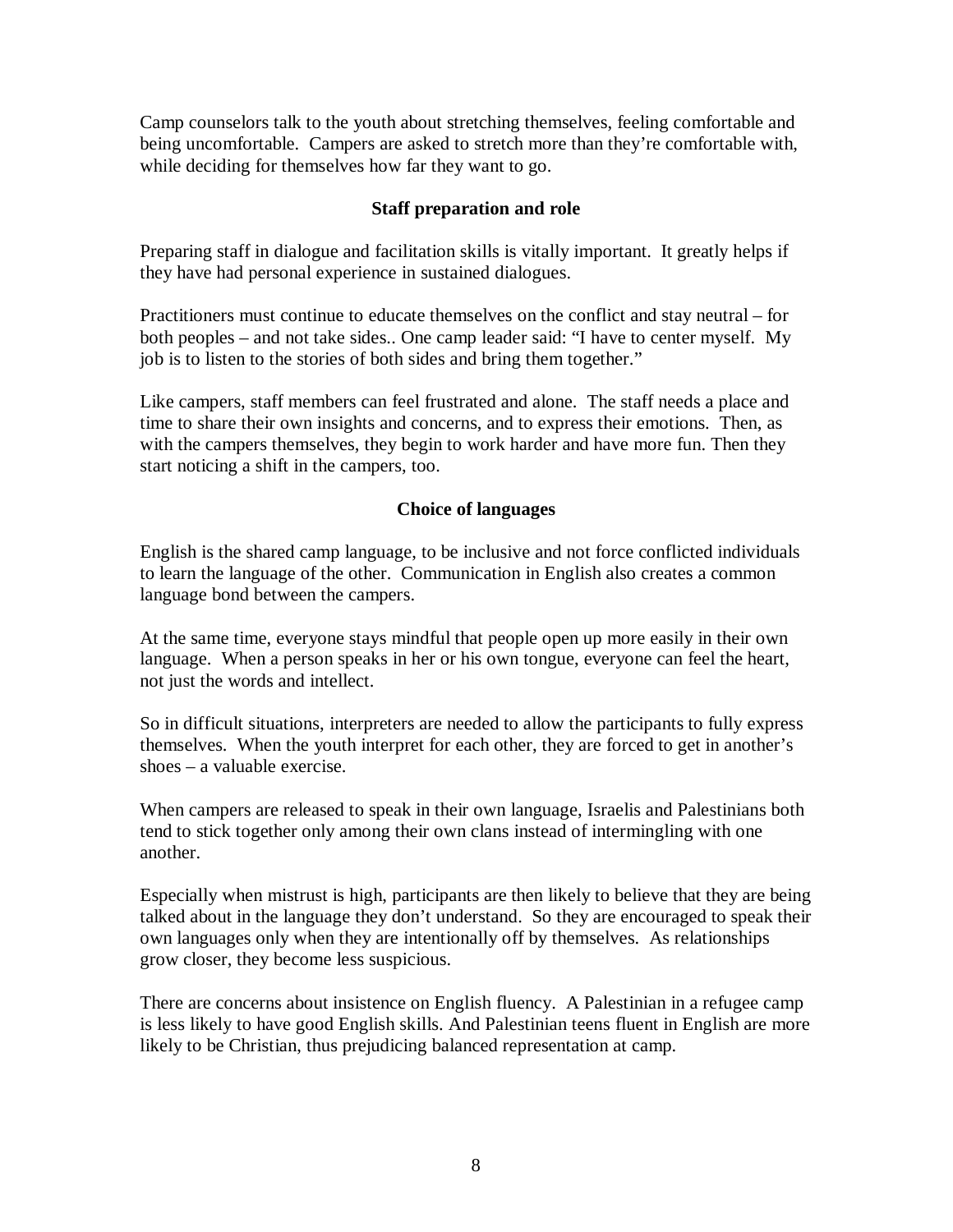Insisting on English too rigidly could be perceived as a usual story of a superpower imposing itself on others. So a balance is continually being learned, about freeing participants to talk in their own language at times.

Important messages, especially safety warnings, might be given in all three languages. This is when everyone must understand everything, never assuming that everyone can grasp all of the English language.

Another language consideration is words themselves. Some camps emphasize discovery of a new vocabulary for a new time in history. They try to avoid old thinking and obsolete slogans and boxes to put people into and thus include or dismiss them.

#### **Inspiration, motivation, faith, religion**

Camp leaders and participants have a variety of motives that get them to camp and sustain them.

For the youth campers, in the beginning seeking and protecting national identity – for oneself and one's people – is a strong motivator.

Some staff and participants are moved by principles of their religions, while others reject institutional faiths but are strongly faithful to principles of high universal standards of human rights equality, and the ongoingness of life.

Some have faith in the potential goodness of each human, who possesses a soul that remembers union and longs for reunion.

The idea of faith repels some people away from a work, while it could be a draw for others. One Muslim leader said that we must distinguish between what faith teachings prescribe and what individuals and institutions make of them for their own purposes.

Some Jews express being inspired primarily by the concept of "tikkun olam" – healing the world – or their principle prayer, the Shema – meaning to deeply listen and hear. Many Christians are moved by Jesus' instructions to love indiscriminately. And people of these two faiths share a deep love of Jerusalem and the Holy Land with Muslims, who cleave to many high principles of inclusiveness and treating people well.

The Palestinian-Israeli relationship and conflict clearly affects people of each of these faiths. Yet sometimes the Jews and Muslims unconsciously forget to include Christians equally in their thoughts, feelings, and deliberations. Christians express being more hurt by this than most people realize.

Camp staff and youth who are not averse to spiritual practices express an interest in partaking in each others' faith rituals, while at the same time creating new, shared ceremony.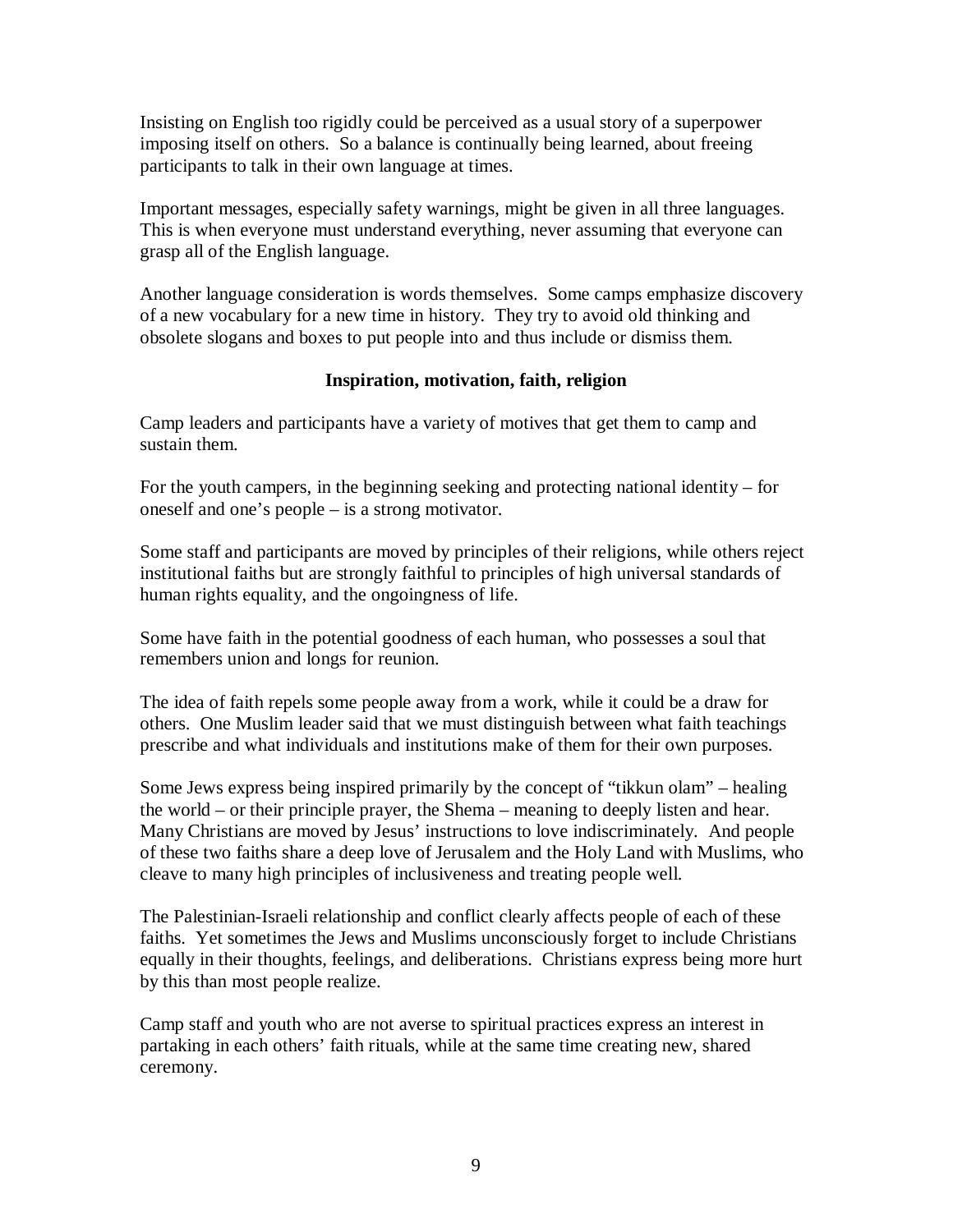#### **Exercises and activities**

New, effective camp activities are constantly being invented to help young women and men transcend that which separates them. These successful innovations deserve a separate document. A few will be mentioned.

The first exercise is always the compelling, courageous decision to leave home and traditional teachers. As in the universal Hero's Journey, these youth innovators and early adopters choose to confront life's ordeals – cultural taboos, peer pressure, national and personal borders, fear, doubt and hurt – in a search for more, some kind of boon for them and their people.

Once at camp, certain successful activities are universal to the diverse programs. Eating together, and sharing nature, recreation, and the arts are strongly unifying and humanizing. Listening is one of the most powerful things a person can do, as is the sharing of personal narratives – Story.

One camp helps Israelis and Palestinians begin talking to one another by having each group make a timeline of its own history. The can start wherever they want historically, and go to wherever they wish. This helps them get a visual sense of the history of the other side. Interestingly, the girls often don't know their own histories so well.

An experience about power proves to be dramatic because the Palestinians come in with the mindset that if they were in the position of power, they wouldn't oppress others as they experience oppression. Yet, given the opportunity, some of them take to that role very easily.

The Israeli and Palestinian youth probably have never physically touched each other. They may arrive with images of the other as inhuman, even aliens or monsters. In one program, they are asked to find someone they don't know well in the group, someone they consider "other." It may be someone they were afraid of, or still are afraid of. They are told to look at one another. And then, they are told to ask permission, and then find the pulse on one another's wrist. Then they do the same with the artery in their necks. Then they place their hands on the other's breastbone to feel their hearts, while they continue to look at each other. "This can be very powerful, because they've never touched their enemy, and they realize that 'she feels like me,'" says the program director.

#### **Returning home – life outside camp**

At the end of camp, it is important to ask participants what they will need when they go home. They commonly begin talking about what life will be like after camp.

There are many obstacles once a participant is back home. Most neighbors and others cannot understand the camper's experiences and changes, and do not want to hear about them.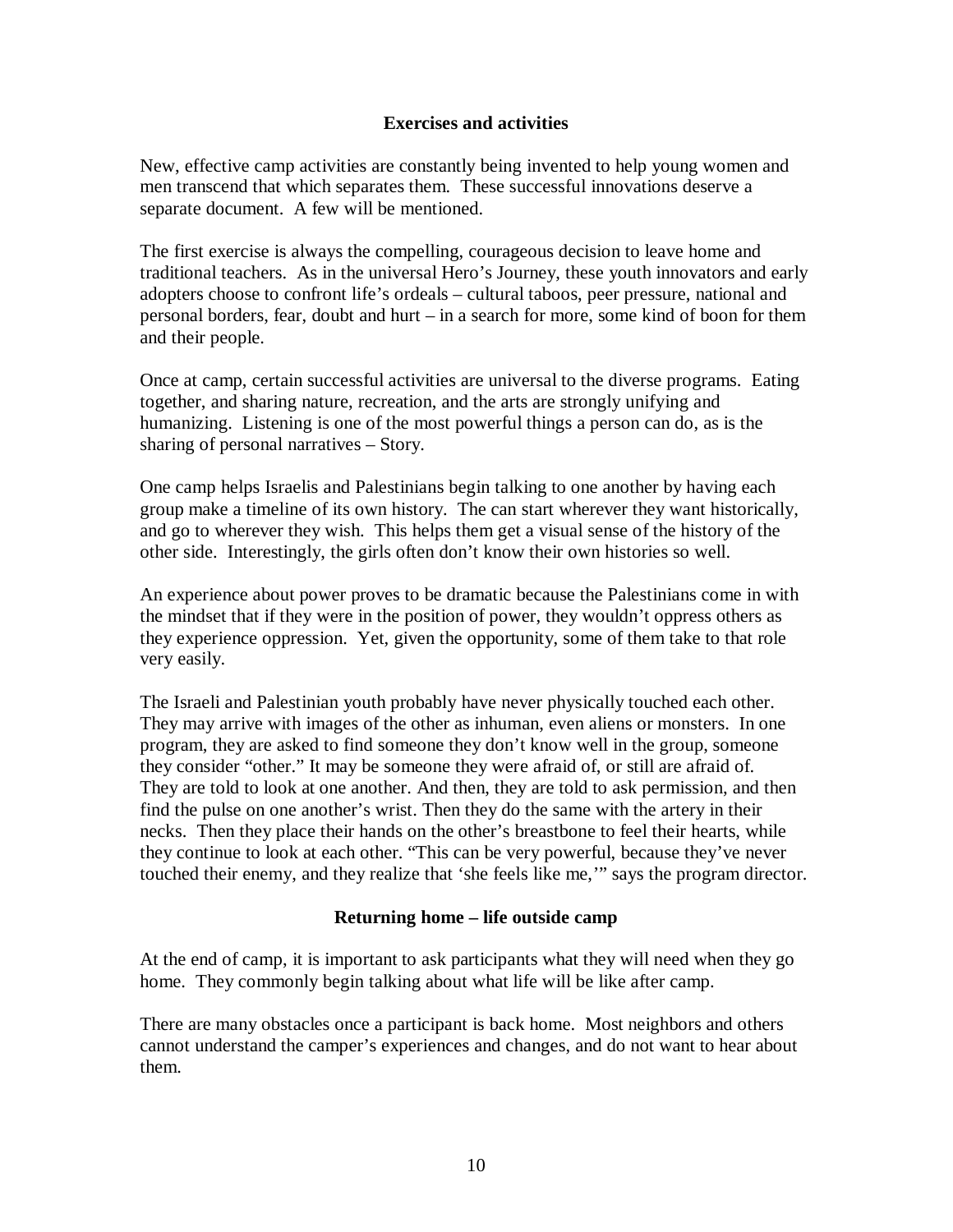"When I tried telling my classmates, many of them thought I was some kind of traitor or spy," said one. "It didn't make sense to them because it was so different from their experience."

Sometimes, the outside pressure to return to old modes of thinking can be overwhelming. This why sustaining relationships with one's new camp community is supremely important.

The summer is for getting to know each other, building relationships, and forming group identity. And returning home to their countries as better leaders hopefully will find them applying relationship-building tools and newly found spirit within their own communities and culture.

Both those who live in the Middle East and those who live outside it each have important roles to play. Sustaining and building on camp experience depends on ever-new perceptions, creativity, cooperation, shared resources, and emotional support back and forth.

Because this activity can be a strong sense of mission for both campers and staff, it is important to balance one's time with family and leisure.

### **Sustaining camper relationships**

Follow-up programming once the youth return home is required to avoid losing all that they gain during the summer. Sustainability is the key that unlocks continued growth of the trust, confidence, deepening and maturity for campers to continue as leaders in their circles of activity away from camp.

Ways to do that are continuing to be discovered. They include cell and home phones, email, and visits even at risk across difficult borders and distances. Campers who make deep connections with the principles and one another often refuse to be denied their relationships.

#### **Future cooperation among the camps**

Each program has thrived while remaining independent and true to its unique qualities and personality. As the newly-acquainted camps are becoming aware and appreciative of one another, there is an interest among staffs to visit one another and share knowledge and "best practices." This sharing of tools can conserve energy and avoid having to reinvent the wheel. Collective purchasing might reduce camp operation costs.

Similarly, while appreciating the energy and creativity in their small systems, there is also a need to show the world the camps are many and a growing family of programs. While remaining grassroots and basically not institutionalized at the core, there is a power in cooperation and communicating the collective story of how our shared future will look.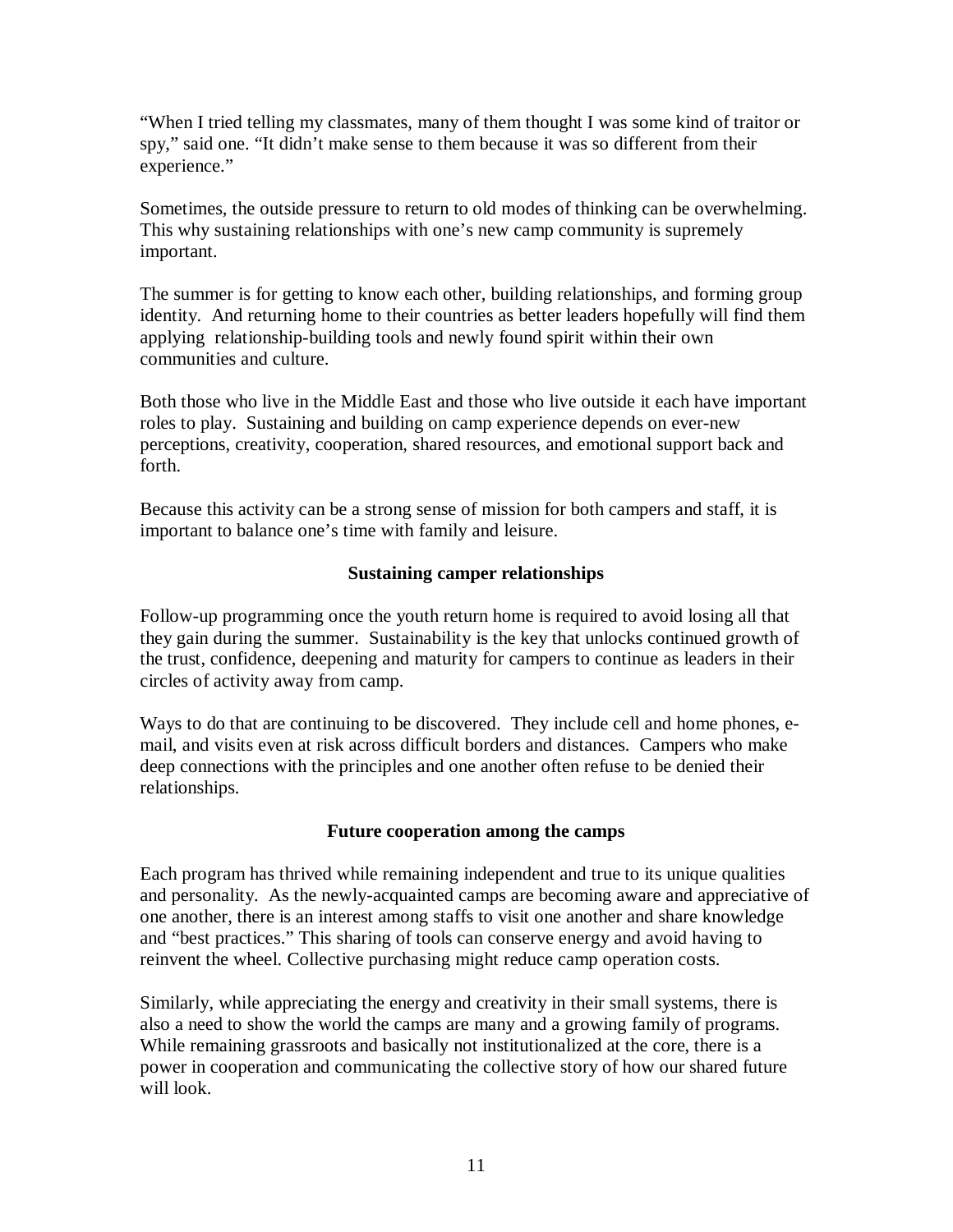Leaders of the camps realize a need – even longing – for at least annual collective meetings in depth. They want a safe space to talk about the difficulties one comes up against in running these programs.

Ideas include forming a steering committee then writing a grant to fund a small umbrella organization for all the camps. With so much to pass on to others, they foresee educating and deepening one another, then facilitating and training yet others interested in launching camps elsewhere. Creating a newsletter and a video of all the programs could help this growing camp community.

Also considered are the benefits of defining for the public the similarities and differences of the diverse programs. Most believe that a potentially competitive spirit can be avoided, and energy best used, by rather affirming the universal value of each program using versatile ways to accomplish same goals – transforming human relationships and spirit.

The 2005 Kalamazoo meeting of camp facilitators identified six most desirable follow-up possibilities, and finally the preferred *top three to act on* during the year:

- *An annual meeting*
- *Regular internal communication between the camps*
- *Resource sharing*
- A Web site
- External communication
- Next steps

### **Community outreach and funding**

Having built authentic, sustained relationships, the last step of the public peace process is to cooperate for social outcomes – reach out into the community, include others, expanding the circle.

Leaders of this new family of programs realize there is now a much bigger "camp story" to tell. There are people to attract and new camps to birth, youth to inspire and communities to build.

Including more Arabs and Muslims – their input, ideas, presence – on camp boards and staffs are needed. They add a more whole view and authenticity. Their shared financial contributions would make this work more credible. At the same time, it is appreciated that not all Muslims and Arabs wish to be connected to the Israeli-Palestinian challenge.

The Christian community needs to be informed and included equally, and to put a face on the suffering and aspirations of both peoples. The root of their faith is in Jerusalem, and they have great heart, spirituality, intelligence, and resources to contribute. Funding camp programs is a requirement and a big challenge. The power of camps and importance of the public peace process are not easy to demonstrate to donors, in cultures that are dependent on government professionals, authorities, and institutional power.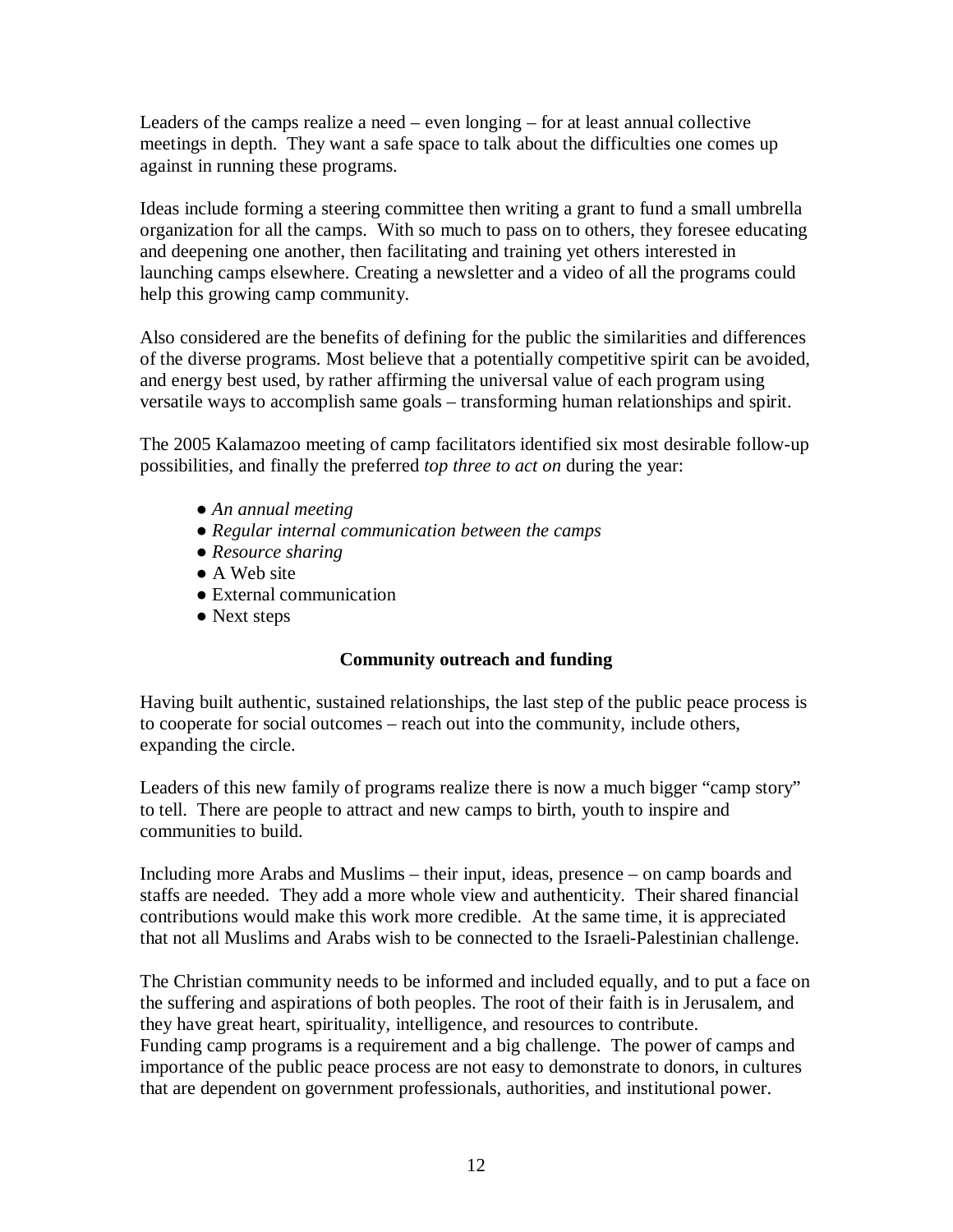The first question asked is: "What's the sustainability of this?" Supporters look for evidence of enduring camp success and growth, and ongoing camper relationships and influence on their own communities.

Showing the "transformational moments" that young people experience can be a key to opening the public's minds to the effectiveness of these programs. Personal talks, published articles and film can help.

Individual financial giving is often based on personal relationships and trust over time. Most camps began through these gifts. Institutional funding is competitive and can be difficult to get. Yet, the public peace process is becoming more visible and validated. As it creates more measurable social results, funding will become more available.

Increasingly, mainstream citizens and institutions are financing camps and camp-like relationship building among youth. And the U.S. Congress allocates some money each year to global conflict resolution. Camp leaders are considering how to establish relationships to get access to that funding.

The Jewish Federations General Assembly and the Jewish Funders Network are but two examples of communities where interested funders might wish to be informed about camp programs and the youth leaders they create.

Only part of outreach is educating the public and gaining support. The mission includes influencing individuals and institutions in the Middle East to participate in these camps or begin their own camp-like programs.

Palestinians and Israelis now become aware of the camps by word of mouth, e-mail and Web sites, and news media. For Palestinians and others with limited access to computers, flyers for schools and public posters about the camp would help.

A trip by camp leaders to Israel-Palestine could send a strong message to the people there, and show that we are serious, have tools that work, and are here for them.

#### **News media relationships**

News media is a powerful tool to spread a hopeful message, and to help outreach and fundraising. As with the camp process, relationships with reporters must be cultivated and kept up. Elie Wiesel said: "People become the stories they hear and the stories they tell."

The media is eager for stories of "enemies" talking and Sustained Dialogue successes. Reporters respond to it as true news when it is authentic and ongoing. The news is that we're together. They usually treat camp stories with great respect.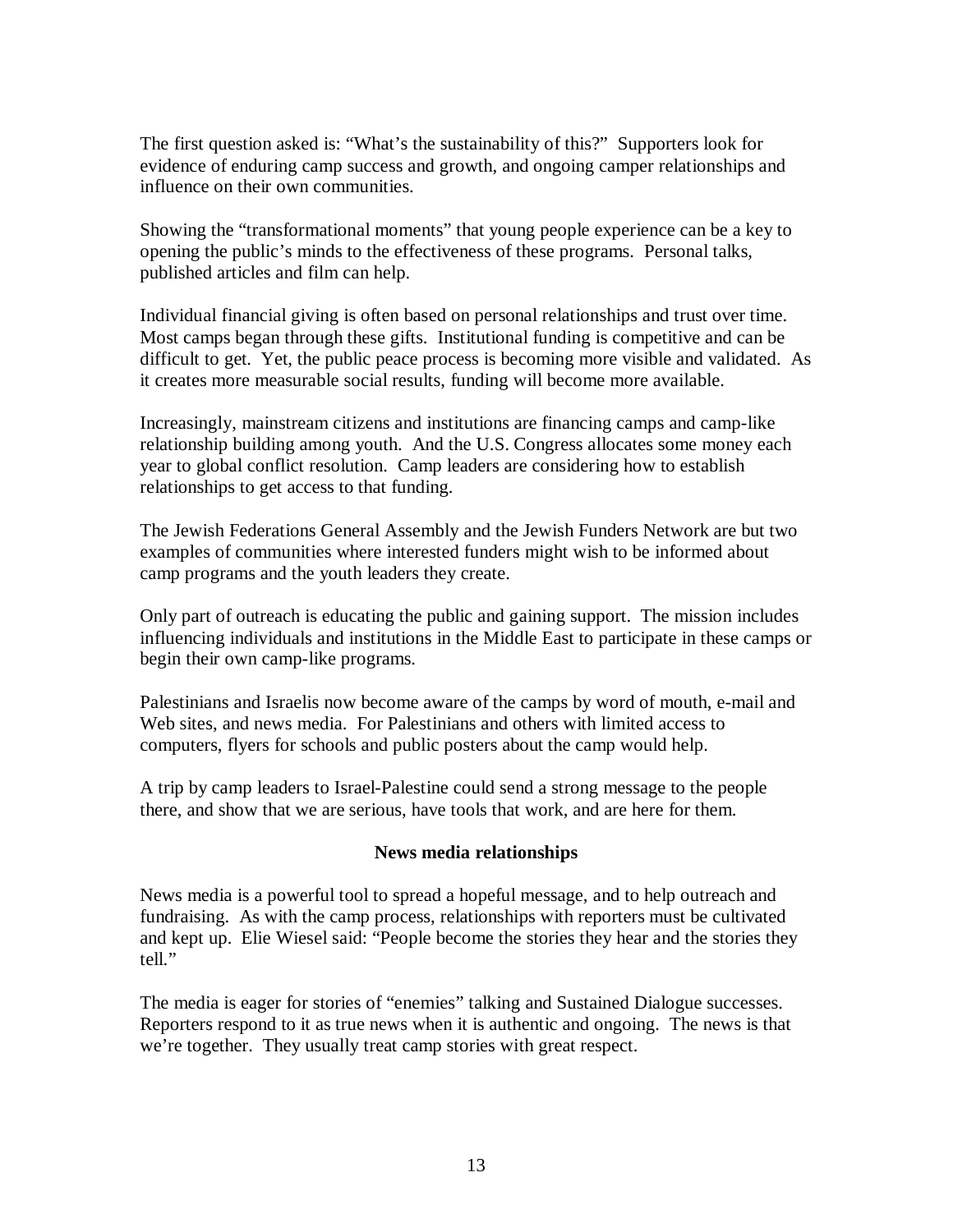To be effective, camp spokespeople must learn to tell their "camp story" of courage, learning and change – results – with an economy of words. Short news reports will select "sound bites" that strike to the core and essence of human experience and insight. It is important to speak from one's humanity, yet being aware to communicate experiences, principles, and facts that really matter.

While news media could be our helpful, needed voice to the world, caution is also prescribed. In a search for excitement (and viewer ratings), occasional producers will seek to build in artificial conflict and tension.

In public and for interviews, endeavor to have spokespersons for both peoples side by side. This is the most accurate and powerful representation of the camps.

If reporters visit camp, be aware of how the presence of outsiders might disrupt the sacredness of the relationship-building process. Interestingly, in some circles participants are hardly aware of cameras or journalists. The challenge will be to maintain intimacy and balance while allowing the public exposure and publicity that will pass on the camp story for the good of all.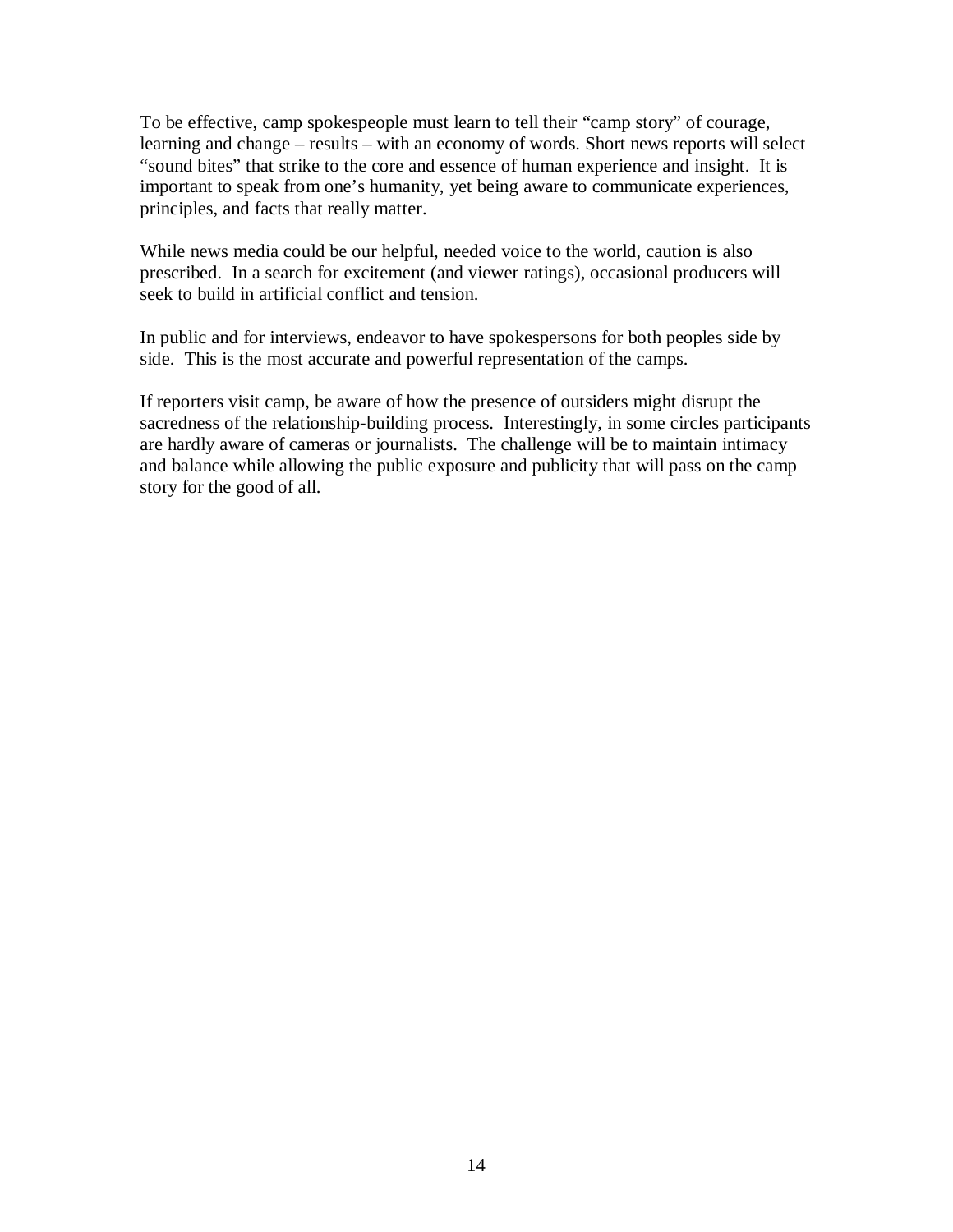# **PROPOSAL FOR A CONFERENCE**

by Eric Nelson Program Officer, The Fetzer Institute

#### **OVERVIEW**

This probe will focus on convening a dialogue between the facilitators of 12 different summer youth camp programs located in North America. The camps bring together Israelis and Palestinians, from both the Middle East and North America, in settings where "enemies" can meet on safe and neutral ground.

The intent of these summer camps is to support conditions that nurture trust, compassion, forgiveness, and ultimately, love and leadership. The camps have been very successful in healing divisive relationships, with many participants reporting a transformation of suspicion into friendship, antagonism into understanding, conflict into cooperation and hatred into compassion. A variety of methods are used to support this transformation including: yoga, silence, journaling, music, walking in nature, storytelling. Basic to each program are compassionate listening and dialogue, as well as a variety of creative, even playful social activities.

The benefit of bringing 12 youth camps facilitators together, for the first time, includes learning about new transformational practices, defining an emerging field of social healing, identifying a common agenda, building a network, and setting directions for the future. Fetzer would learn about the art and practice of convening individuals who hold conflicting perspectives in a setting that enables healing, forgiveness, and love. This learning would serve as a living example of the power of the human heart to heal longstanding hatred and violence even in the direst circumstances.

To maximize our learning and widely share the story, of these camps, we will invite a journalist who is knowledgeable and sensitive to Middle East issues to attend the meeting and compile a report. The report will chronicle, for the first time, what is being learned about the healing power of the camp experiences and provide insight into the role of forgiveness and love in transforming fear and hatred of the "other."

Specifically the report will capture stories, practices, and processes. It will conduct follow-up interviews of retreat attendees, and assess the challenges and opportunities for growing this work.

Finally, the probe will provide an opportunity to study the power of the camp processes to transform deeply embedded cultural hatred through the cultivation of trust, forgiveness and ultimately love. This is especially critical given the current state of relations among Palestinians, other Arabs, and the state of Israel. Some peace experts state that if the Palestinian-Israeli relationship can be healed it will serve as a beacon of hope to all in the Middle East and could mark a tuning point in how all the communities relate to one another. Contributing, even in a small way, to this vision of hope will support healing of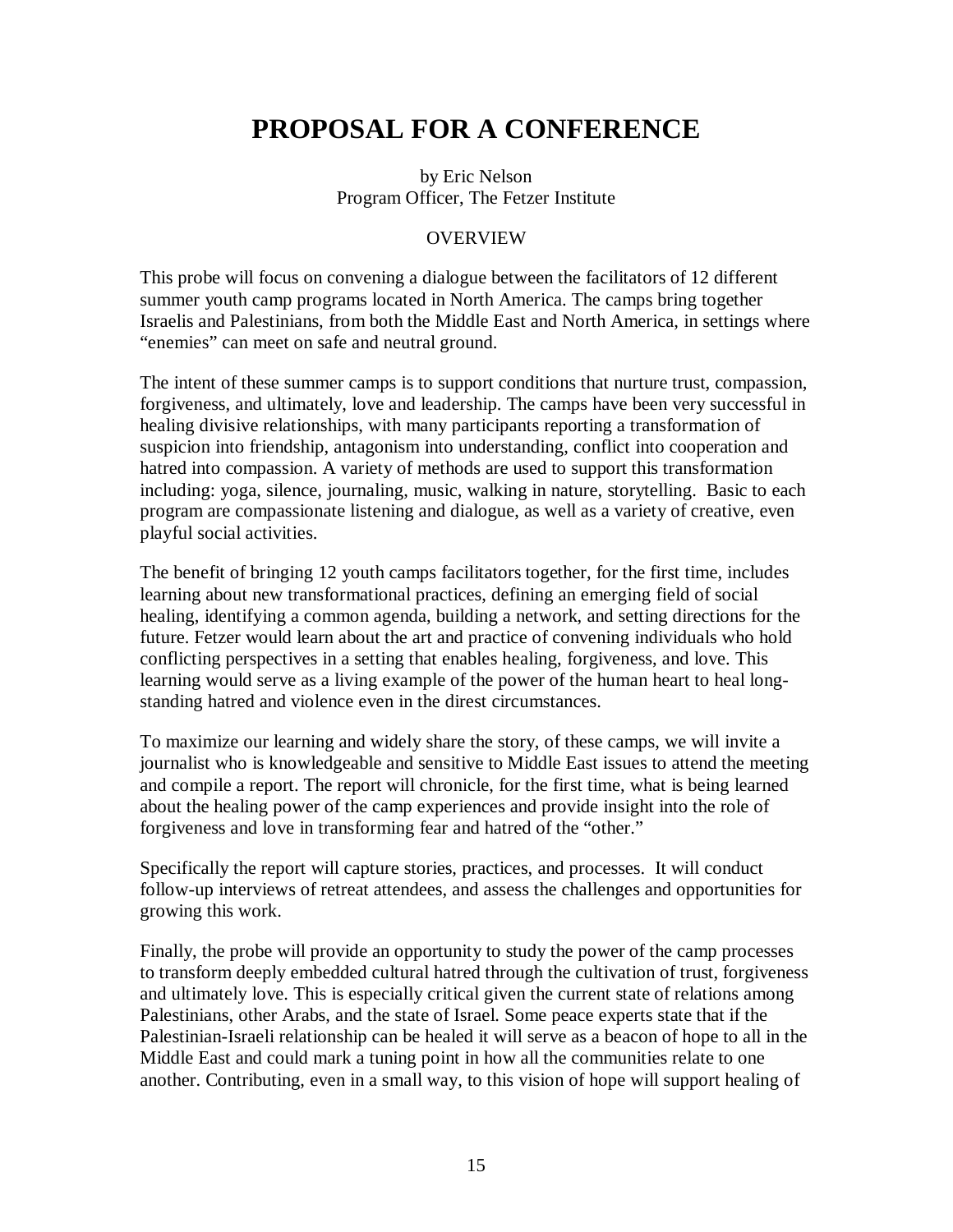future leaders of these cultures, bringing greater peace and love into the hearts of a battleweary population.

### BACKGROUND

In May 1991, Libby Traubman, a retired clinical social worker and Len Traubman, a San Francisco pediatric dentist, helped bring a small team of Palestinian and Israeli citizenleaders from the Middle East to a weeklong conference in the California redwoods. These women and men forged and signed a historic document, FRAMEWORK FOR A PUBLIC PEACE PROCESS, proposing political solutions and equally calling for concerned citizens of both communities to join in Dialogue. It prescribed an invigorated peace process that supports – and is accelerated by – sustained relationships and cooperation by citizens, a population the government peace process had excluded. This historic framework empowered common citizens who would benefit the most from healing the wounds of violence.

In July 1992, to bring this public peace process to life, Len and Libby Traubman recruited a small group of Jews and Palestinians in the Bay Area to come together in their living room to share personal stories and begin building bridges of understanding. The first meeting revealed peoples' genuine pain, struggles, and fears. Subsequent gatherings began to reveal a sense of shared hope and even community. Over many meetings, compassionate listening helped to transform suspicion into friendship, antagonism into understanding, conflict into cooperation and hatred into compassion. In September 2004, after 12 years and 150 meetings, there are now ten similar Dialogues in the Bay Area, and the idea has moved into many dozens of new towns and campuses coast to coast. The original Dialogue has served as an attractor and hub of communication for similar endeavors around the U.S., Middle East, and worldwide.

As a hub of communication for other Jewish and Palestinian initiatives, focused on healing the hateful relationship, the Traubmans have identified many promising programs, especially youth programs that bring together Israelis, Palestinians, and North Americans. The first such youth Dialogue began in 1979 in Virginia with the Legacy Summer Programs, now Global Youth Village. The next generation was birthed in Summer, 1993 when Seeds of Peace first modeled its globally recognized International Camp in Maine, dedicated to empowering young leaders from regions of conflict with the capacities that would set the stage for fostering reconciliation and coexistence with the "other." The following year, Building Bridges for Peace brought young women aged 16- 19 from Israel, Palestine and the United States to participate in its intensive summer program in the Colorado Rockies. They began to learn compassionate communication practices, developed leadership skills, engaged in activities that cultivated inner and outer peace, and learned about the unique role of women as healers.

Now there are over a dozen known North American camps or camp-like settings that work with Arab and Jewish youth, from both the Middle East and North America. These camps build on the legacy of the public peace process and provide authentic hope for liberating the human spirit in the Middle East and around the world. Existing initiatives include: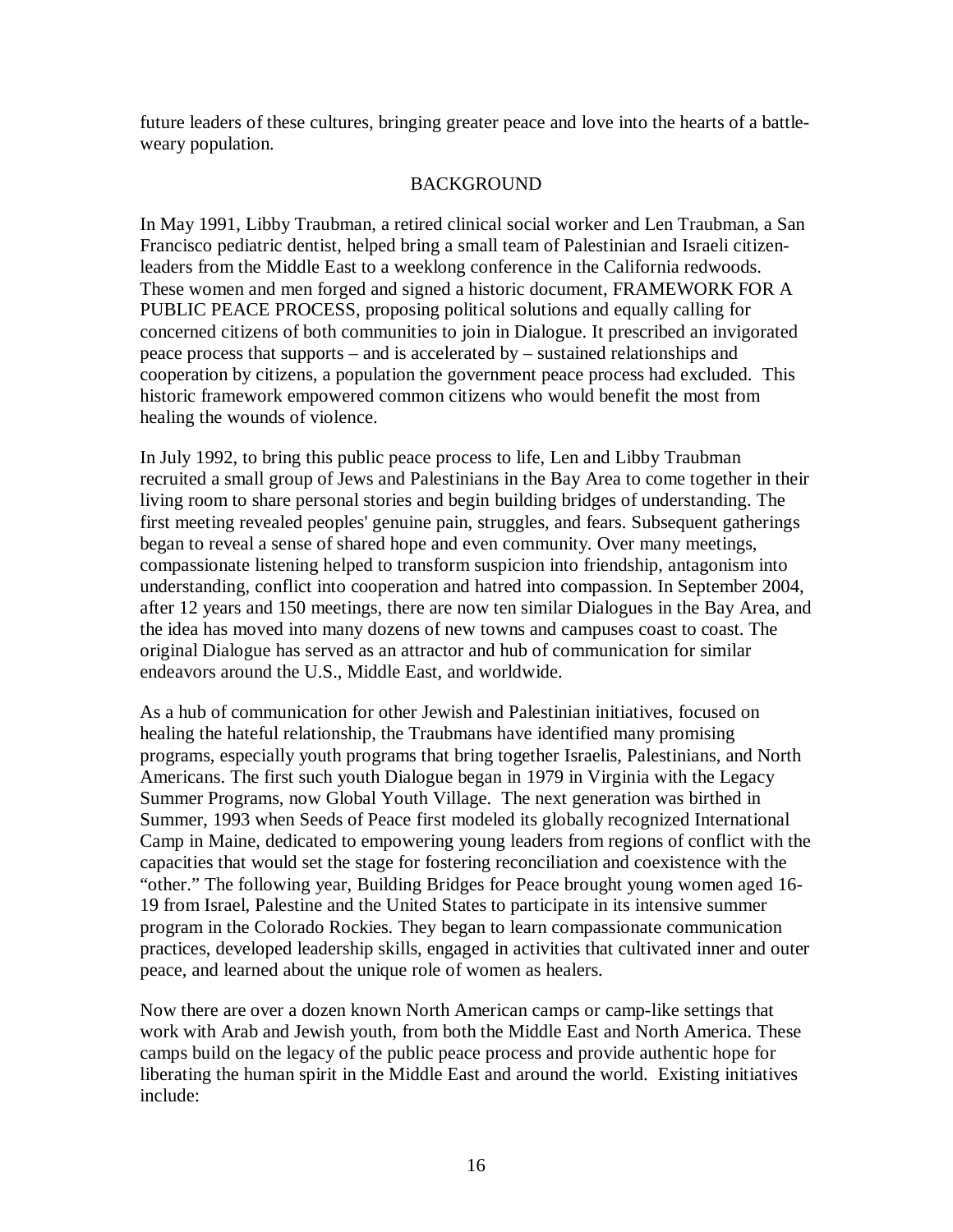- Building Bridges for Peace
- Face-to-Face/Faith-to-Faith
- The Children of Abraham Project
- Creativity for Peace
- Jacobs International Teen Leadership Institute
- Kids4Peace (3 camps)
- Middle East Peace Camp for Children
- Oseh Shalom Sanea al-Salam: Palestinian-Jewish Family Peacemakers Camp
- Peace Camp Canada
- Peace It Together
- Seeds of Peace

### GOALS AND OBJECTIVES

Learning more about the motive, methods, and outcomes of the 12 Palestinian-Israeli youth camps in North America would provide a valuable and untapped source of wisdom on healing and transforming mistrust, hatred and revenge into understanding, trust, forgiveness and ultimately love and compassion. While there is growing awareness of these similar but unique endeavors, the conveners of these camp experiences are largely:

- Unacquainted with one another
- Unaware of what others are learning and the practices they use
- Unaware of how others are creatively building friendships within extremely volatile circumstances

The camps operate from a deep spiritual base and inspire the parents (enemies in the conflict) to entrust their children to this peace process, which often results in parents being transformed by their children's camp experience. Given the continued divide between Palestinians and Jews, and the impact of this conflict on Arab views worldwide, it seems important to listen to what is being learned though the camp experiences and for the camp leaders to learn from one another.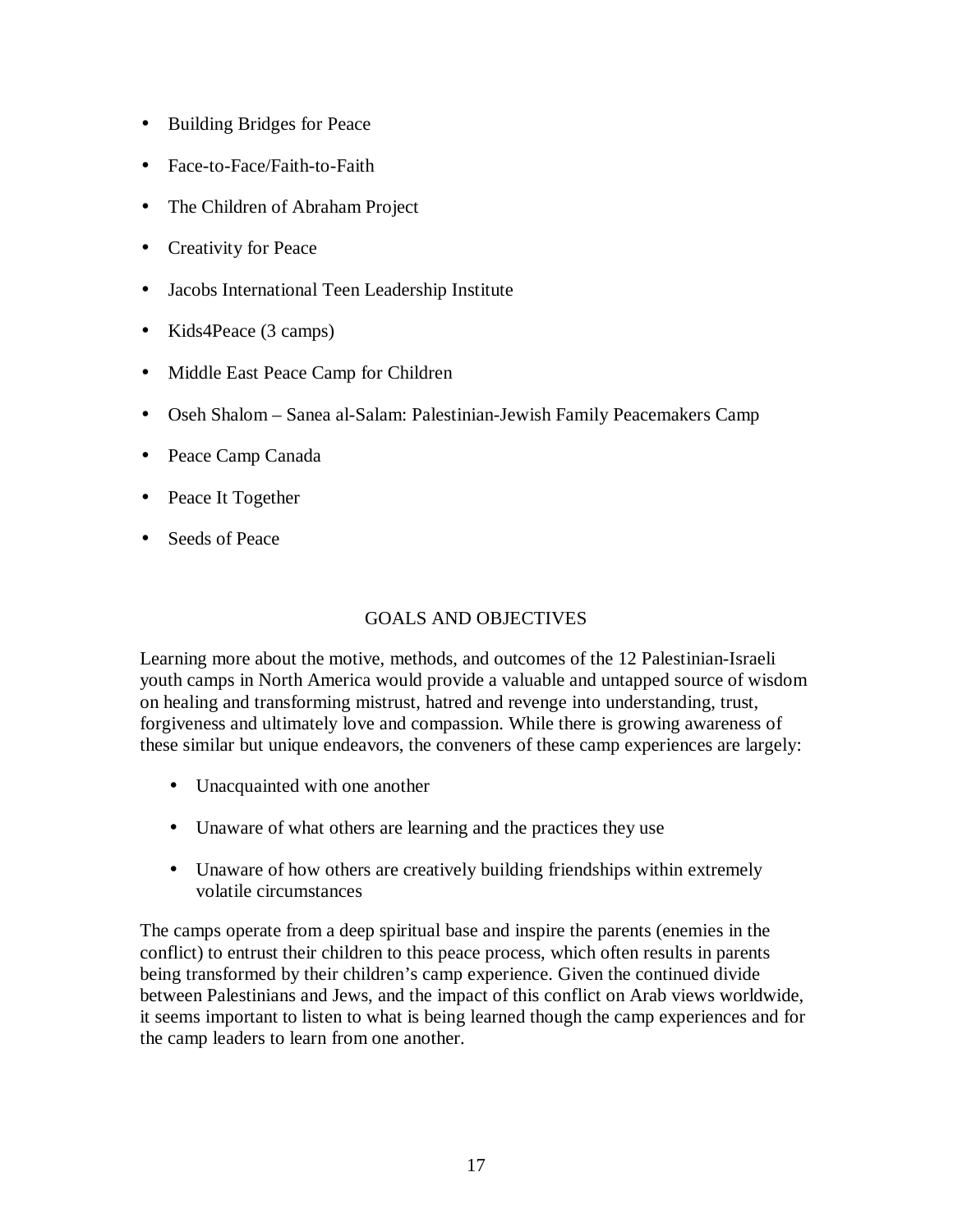#### SEASONS RETREAT ENVIRONMENT

To accomplish this end, we suggest convening a retreat at Seasons conference center by inviting one to two facilitators from each of the 12 North American youth camps. The group would spend three days together, January 28-31, 2005.

In advance of their arrival, participants will be asked to reflect on and write about:

- 1) the inner and outer qualities, values, beliefs that enabled healing with the "other."
- 2) the obstacles that block healing with the other.
- 3) contexts and settings that support healing with the other.

The Seasons meeting would open with a brief history of the public peace process, the camps, and the Sustained Dialogue process. The gathering would next move into the sharing of personal stories to reveal what led each participant to this work, what sustains them, and what challenges them. Based on stories that are shared the group will selfdetermine what would be most beneficial to explore, as well as discussing the areas listed in the Outcomes section below.

We anticipate the Dialogue will reveal many learnings, both successes and failures, and even deeper, practical questions of motive, method, and future direction. Some time will be used for reflective writing and inspirational moments such as music, videos, readings, walks, stillness, as well as lighter social interaction will be woven throughout the retreat to support the connection of each person's inner resources and wisdom to the Dialogue.

### EXPECTED OUTCOMES

The collective wisdom of this creative group of youth camp facilitators will surely reveal a new body of knowledge about identifying, gathering, and supporting the transformation of hatred and violence through the power of understanding, love and forgiveness. Discovered will be what motivates and doesn't motivate, what are the mechanics and sequences of relationship-building activities, and what sustains this transformation. Specifically we anticipate learning more about:

- The role of understanding, love and forgiveness in healing relationships with the "other."
- The settings, practices, and processes that enable the healing of fear and hatred.
- The capacities needed to sustain the camp experience, once the campers return to their home environment.
- The impact of the camp experience on the youth, parents, and peer groups.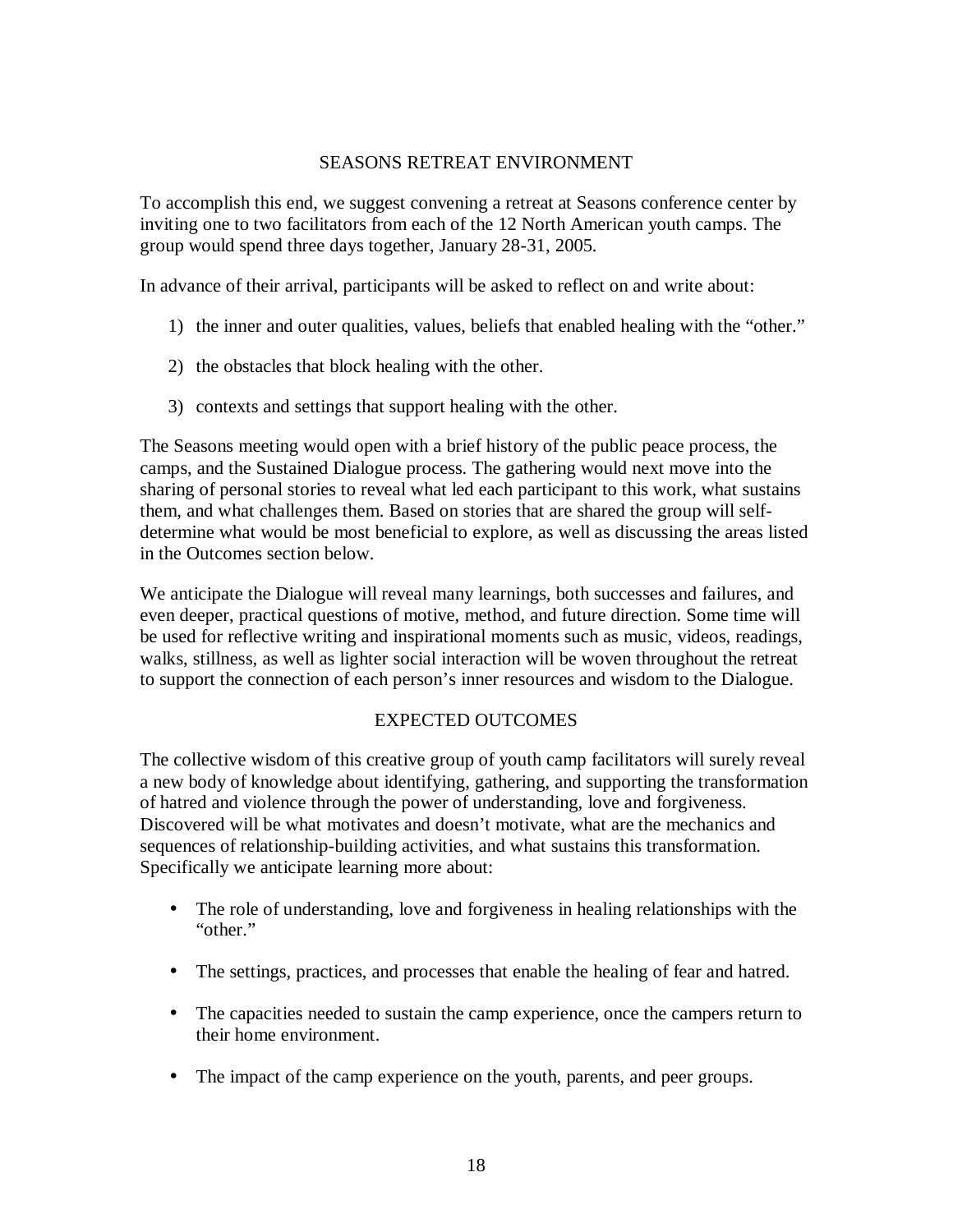- The best methods for telling and publicizing camp stories that build interest within the community and education settings.
- The value of developing a learning network among the camps.
- The best directions for continuing this work.

#### FETZER INSTITUTE INVOLVEMENT

This is an opportunity to learn from people who are doing on-the-ground peace-building work with youth in very challenging conflict areas. Within that setting, we are hoping to discover how better understanding, respect and friendship and ultimately love, might spring forth from a setting where there is extreme animosity and hatred. This is primarily an opportunity to learn about the processes and practices these camps are using that support healing across the differences of nationality, culture and religion.

Middle East peace is not an area the Fetzer Institute has had much experience with, but it fits in with the institute's mission of building bridges between people of different cultures.

This is what we are calling a learning probe, to find where love and forgiveness is happening in the world, and to learn how it is actually happening, then assessing whether it is an area that fits in with our mission.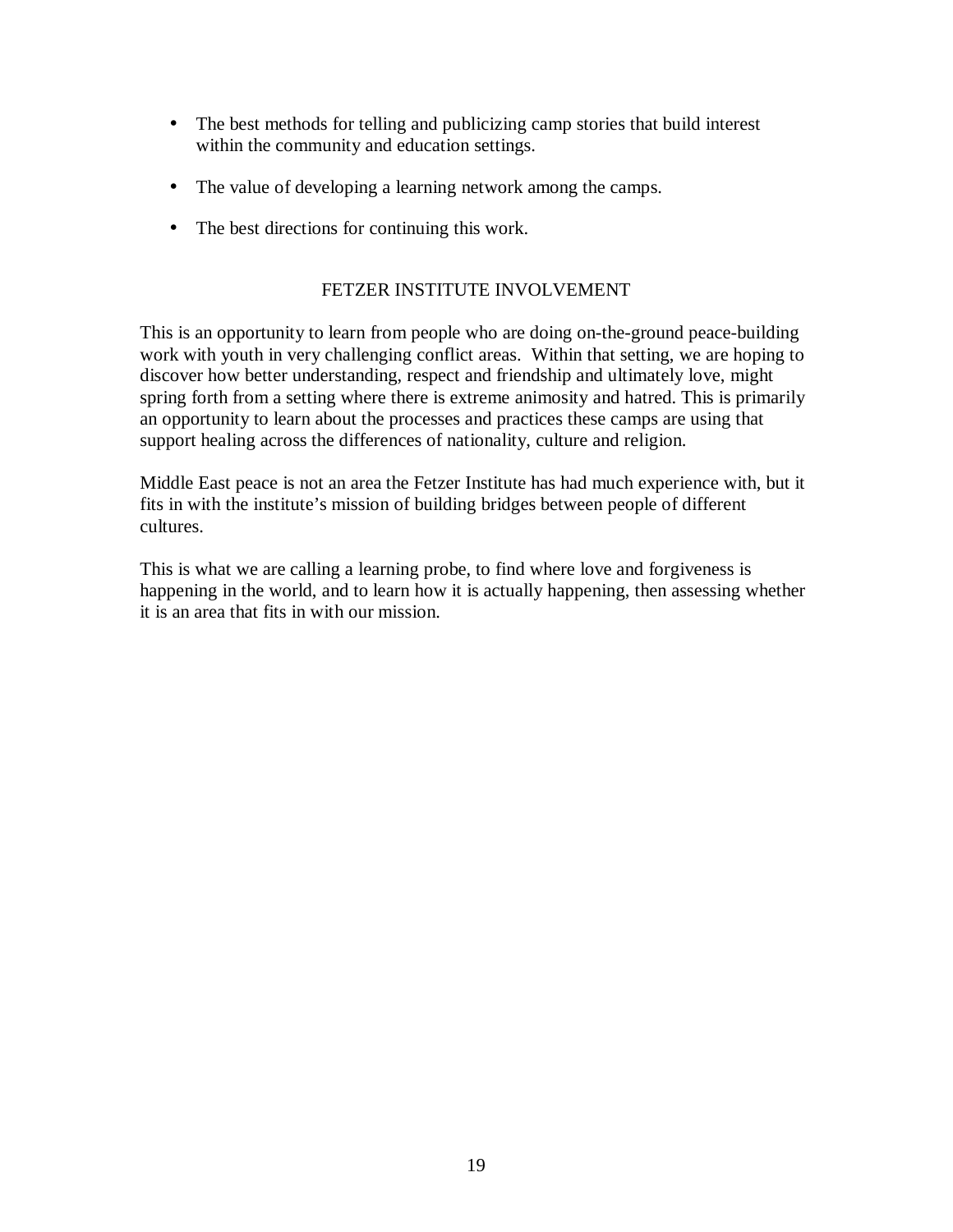# **THE PARTICIPANTS**

The following biographies of the participants were provided by the individuals, and therefore are, with a few editing exceptions, in their own words.

The conference facilitators are **Libby and Len Traubman,** who co-founded the 12-yearold Jewish-Palestinian Living Room Dialogue Group on the San Francisco Peninsula. These 30 women and men – Holocaust refugees and 20th generation Palestinians – after 152 meetings, continue learning how to change strangers into friends, "enemies" into partners. With face-to-face listening and relationship building, they initiate concrete projects that help people and invigorate the public peace process, here and overseas. Now there are nine similar Dialogues in the Bay Area, and many dozens more in cities and campuses across North America and beyond. Their community outreach includes modeling a new quality of compassionate listening and relationship-building skills in local schools, religious institutions, and even for the military. Participants are often interviewed in print and broadcast media.

**Elizabeth "Libby" Traubman** is a retired clinical social worker. In 1982, in response to the threat of global nuclear war, Libby was a founding member of the Beyond War Movement, now Foundation for Global Community, for which she is a trustee. In 1992, she co-founded the first Jewish-Palestinian Living Room Dialogue Group of San Mateo, based on her earlier experience organizing the Beyond War conference for Israeli and Palestinian citizen-leaders, which resulted in a historic signed document, "Framework for a Public Peace Process." Libby continues to administer and co-facilitate four of the nine dialogues now in the Bay Area. This winter she helped compile the publishing-first cookbook – "Palestinian and Jewish Recipes for Peace" – recipes for the table and for relationship-building. Libby is on the Board of San Mateo County 2000, and in 1994 was inducted into the San Mateo County Women's Hall of Fame.

**Lionel "Len" Traubman** retired after 36 years from his practice of dentistry for children in San Francisco. He was regional alumni President of Alpha Omega Jewish dental fraternity, and received the 1998 Distinguished Alumnus Award of the University of California School of Dentistry where he taught. In the 1980s, Len oversaw relations with 57 San Francisco consulates for the Beyond War Movement, while on the American editing team for the historic Soviet-American co-publication – "Breakthrough: Emerging New Thinking." He is a networker, overseeing a communication circle of more than 2,000 citizens deeply interested in the Middle East public peace process, to initiate and nurture sustained dialogue groups across America and beyond. For 20 years, Len has published on war and peace from personal experience with Russians and Americans, Armenians and Azerbaijanis, and Jews and Palestinians.

### Representing **BUILDING BRIDGES FOR PEACE** were **Melodye Feldman, Inas Radwan Said and Lama Tarayrah.**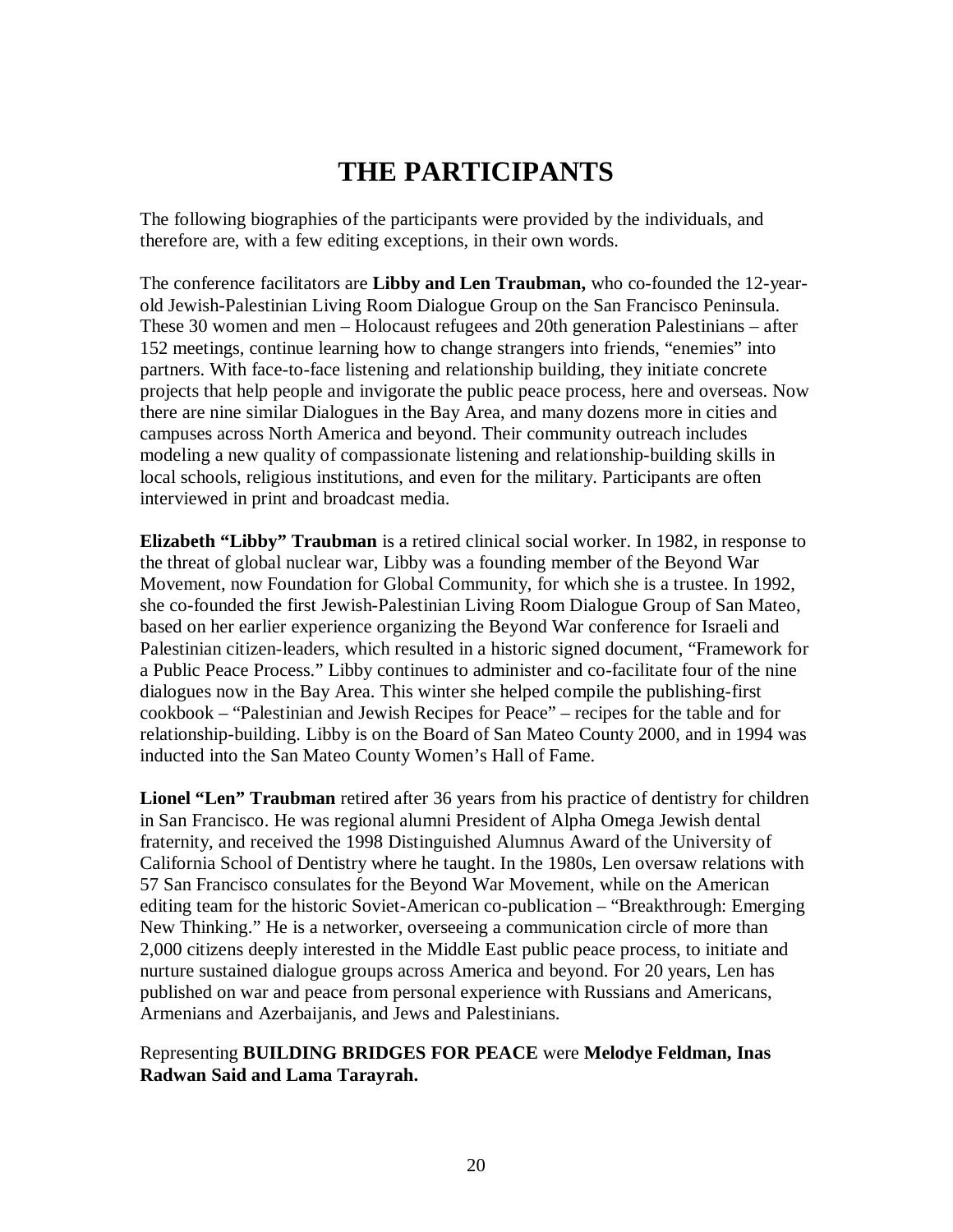**Melodye Feldman** was born in Queens, New York, descended from Jews who fled Spain in the 1400s, then pogroms of Czarist Russia. In America, her ancestors strongly supported the Zionist movement, wishing to finally make a safe place for Jews. Melodye was brought up in a liberal Jewish home working for civil and human rights. "But," she says, "When it came to the Arabs, they were our 'enemies.'" She earned her Bachelor's degree in Education and Human Services, at Northeastern University, Boston, then her Master's of Social Work at the University of Denver. For over 25 years Melodye has worked primarily with women and children. She began traveling to Israel in the 1960s. In 1987 Melodye witnessed the beginning of the first Palestinian Intifada. While well-versed in the Israeli~Jewish perspective, she began to equally explore Palestinian narratives while traveling through Israel, the West Bank, and Gaza. Today, Melodye is the Executive Director of Seeking Common Ground, which she co-founded in 1993 when the historic Oslo peace agreement made the environment ripe for bringing Palestinian and Israeli teen girls together in her Building Bridges for Peace program. Today, she also helps shepherd the newly-created Face-to-Face/Faith-to-Faith program that brings together Christian, Jewish, Muslim and Hindu teenagers from around the world: Northern Ireland, the Middle East, South Africa, and the U.S., to develop a new generation of leaders. In 11 summers, over 500 young women have participated in Building Bridges, who have then returned to their communities to pass on a new spirit and practice to hundreds of other young women leaders. Melodye has spent extensive time in Israel, the West Bank and Gaza meeting with government officials from both sides as well as meeting and interviewing many private Palestinian and Israeli families, peace activists, and human rights organizations

**Inas Radwan Said** is a student in the Arab American university, majoring in hospital management. She lives in Jenin and studies there as well. She started with Seeking Common Ground in 2002 and she is now on staff and a home leader. She says: "I love this work. It gives me the spirit to go on and keep living. I hope, one day, not being so alone in this work here in the Jenin area. At least, I do not know anyone interested in this work, and hope that one day we live in peace and I hope that my kids will have a better condition in life and have a life that's full of hope. My dream is that one day all the kids of my country will not care about their religion or color, and live together in the same place without hate and blood."

**Lama Tarayrah** was born to a Muslim father and a Christian mother, in a family of five other siblings, on the Mount of Olives in East Jerusalem. She has lived through the Palestinian- Israeli conflict, she says, "with all its horrible perspectives. I have lost my only uncle, two of my cousins and saw my father for the first time when I was four years old, after four years he spent in Israeli prisons! I did well enough in school to get a full scholarship to Brigham Young University in Provo, Utah, where I'll be studying for the coming four years of my life. I joined Building Bridges as a participant in the summer of 2003 and since then, my life has never been the same!"

**FACE-TO-FACE/FAITH-TO-FATH** was represented by **Melodye Feldman** and **Brie Loskota**, who joined the University of Southern California Center for Religion and Civic Culture in 2004 as senior project manager. Prior to CRCC, she was a special projects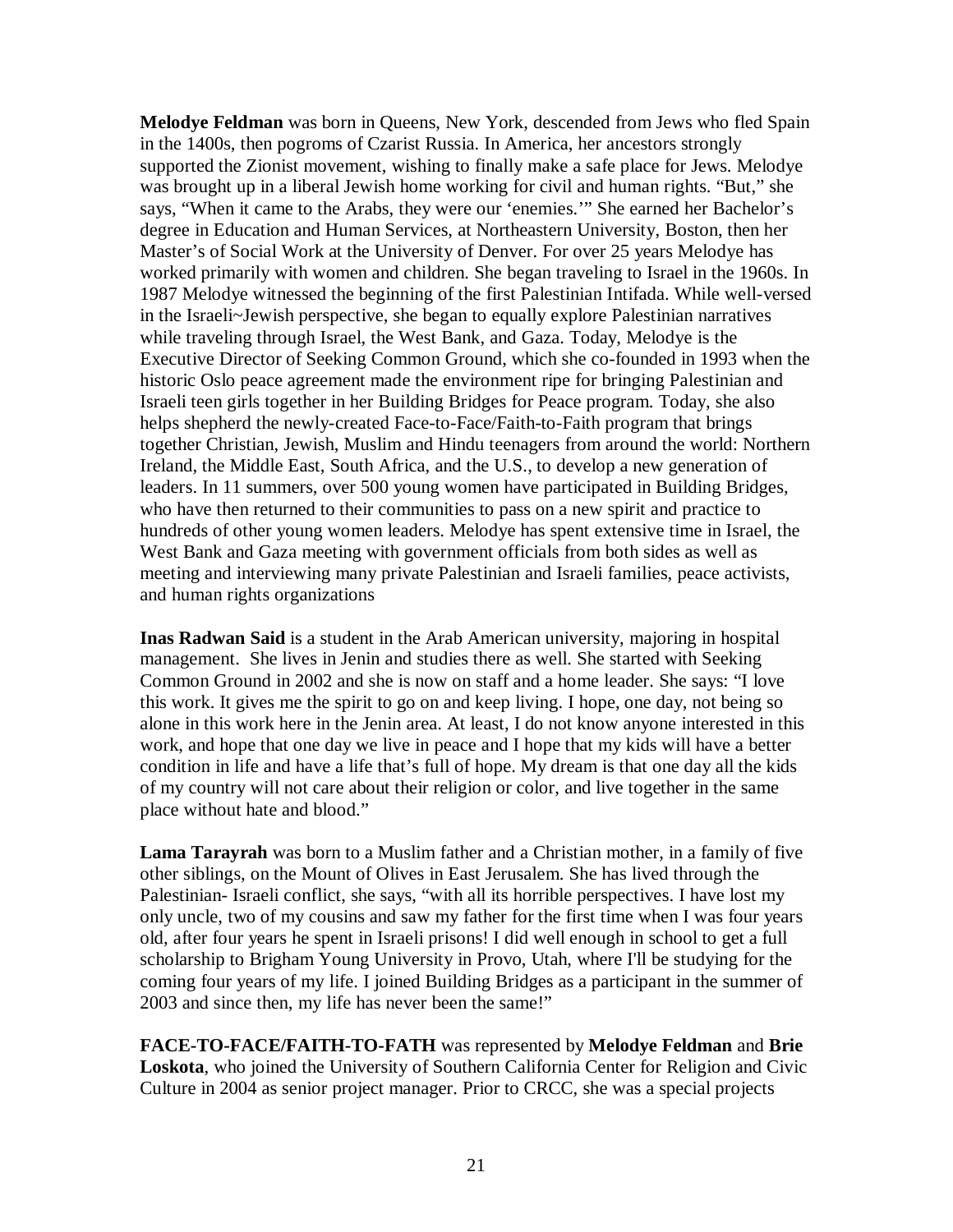consultant for small businesses and nonprofits. She has been involved in interreligious dialogue over the last several years, including directing the **Face to Face/Faith to Faith** summer camp in New York. She received her Bachelor's degree in Religion and History from the University of Southern California and is completing her Master's Degree in Jewish Studies at Hebrew Union College.

### Representing **KIDS4PEACE** were its founder **Henry Carse,** and its three regional directors **Nancy Brockway, Laura Castle, Richard Newland** and **Ethel Wright.** Also representing **Kids4Peace** was **Maha Husseini**, a Jerusalem advisor.

Originally from Vermont, **Henry Carse** has lived in the Middle East for over thirty years. He is Special Programs Director at St. George's College Jerusalem, and founder of Kids4Peace. "As a practical theologian and educator, I have been consistently involved in interfaith dialogue and faith-based response to the Israeli-Palestinian conflict, and dream of the day when Jerusalem will become – as it must – a model of interfaith and inter-cultural dialogue and community," he says.

**Nancy Brockway** says: **"**During a pilgrimage to the Holy Land and St. George's College, I was moved by how the violence that was spinning out of control in the region had impacted so many innocent people, especially children. I felt compelled to try to find a way to do something that might bring a ray of hope in a situation that seemed so hopeless. Following much correspondence with **Henry Carse,** founder of **Kids4Peace**, and a face-to-face meeting in Boston with Henry and **Ethel Wright**, it was decided we would bring **Kids4Peace** to the Diocese of Atlanta. The experience has been beyond our wildest dreams, as we have seen the impact it has had on the lives of the children, their families and the adult advisors in both Jerusalem and Atlanta. My hope for this weekend is to learn from others about their programs and about what has worked and not worked as their programs have matured. In my professional life, I serve as the Chief Program Officer for the Metropolitan Atlanta Chapter of the American Red Cross.

**Laura Castle** is Kids4Peace session Director in Houston. She is also married to a banker and the mother of three at the University of Texas, Laura is in her fifth year directing the summer camping program at Camp Allen. With 28 years experience in many forms of youth ministry, Laura has been involved in Juvenile Probation, 5 years teaching both gifted and at risk children in the public schools, and years as both a volunteer and paid youth minister in the Diocese's smallest and largest congregations. She also serves on the Diocese of Texas Youth Ministry Steering Committee as well as the Bishop's Advisory Committee for Christian Formation.

**Richard Newland** is a priest in the Anglican Church of Canada, the Diocese of Toronto. He is a trained counselor and therapist as well. His involvement with Kids4Peace began in 2003 through a parish connection and since then, he has assisted as the Christian Advisor for the camp experience in Canada. His vision for the program is "to enable children to recognize that they are all children of God and to learn that they have a common faith-ancestor in Abraham. Working forward from this common ancestry, he hopes that someday, a child involved in the program will lead his people into peace."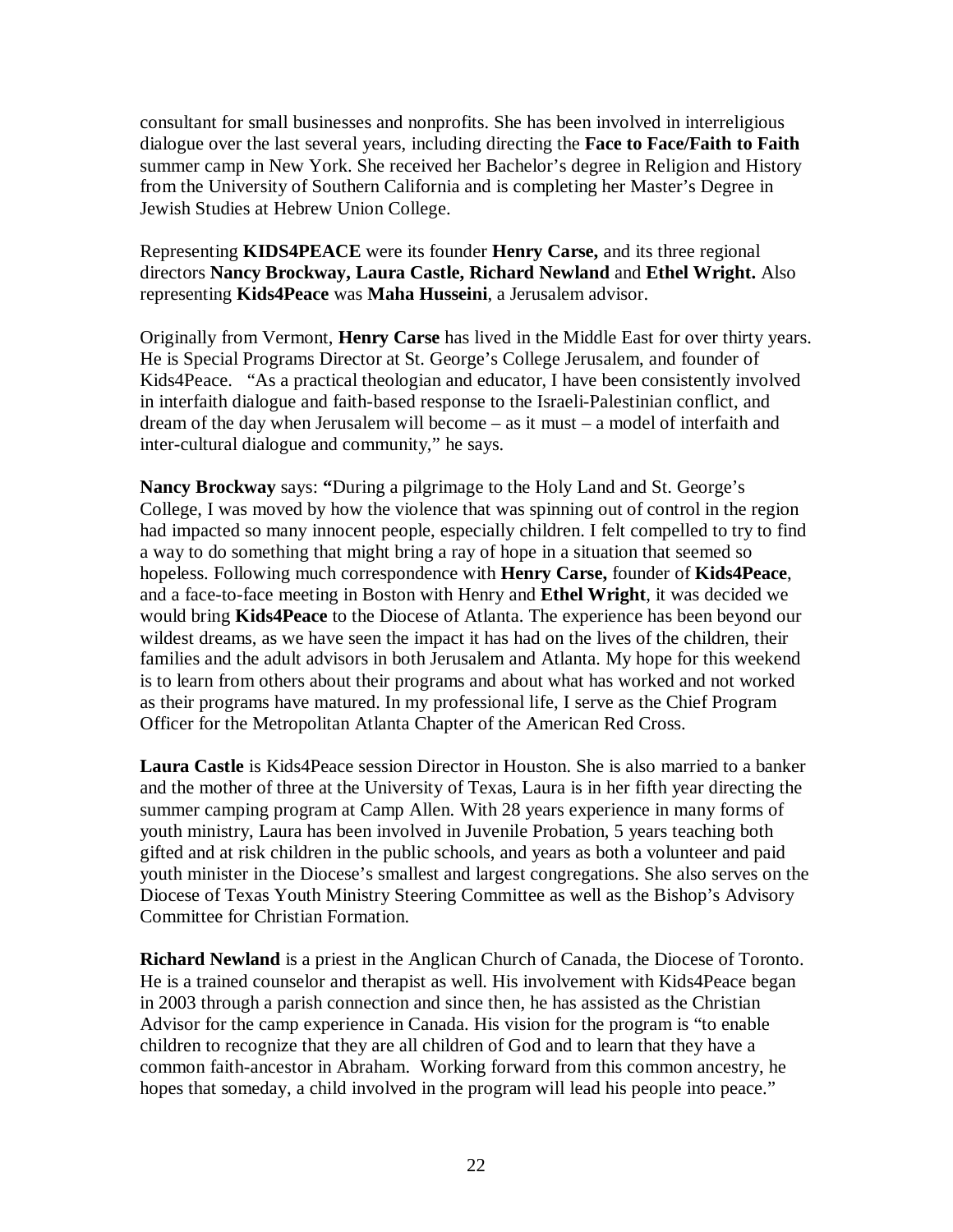**Ethel Wright** is an elementary school teacher in a multi-cultural school in a suburb of Atlanta, teaching the academically gifted students in a pullout program. She says, "Following a pilgrimage to the Holy Land in 2001, I was struck by the impact of the violence on the lives of the children. There was such a need for them to have a safe place where they could play and get to know one another across the bounds of religious and political divides. On hearing of similar programs with older children, I was struck by how children of the pre-teen years are so open to new experiences. When **Henry Carse** took 12 kids to Houston in 2002, I was moved to share the "Camp Mikell magic" and include Peace Pals from Atlanta as buddies. I think that this has been a wonderful experience for the kids on both sides of the pond; they have learned that their similarities as kids and Children of Abraham can bridge their differences and give them hope for peace. My hope for the weekend is to learn about other programs and what has worked for them.

**Maha Nubani Husseini** is from Jerusalem. She has a bachelor's of science degree in Nursing, and a Master's Degree in Public Health. She works part-time at Hadassah Medical Organization as a staff nurse in Cardio-thoracic surgery, and lectures at Al-Quds University in the School of Public Health. She started working with **Kids4Peace** in 2004. She says, "My daughter joined the K4P in 2003, and my son joined the Seeds of Peace. Both of them had a great experience, and as a family, we hope that peace and justice will prevail all over the world."

#### **MIDDLE EAST PEACE CAMP FOR CHILDREN, Seattle,** was represented by its co-founders, **Susan Davis** and **Maha Gebara.**

**Susan Davis** has worked as an educator, activist, interpreter, writer and as the director/ coordinator of several non-profit programs and projects in Seattle and in Washington, DC. She is currently the director of Kadima, a progressive Jewish community with a mission of supporting peace in the Middle East, and is a co-founder of the Middle East Peace Camp. Susan has a Bachelor's degree in English from SUNY at Buffalo and degrees or certificates in: ASL interpretation, Video Production, Jewish Studies, and Nonprofit Management. Susan has a life-long interest in how cultural groups define and structure themselves and how they relate to others. She says, "As a mother I feel more personally motivated than ever to make this world better and to act as an agent for positive change. It is our belief that when people meet and get to know each other at the human level, many of the barriers that divide us will dissipate. By creating a space where Arab and Jewish children and young adults can learn about each other and build friendships, understanding, and compassion in a relaxed and fun environment, we encourage partnerships that will foster the social and political change needed to achieve peace between the Arab and Jewish people."

**Maha Gebara** is a Christian Lebanese Peace activist, a co-founder of the Middle East Peace Camp and board member of the Arab Center of Washington, a non-sectarian Arab cultural organization. She earned her doctorate in Biochemistry in the U.K. and went on to do her postdoctoral training at Johns Hopkins University. Maha is also founder and director of the Arab Children's Dabke dance group and the co-creator of the Arab Peace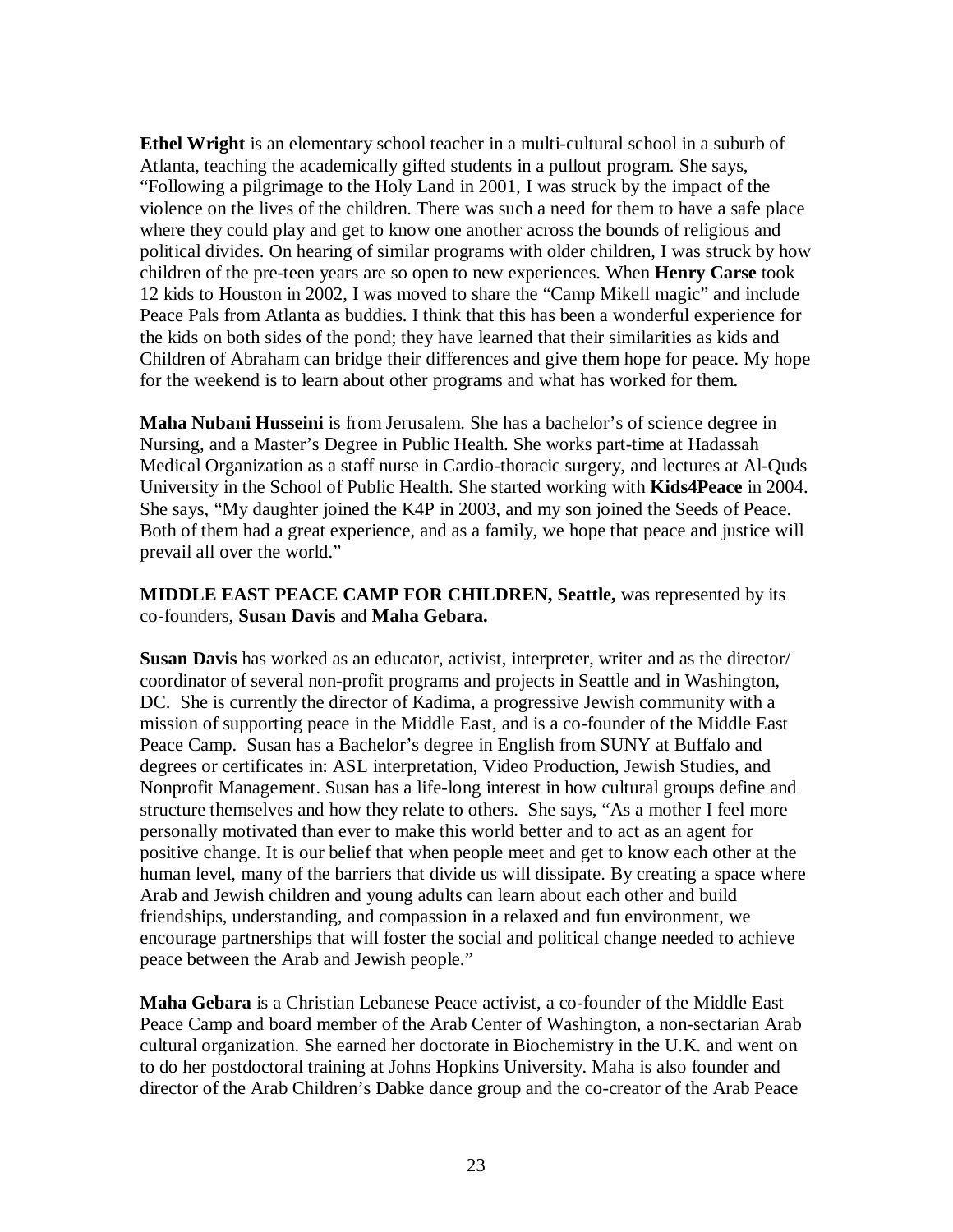Tree Project. The Peace Tree was the central theme of the Middle East Peace Camp's first original Peace Play which was performed at the camp and around town in 2002. Maha arranged the music and choreographed the Arabic dances for that production. She also brings her love of science education to the camp. She says, "I believe that the road to peace begins with opening our hearts to each others' humanity, and that peace will come with respect of the basic principles of humanity, justice and dignity for all."

### **CREATIVITY FOR PEACE CAMP, New Mexico** was represented by its founder, **Rachel Kaufman**, and two of its staff advisors, **Silvia Mansour** and **Samia Zeidan.**

**Rachel Kaufman** has been working in Israel and Palestine for many years. She says, "I simply bring 30 girls together in a safe environment so they may courageously share their feelings and describe their reality of growing up in violence and war. Through the process of deep listening and authentic speaking (along with many fun endeavors) the barriers dissolve and real understanding and friendships blossom. I know that during our time together will be a great learning experience for me. Furthermore, I truly wish to create new vocabularies and even a new dictionary for future peacemaking and coexistence between Israelis and Palestinians.

**Silvia Mansour** is a Palestinian Israeli who is Christian. She is divorced and a mother of two. She lives in Nazareth, and works as a social worker who helps divorced women and widows. She is finishing her Master's Degree in Women's Studies and Art Therapy through the Leslie College in Netanya.

She says, "As a child I lived among Jews and therefore I know from my own personal experience that co-existence is possible. Through my own inner work, my work with women and teenagers, I want to empower myself and them for leadership in the peace process. This is my big dream, empowered women opening the hearts of the people to self-love and to love their neighbor, be they Muslim, Jew or Christian, Bedouin or Druze.

**Samia Zeidan** is a Palestinian mother of four children and the administrative secretary of the Palestinian Working Woman Society for Development. She is also a volunteer "house mom" and chef for Creativity for Peace Camp. She says, "I always want to help improve the feelings of peace between Palestinians and Israelis. I want to learn from everyone at the conference about becoming a more skilled peacemaker."

**PEACE CAMP CANADA** was represented by its co-director **Forsan Hussein** and **Michael Bavly.** 

**Forsan Hussein** is a Sunrise Fellow at the Nitze School of Advanced International Studies-Johns Hopkins University (SAIS). Since the age of 10, Forsan, a Palestinian-Israeli, has been involved in various organizations that promote peace and coexistence in the Middle East. Currently, he works as the Public Affairs Officer for The Abraham Fund Initiatives, a not-for-profit organization dedicated to promoting enhanced coexistence between Arab and Jewish citizens of Israel. Forsan is also the co-founder and co-director of Shalam, a not-for-profit organization that promotes people-to-people peace process between Israelis and Palestinians. He attended Brandeis University after receiving the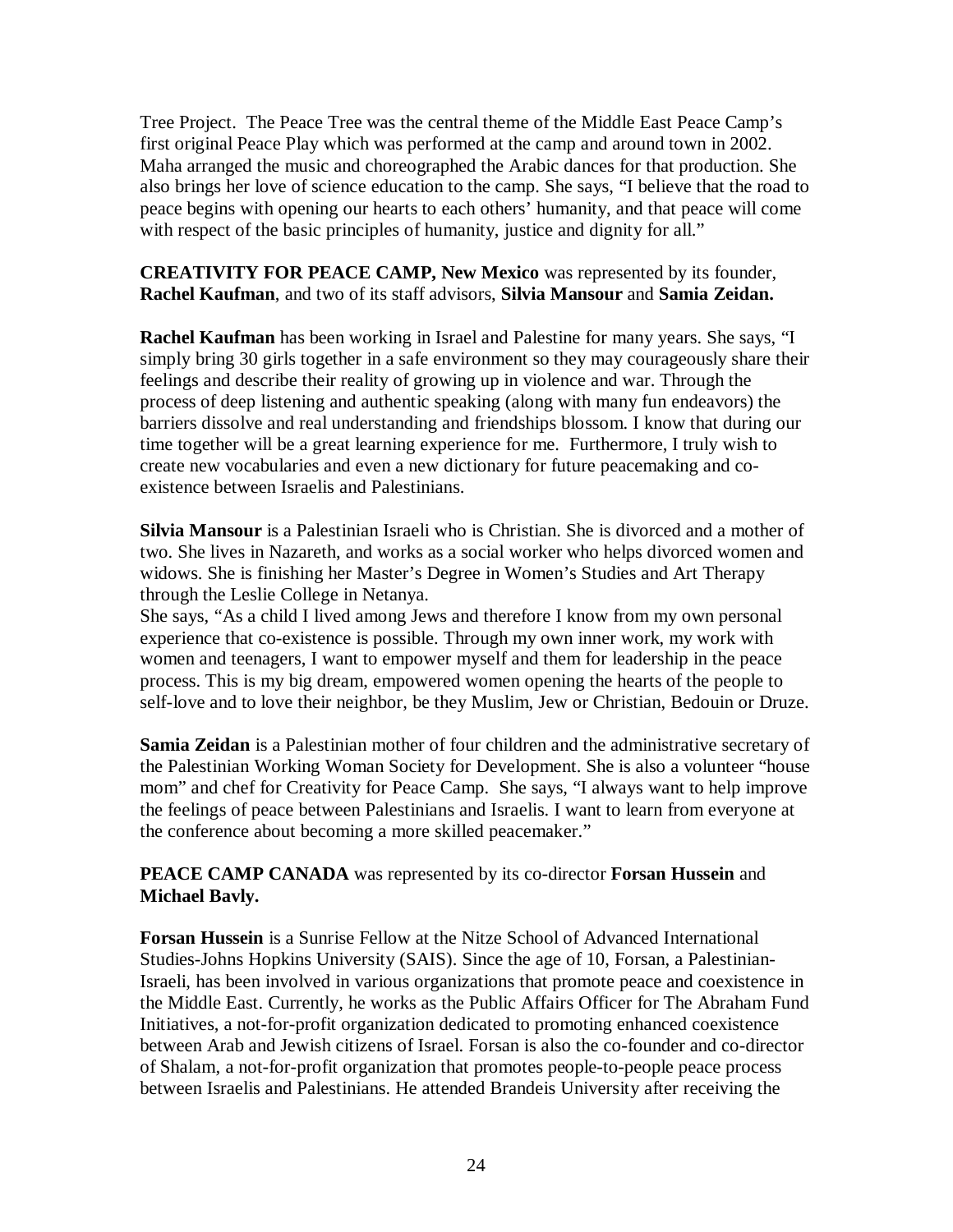Slifka Coexistence Scholarship where he created his own major, "Peacebuilding" and studied Sociology and Economics. At Brandeis, Forsan created and co-hosted the first Coexistence radio show called "Just Like You" and broadcasted weekly in Arabic, Hebrew and English. Through Shalam and the Abraham Fund Initiative, Forsan has helped to create tens of dialogue groups around the country and has visited universities, high schools, synagogues, mosques, churches and community centers, spreading his vision of peace through a series of lectures. Forsan's work has been covered by NPR, The Boston Globe, The Jerusalem Post, Haaretz, Hope Magazine and New England Cable News, among other media sources. A member of USA Today's 2000 All-USA College Academic Team and a member of the Academy of Achievement Summit, Forsan is pursuing his Master's Degree in International Relations and International Economics, focusing on international development with a regional specialization in the Middle East. After graduating, he plans to pursue an MBA.

**Michael Bavly** graduated from Suffolk University Law School (May 2003). There he initiated a Middle East Forum, and a mock International Court of Justice advisory session for presentation of oral arguments on the right of self-determination as applied to the Jewish people and the Palestinian people. He was recently admitted to the Massachusetts Bar Association. Michael is an Israeli Jew who grew up in Herzelia, and now resides in Harashim, a small community on a top of a mountain in the Galilee. He graduated from Brandeis University in May, 2000, with highest honors for his thesis on Second Track Diplomacy. At Brandeis he majored in an independent concentration, "Peacebuilding," a program in Peace and Conflict Studies, and a minor in Near Eastern and Judaic Studies. During their stay at Brandeis University, Michael and Forsan Hussein were awarded the Karpf peace award for their peace-related work. Michael served for four years in the Israeli Army and attained the rank of Lieutenant. In his last year in the service he was a company commander in charge of 60 soldiers and five officers. In the summers of 1998 and 2000, Michael worked with the Center for Humanistic Education of the Ghetto Fighters' House in Israel. At the same time, he initiated four dialogue groups in Israel involving high school students – Jews, Muslims, Christians, and Druz. In Boston, Michael initiated and facilitated many projects to promote understanding between Arabs and Jews, including dialogue groups, a radio show, and a peace agreement. Since 1999, he has visited universities, high schools, synagogues, churches, and community centers, spreading his vision of peace through a series of lectures. In the summer of 1999, Michael worked as Research Assistant for the Center for Strategic and International Studies in Washington D.C. In Fall, 2001, he was an assistant to the legal advisor at Conflict Management Group (CMG) in Cambridge, MA. During 2002 Michael assisted in the planning and instructing of a unique multicultural graduate level course for Arab and Jewish social workers in Tel-Hai College, Israel.

#### **OSEH SHALOM~SANEA AL-SALAM PALESTINIAN-JEWISH FAMILY PEACEMAKERS CAMP, in California,** was represented by **Ann Gonski** and **Melek Nasr-Totah.**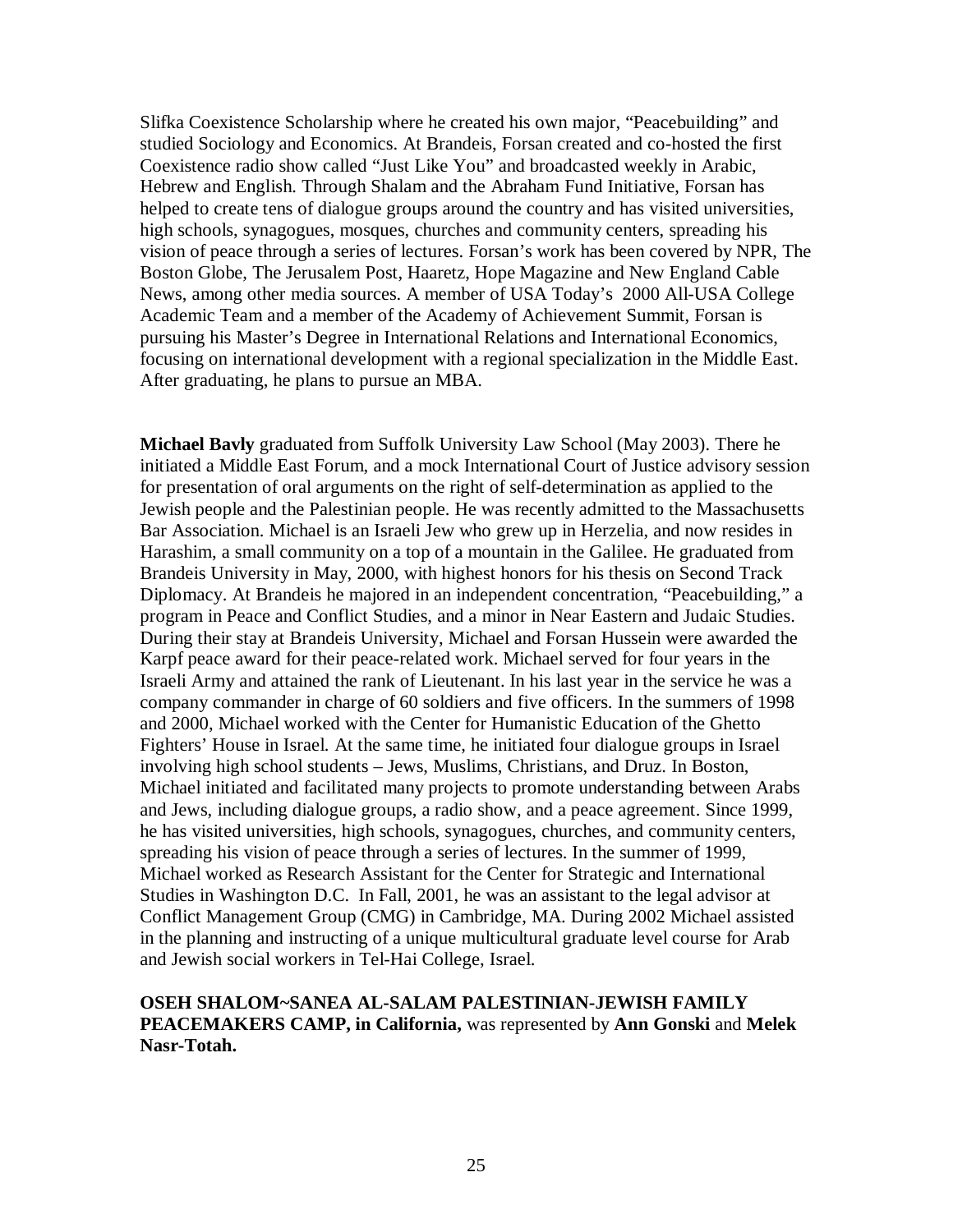**Ann Gonski** is associate director of Camp Tawonga, near Yosemite National Park, California. Raised in South Africa, she left Johannesburg 20 years ago because she saw no future in Apartheid. Ann earned her Bachelor's degree at Hebrew University, Jerusalem, Israel. During her 18 years at Tawonga, she has watched with joy as thousands of campers have blossomed and grown in a loving Jewish environment. She has felt privileged to see to it that all children, regardless of family circumstances, can benefit from all that the camp has to offer. Tawonga has enriched and deepened her own love of nature, of Judaism, and of the community which she serves. Ann has championed and overseen planning of the innovative Oseh Shalom~Sanea al-Salam Palestinian-Jewish Family Peacemakers Camp at Tawonga.

**Melek Nasr-Totah** was born in Des Moines, Iowa. Her father grew up in Haifa, Palestine, in the 1930s and '40s before fleeing in 1948. Melek graduated from Drake University in 1988, majoring in International Relations. She later earned her MBA in International Business. Strong on volunteerism from childhood, Melek was volunteer Chief Financial Officer for the non-profit Grady Community Council in Atlanta, Georgia, to establish pre-school programs for inner-city children. Melek was Senior Finance Manager for Microsoft Corporation, before giving birth to her son, Raymond, last year. She is now a Finance Director for The Gap Corporation. Melek has been a strong public spokesperson and panelist for Jewish-Palestinian Living Room Dialogue. She is on the planning committee for the annual Oseh Shalom~Sanea al-Salam Palestinian-Jewish Family Peacemakers camp, which her family has attend both of its years.

**PEACE IT TOGETHER, Vancouver, BC, Canada** was represented by its founder, **Reena Lazar**, and an advisor, **Omar Kassis**.

**Reena Lazar** founded a not-for-profit organization called Creative Peace Network in 2004. Inspired by similar programs from around the world, its first initiative was **Peace it Together,** a summer program that brought Canadian, Palestinian and Israeli youth together in Vancouver to apply creative practices to transform conflict. Reena has been working and training in conflict transformation and Compassionate Listening for the past five years. After attending a Compassionate Listening delegation to Israel and Palestine in 1999, she joined the Palestinian and Jewish Women's Dialogue Group for Peace and has been an active member ever since. Reena was also trained in conflict resolution at the Justice Institute of British Columbia, and completed the advanced training in Compassionate Listening in Washington State. Reena co-facilitated Compassionate Listening and Dialogue sessions at **Creativity for Peace**, a summer program that brought 11 Israeli and Palestinian girls together in New Mexico in July 2003. Reena's academic background is in architecture and international affairs.

**Omar Kassis** was born in Vancouver, to a Palestinian father and a French-English-Canadian mother. He says, "My interest in Palestine-Israeli peace has been lifelong, thanks to my own identity, my passionate love of learning and politics and the values inculcated in me by my father, a (now retired) professor of Religious Studies and a leading scholar of Islam. I am a teacher working with marginalized populations including Aboriginal youth involved with the justice system and addiction, and learning-disabled youth seeking psychological help. The Peace It Together camp opened my eyes for the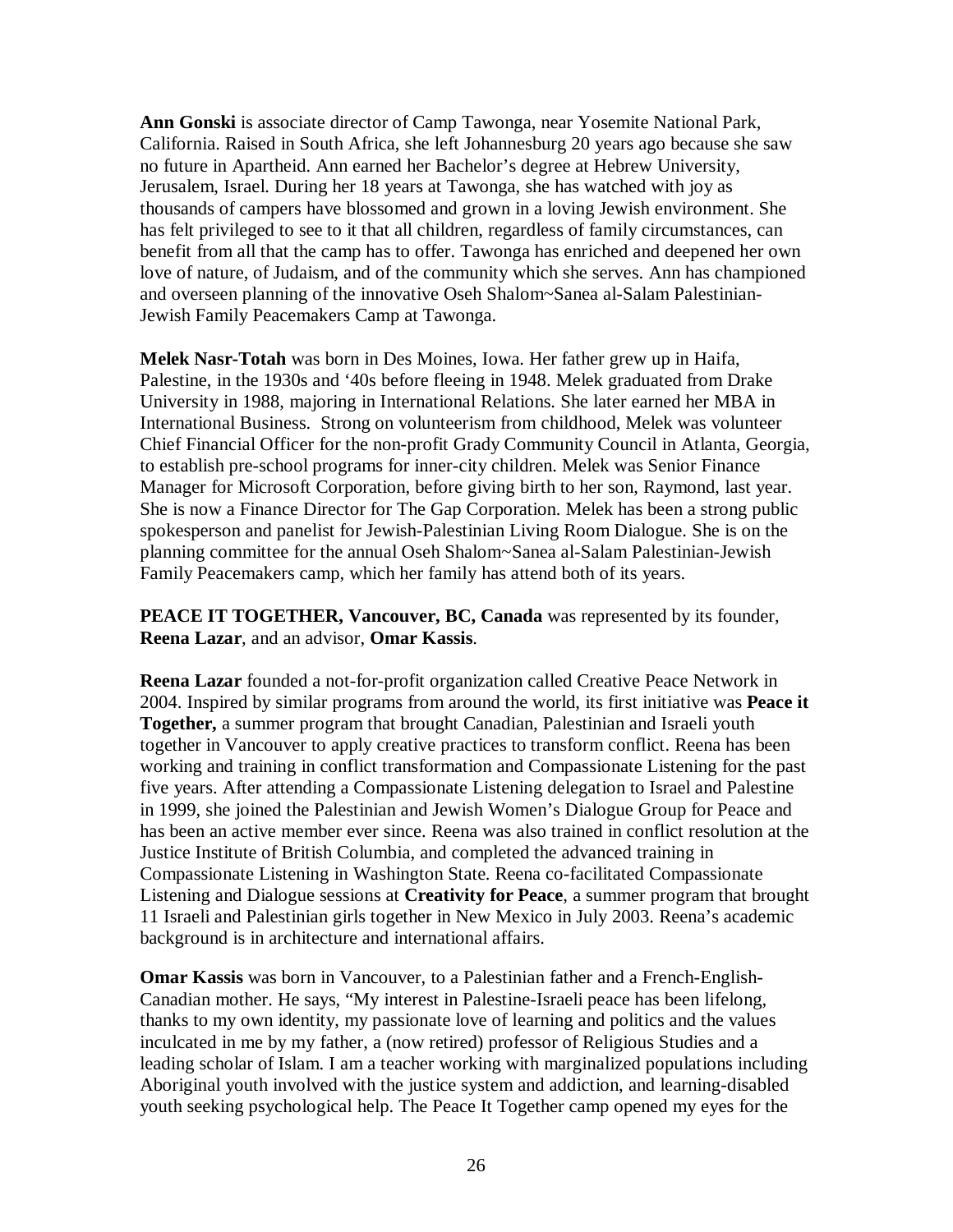first time to generous, accepting friendships with Jewish and Israeli people – both my Canadian organizing partners and the youth I met from overseas – and I am eternally grateful for that. I believe interpersonal communication, friendship and play are essential factors in building trust among divided people. They are one necessary part of the urgent process of change. A more fundamental part is political justice, and that is a harder goal to fight for. But when it does arrive it will be vital for people, especially the young who are the future, to be able to look each other in the eye with trust and that is why this camp was important. When I am not "Peacing It Together," I enjoy food, literature, art and media and I participate in several sports including hockey. I am active on a few community boards and groups and give what time I can to peace marches and political causes.

#### **JACOBS INTERNATIONAL TEEN LEADERSHIP INSTITUTE, San Diego,** was represented by its director, **Yaakov Schneider** and a counselor and staff member, **Aviva Goldstein.**

**Yaacov Schneider** was born and raised in Israel and experienced the excitement of being a part of a new nation being built by its people. He says, "For the past eight years I've been living and working in the Unites States. For the first five years, I served as the Israeli Emissary to the United Jewish Federation of San Diego County and continued with being the director of JITLI. During my 30 years of professional work I have always been involved in educational programs and initiatives which brought together people from different backgrounds, cultures and religions. I did so in Israel and overseas, including two years in Durban, South Africa. I was one of the creators of the Jacobs International Teen Leadership Institute six years ago, and I'm honored to be the director of this program for the past four years.

**Aviva Goldstein** became 18 years old on November 10, 2004 and is a senior at Francis Parker School. English is her second language, after Spanish, and she speaks Spanish at home. She grew up in Tijuana, Mexico and at the age of 8 moved to San Diego and attended the Jewish Academy until 8th grade. Her family origins come from Mexico, Spain, Romania, Russia, and Argentina. Her parents are Mexican and American. She has an older brother, Alex, who's 19, and younger sister, Aliza, who's 14. She has a golden retriever named Pasha. She enjoys playing softball and soccer and she has participated in Israeli dancing for three years. She attends a competitive dance festival in Mexico City every March. She says, "I have been selected as the youth counselor for JITLI, a position I'm very proud of and take with great responsibility. I attend a Jewish-Mexican community called the Ken, and was a youth counselor for my youth group for two years. We are a very close community and I have been raised in it since I was born since my parents too belong to it. Not only is it a youth group on Wednesdays and Saturdays but it's a community that gets together for all types of events, we have a home, and we all know each other, making, life long relationships. She enjoy traveling and have been to Israel three times (once with family, once with the Scott Stone Teen Group of San Diego, and once with JITLI). I am planning to go in May to plan our JITLI program at a seminar and then again in the summer as the youth counselor."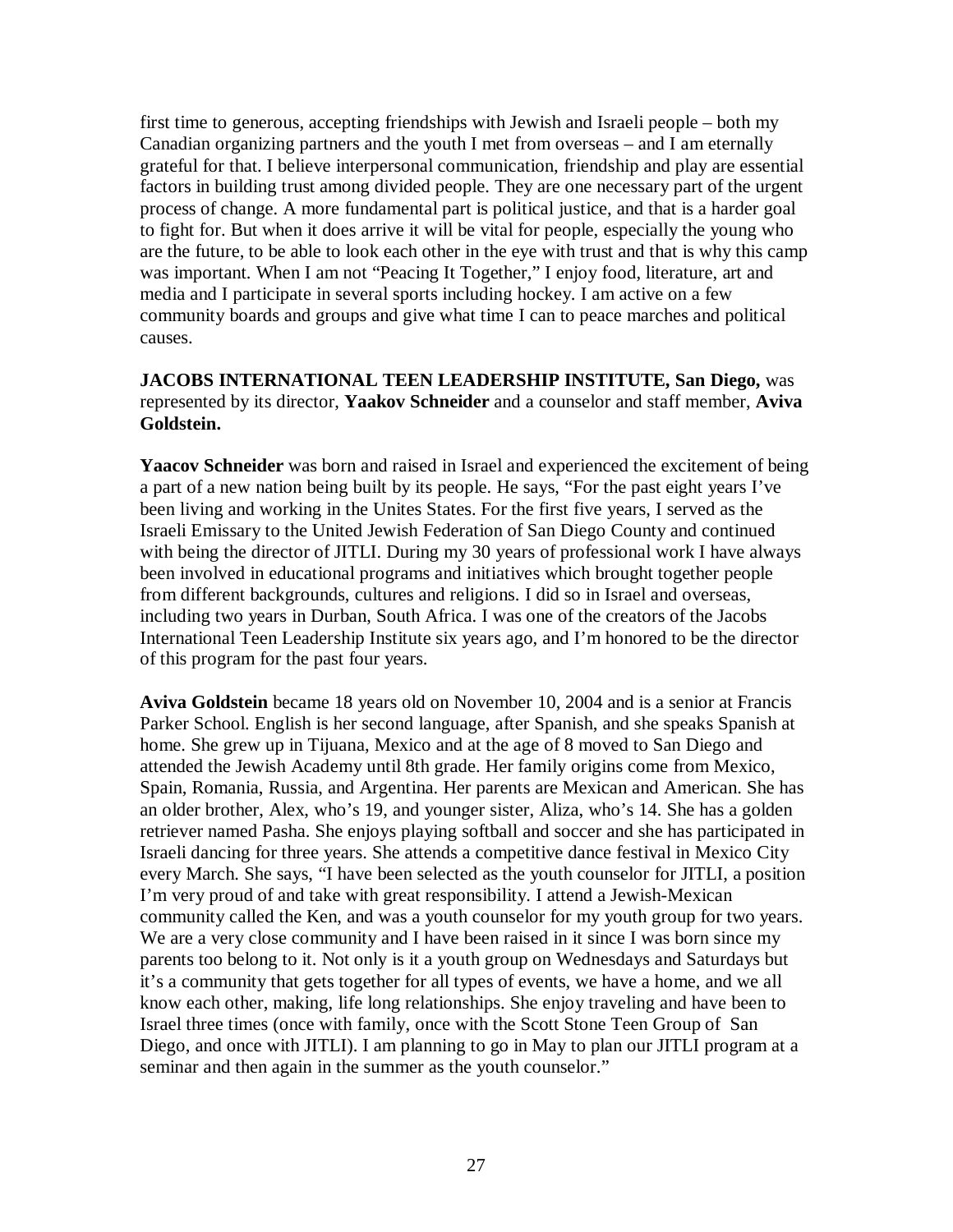**THE CHILDREN OF ABRAHAM PROJECT** was represented by **Brenda Rosenberg**, its executive producer, and **Victor Begg**, its Muslim advisor.

**Brenda Rosenberg** is president of Pathways to Peace Foundation, and executive producer of **The Children of Abraham Project**. As a former senior vice president of several major fashion corporations, she has turned her creative energies from the world of fashion to creating peace. **The Children of Abraham Project** began with her dream about how a four-step healing process that utilized the performing arts could create social healing. She looks forward to networking with others who share the dream that peace is possible ... manifesting the dream by empowering our children with tools to transform our world.

**Victor Begg**, 56, a Muslim, has been married for 30 years and is the father of three adult children. He has an MBA from the University of Detroit. A businessman, he is the founding chair of Interfaith Partners of National Conference for Community & Justice as well as a board member and Co-Chair. He is also vice president of the Bloomfield Hills Board of Education and a member of the Governor's Interfaith Panel. He is the founder of the Muslim Unity Center Mosque, Bloomfield Hills, and is vice chair of the Council of Islamic Organizations of Michigan. He served on the Community Service Commission for eight years, appointed by Governor John Engler. He says, "The path to a peaceful 21st Century is through religious tolerance. Religious intolerance is everywhere, whether in India, the Middle East, Africa, Europe or in our own backyard. There is a lot of ignorance about other faiths. Children of Abraham play offers the opportunity to bring the Abrahamic faiths closer – especially the young people that we are preparing to be productive in a rapidly changing and a highly competitive global economy. Celebration of diversity comes from interaction. Stopping stereotyping and getting to know each other is very consistent with American values. The path to achieving peaceful end is to discover what others are all about and to then respect and value our diversity. Hard to hate when you get to know someone. Ignorance is the root of the problem. Despite our differences, we must learn to live and respect each other.

This report was prepared by **Alexandra J. Wall**, a staff writer at j., the Jewish Newsweekly of Northern California, formerly known as The Jewish Bulletin. In her 10 plus years in Jewish journalism, she has won numerous awards from New California Media (the state's ethnic press association), the Society for Professional Journalists, North Jersey Press Club and the American Jewish Press Association. She has also been published in The New York Times and on Salon.com. During her tenure at j. weekly, she has covered many activities of the various Jewish-Palestinian dialogue groups. The daughter and granddaughter of Holocaust survivors, she has participated in a Jewish-Palestinian dialogue group for almost four years. In the future, she hopes to embark on a much larger project about the dialogue process.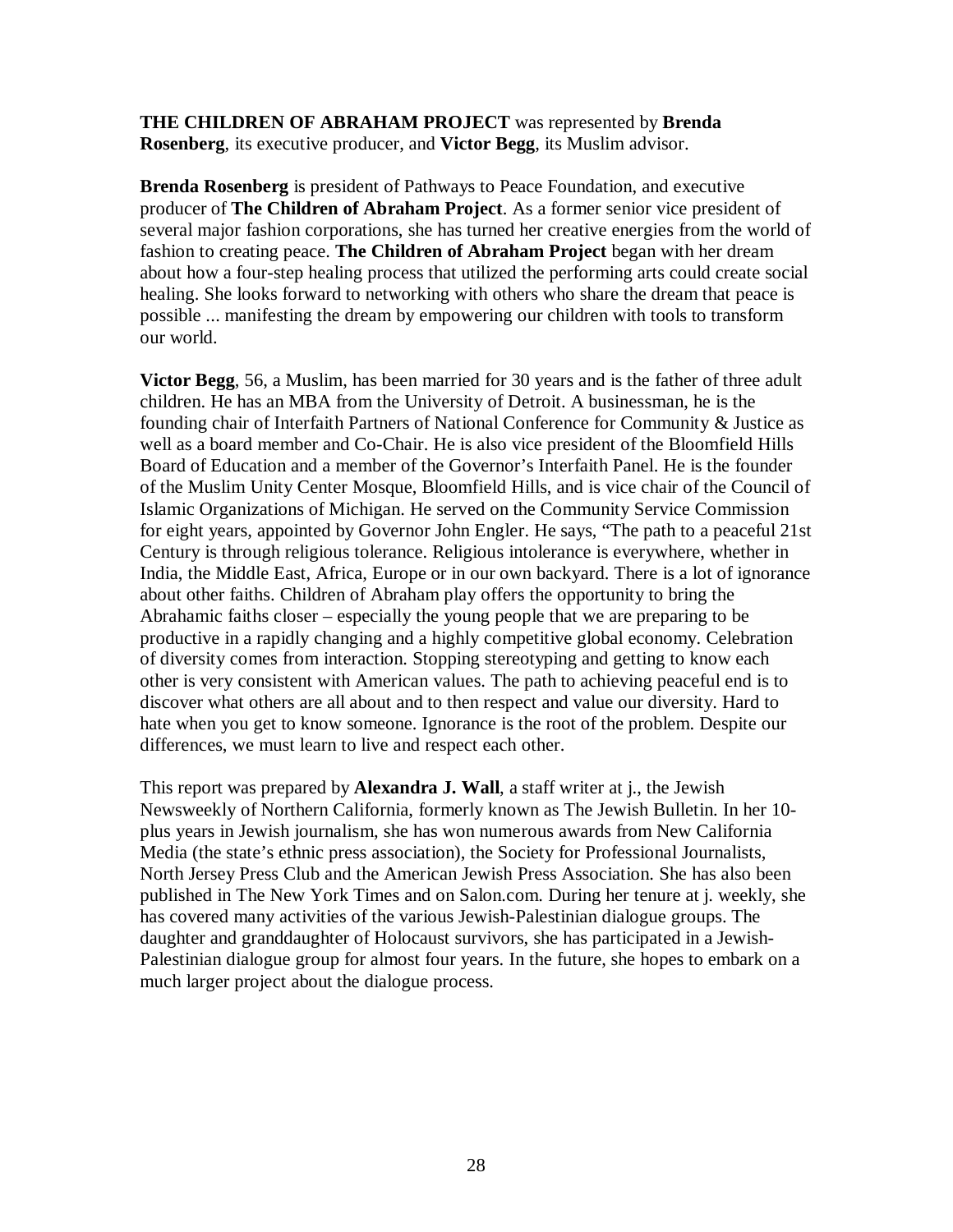# **THE PROCESS: INTERVIEW OF A CAMPER**

*Following is the story of Lama Tarayrah, a participant in the Building Bridges for Peace program of Seeking Common Ground. The story illustrates the process of how a program participant arrives at camp full of fear and anger, and emerges full of love and compassion for the other side.* 

Palestinian Lama Tarayrah didn't meet her father until she was 5 years old. He was sentenced to four and a half years in an Israeli prison when her mother was eight months pregnant. His "crime" was writing and distributing articles against the Israeli occupation. Lama's uncle – her father's only brother – had been shot by the Israelis in a demonstration two years before she was born. He died not long after, from being beaten in prison. Her father always mythologized her uncle. He spoke of him often, calling him a hero.

Lama was born in 1986, and grew up in East Jerusalem. Her mother is originally from Nazareth and is Christian; her father, a Muslim, is from Hebron.

Lama's mother often talked about the night the soldiers came and took her father away. They entered the house and ransacked it, breaking things in their search for whatever materials that might incriminate him. Her father tried to remain strong, and told her mother: "Don't worry, I'll be back in a few days." But the soldier in charge knew better. "He's a liar," he told her. "He'll be gone several years."

Whenever Lama's mother would go visit her father in prison, she'd have to travel a great distance. She'd be gone all day. Lama's older brother knew her father, so she would bring him along. But it was too difficult to travel such a great distance with a baby. Plus, Lama had never seen him. So a nanny would come to stay with her.

Lama's mother would be gone the entire day, and occasionally returned with bruises. Even after a long, difficult day of travel, the guards at the jail could cancel visiting hours for no specific reason. The prisoner's wives (mostly) like Lama's mother, who had risen at the crack of dawn and had spent half the day negotiating checkpoints and busses, would get very angry. The soldiers would restrain them, and hit and bruise them in the process.

Lama grew up knowing that Israelis were the enemy, but she has a very powerful memory that told her otherwise. She was about four, and her mother had taken her brother to visit her father. They had left very early, and a nanny was en route to take care of Lama, but got stuck at a checkpoint. This was during the first Intifada, and the Israeli army called a curfew. Lama was left all alone for the entire day. She remembers sitting at the kitchen table, crying hysterically because she was scared to be all alone, and she was hungry.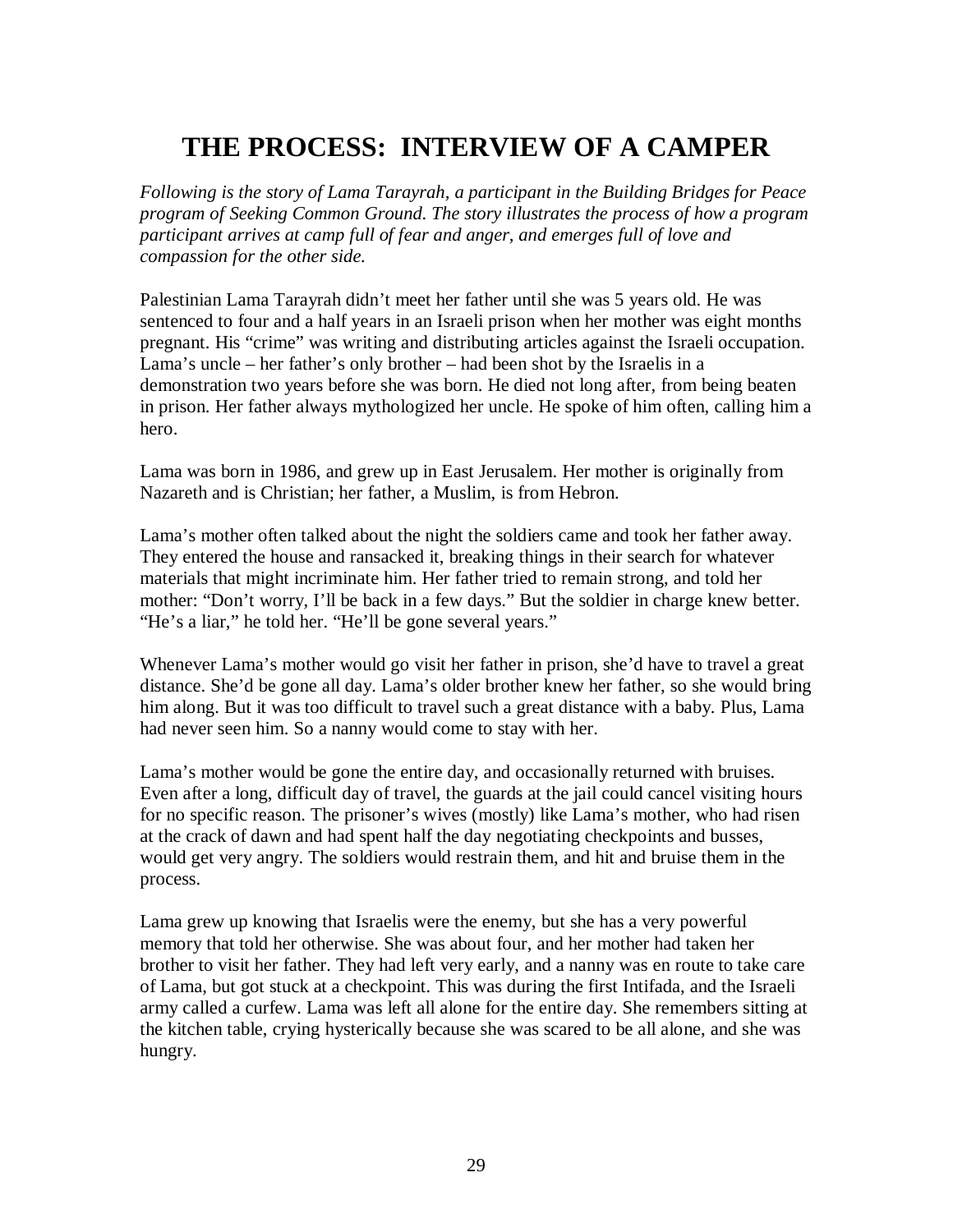A jeep of soldiers passed by on patrol, announcing the curfew. One soldier heard her crying, and entered the house.

"It was the first time I ever saw a soldier that close, and he was exactly as my mother described," she said. "He had a black gun and black boots. I was so scared because I didn't do anything wrong, and I didn't want to go to jail, but I knew that soldiers like him had taken my father to jail."

The soldier asked Lama why she was crying. She was terrified, but managed to tell him that she was hungry. He went to his jeep and returned with a chocolate bar. He gave it to her, and kissed her on the cheek.

"I'll never forget his eyes," she said. "No other man had ever treated me this way before."

Lama found this interaction very confusing because a man whom she knew was supposed to be the enemy was the first man in her life to act fatherly toward her. She believes that in part, that soldier might have played a role in her decision to go to camp.

"Maybe some soldiers did brutal things, but he was there to feed me. Maybe I thought that in the camp, I might meet this man, or others like him."

When Lama's father finally was released from prison, Lama found it very hard to adjust to him being home. "I really didn't like the man," she said. "He was a complete stranger. And when he was in prison, I used to sleep next to my mom. But when he came back, he took my place. I didn't want him to be there. It was really hard to accept him after all this time."

So this is how Lama grew up. Meeting a Jew was never something she thought about. But when her friend told her about the camp, her curiosity was piqued. She agreed to read about it, and consider the idea.

What she read excited her, but for this particular reason: "I wanted to go and sit in front of the Israelis and tell them that I hate them, and that if I had a gun I would kill them. And that if I had the power that they have, I would do the same as they had done to my uncle and what they've done to me and my family all my life. I didn't want to go there to make peace."

That was her mindset, but it was enough to make her want to go. Neither of her parents supported her, but they didn't dissuade her, either. Her mother mostly deferred to her father, who said it was her decision. Lama felt she was letting her father down, that he was disappointed in her. Nevertheless, she convinced him it was what she wanted to do. Lama fully realized how much admiration she had for her father when he told her that he didn't want her to go, but signed the permission form anyhow.

Lama had another friend going as well, so she felt comfort in that. When they arrived, they saw that the 21 girls were to sleep in the same big room together.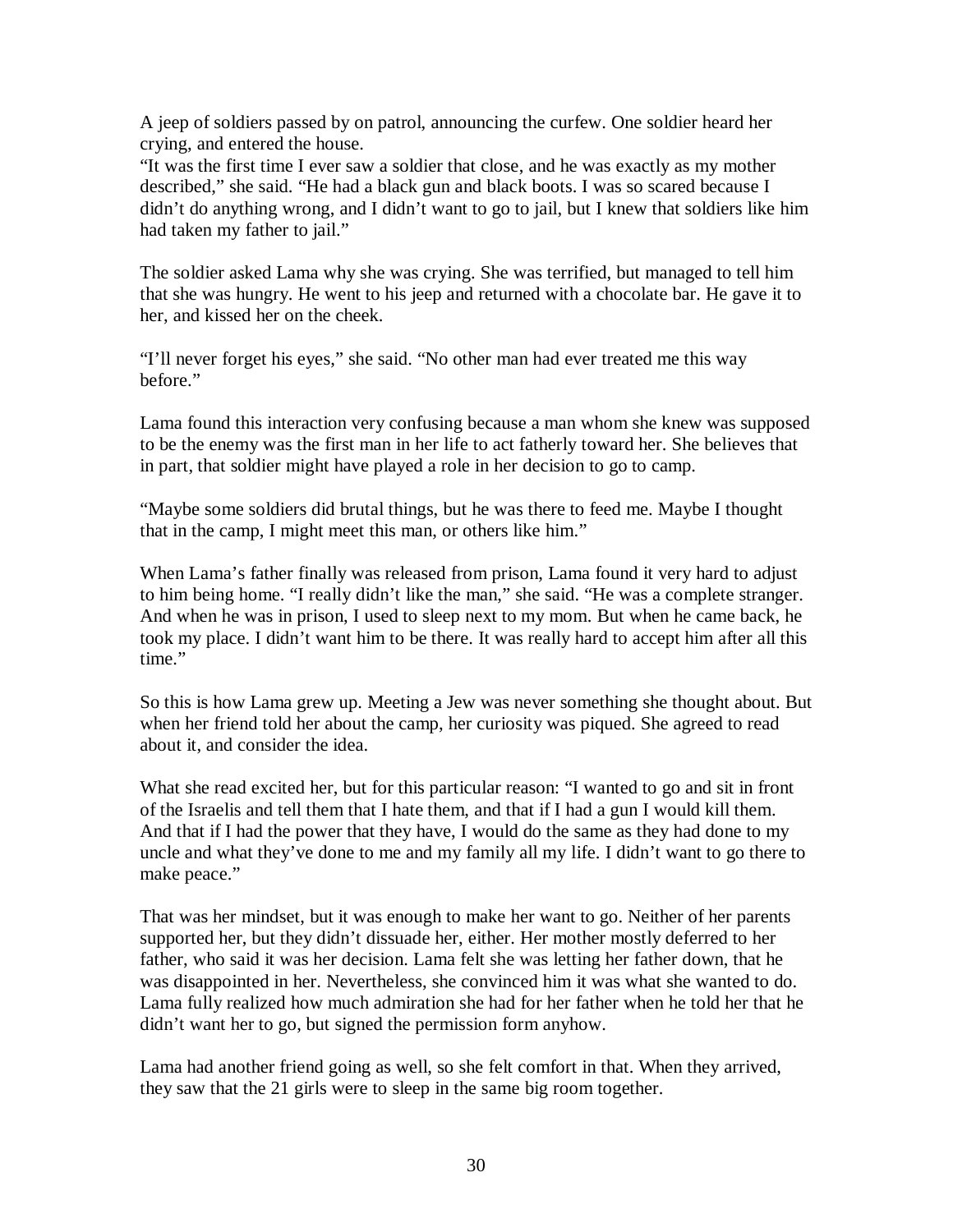Like most of the others, Lama was in for a shock.

"I had no idea they are putting us all together," she said. "I stood at the door and asked one of the staff, 'Is this where I'm going to sleep? And the Israelis in the same place?' She said 'Yes,' and I said 'Why?' I couldn't understand it. It was so hard."

The Palestinian girls all grouped themselves on one side of the room, and the Israeli-Palestinians were all in the middle. The Israeli Jews were on the other side. That first week, they talked mostly about the issues, like borders and refugees. "We didn't really get the idea of the camp, and I would always spend most of the time with my friend," said Lama.

But the pivotal moment for everyone came when the group visited the United States Memorial Holocaust Museum in Washington, D.C. Lama said what she saw in the museum made her feel horrible. But the sight of the Israeli girls crying so much frustrated her. "They were crying about the past, but this is happening in the present in Jenin, and Ramallah," she said. "Everyone in the camp shared the idea that what happened in the Holocaust was wrong, but why don't we share the idea that what's going on now is wrong?" she felt.

Though one Palestinian girl was obviously not as moved. When they got to the end of the exhibit, there was a guest book, where visitors could leave their thoughts. The Palestinian girl wrote "I hate all Jews" in Arabic. One of the Israeli girls could read Arabic, and read what she wrote.

While the girls were not supposed to talk about their visit to the museum until the next day, an explosion happened when they got back to camp that night.

"The Israeli girls were all shouting at this girl who wrote this, and cursing at her," Lama recalled. "But when she was given the chance to talk and share her story, everything changed."

This girl had not told anyone her story, not even the group leaders. Just a few months before coming to camp, her uncle was killed at an Israeli checkpoint. She had kept this to herself, and came to camp obviously still very distraught, and full of hatred toward the Israelis.

"When she told her story, the Israeli girls began to understand why she wrote this in the Holocaust museum, even though they knew it wasn't right," said Lama. "And the fact that they understood her, made her begin to understand that what she did wasn't right." Lama continued, "We had begun talking to each other behind the whole refugee situation and borders and all that stuff, but now we began talking about what we feel and what happened to us in our lives. It made a big difference because we started from the heart." Lama remembers waking up later that night, and feeling a great change within herself. She didn't see the Israelis as Israelis anymore, she saw them as human beings.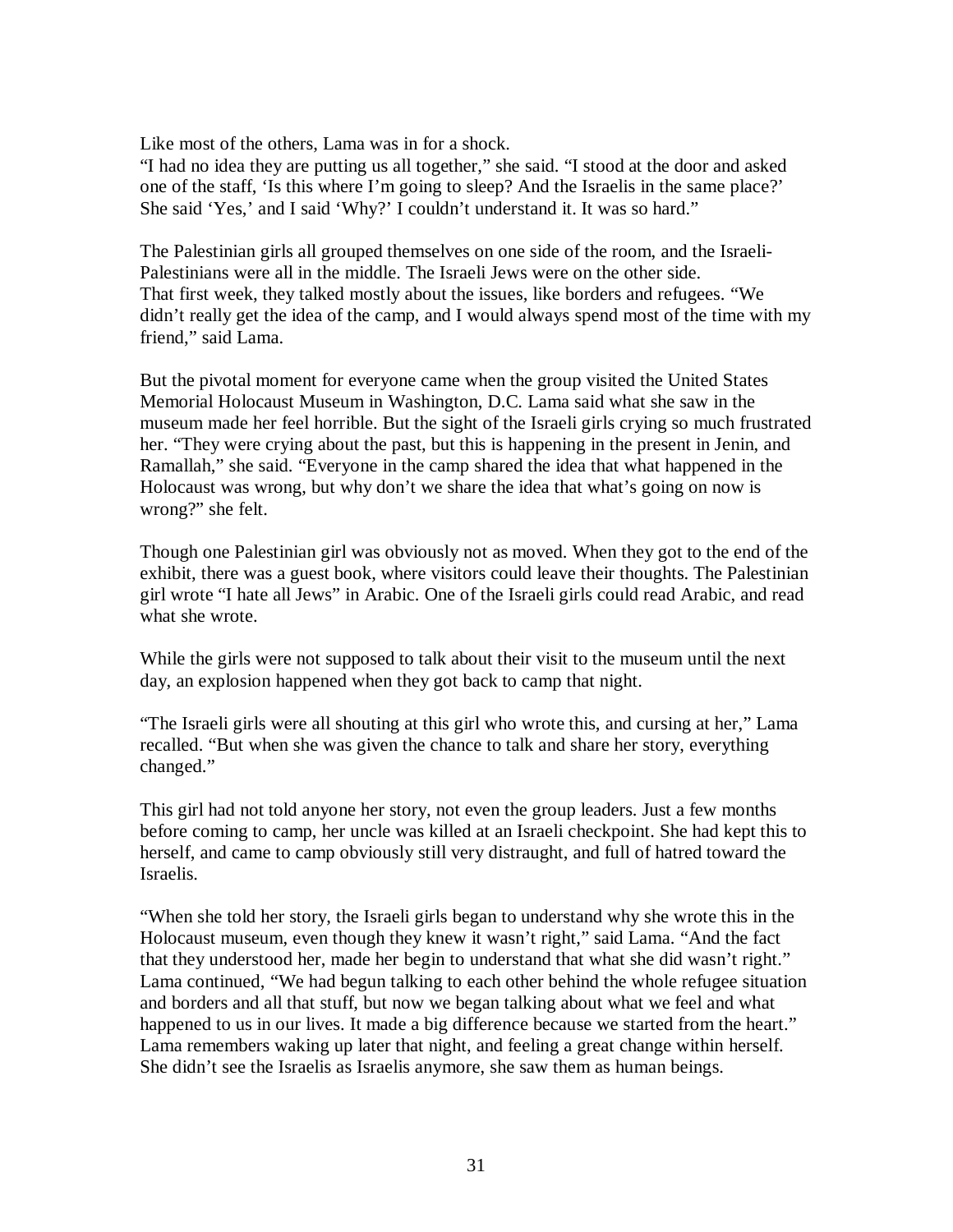"I knew they understood my pain," she said. "When I said 'I'm afraid,' they got it. The Israeli girls knew what it's like because their fathers might die on the bus. I had never thought about that before."

The following week was "amazing," Lama said, because after a breakthrough like that, the girls could now actually begin to make friends.

"I just started questioning why I wasn't allowed to know the [Israelis] before," she said. "Just knowing them made such a difference."

Like most participants of these programs, Lama did not have an easy time of it when she returned home. Most people she talked to of her experiences did not want to hear about it. Her mother would listen, but she knew better than to talk about it with her father. Lama was made to feel that by befriending the enemy, she was forgetting about what happened to her uncle, and more importantly, that she was immune to her own people's pain.

"When I tried telling my classmates, many of them thought I was some kind of traitor or spy," she said. "It didn't make sense to them because it was so different from their experience."

She also had the realization that for the first time, when a terrorist attack happened in Israel, she worried about her Israeli friends and their families. "In the past, I used to worry about my family in Ramallah and Hebron," she said. "Now when there was an attack in Tel Aviv, I realized one of my Israeli friends could be dead."

While the girls have follow up programs once they return, inevitably, some girls drop out because it becomes too difficult. Sometimes, the outside pressure to continue in the old modes of thinking can be just too great.

"Many of my classmates would say things like 'They changed you. If you want to be good and patriotic for Palestine, you should hold the gun and fight in Jenin.' But at the follow up meetings, you meet the people you are struggling for, and you know you're not the only one. You see there's someone struggling on the other side."

Whenever one girl stopped coming, the whole group would feel pained by it, she said. "But then there are those moments when you tell a friend about it, and she asks questions and is interested about going to camp. Such moments are glory," said Lama.

Lama stayed in the follow-up program, and returned as a leader in training the next summer. Right now she is on a full scholarship at Brigham Young University in Utah. This summer, she'll return to the camp to be on staff.

When asked why she remains so dedicated to this work, Lama told the following story: "About a month after I returned from camp the first time, my 10-year-old cousin was shot and killed by a soldier," she said. "He was playing on the roof. Sometimes, when I really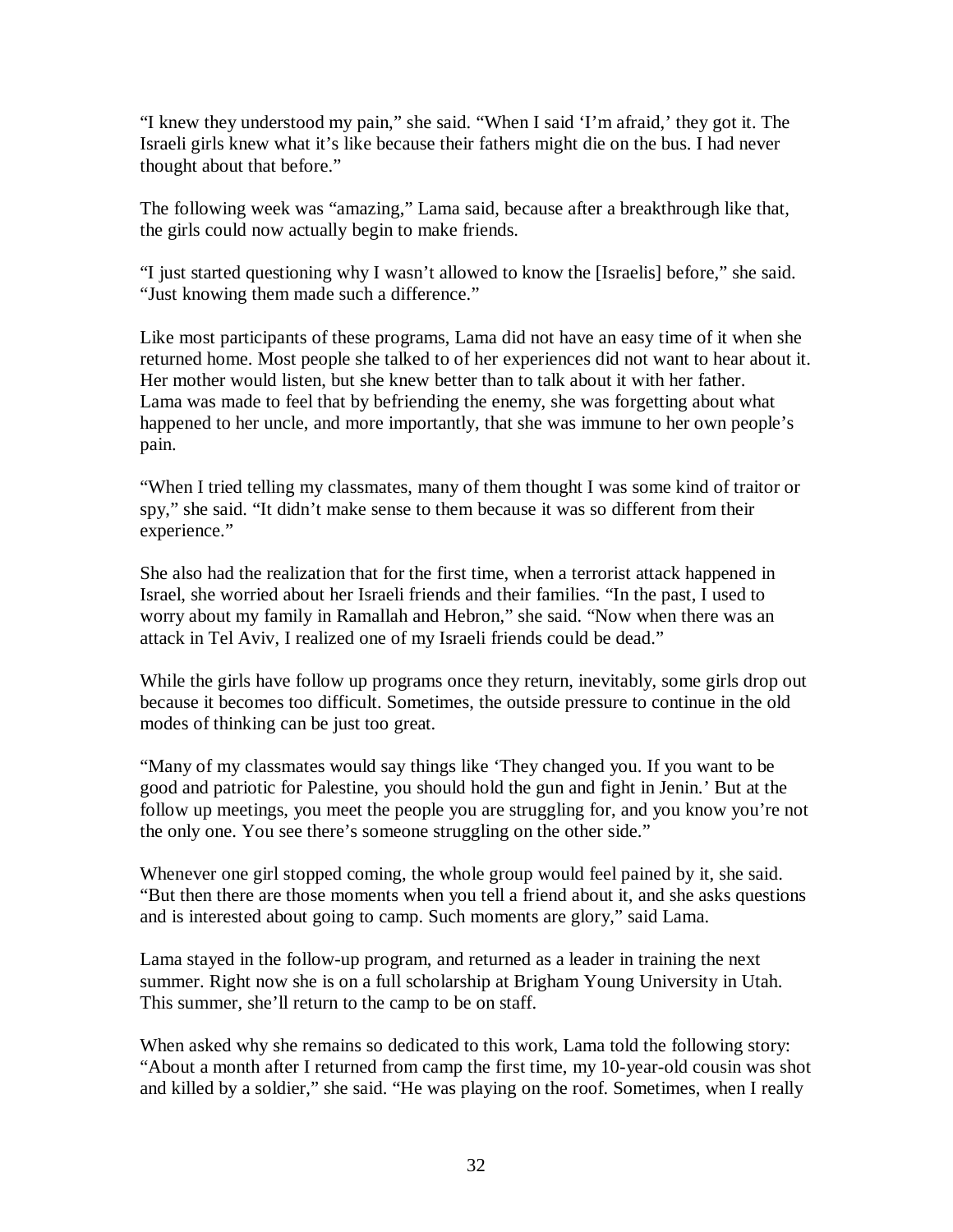think about it, I think about how my uncle was killed, my father was in prison, I was treated horribly in the checkpoints, one of my favorite cousins was killed for nothing, what am I doing? But when my cousin was killed, this made the whole difference. Because he was shot after I had been to camp, I realized how bad it is. That if I didn't do anything, many of my other cousins might be shot. Anything that I might be able to contribute to the process of change, and meeting and knowing the other side, might prevent a child from being shot. It doesn't have to be one of my relatives. I have a lot of motive to do what I'm doing. I want to live normally. I have the right to choose what to do, and change my life into one that might look better for my brothers. Someone has to do something or nothing will change."

Lama's experience at Building Bridges for Peace exemplifies what these camps are trying to achieve. As she herself said, her sole motivation in coming to camp was to be able to tell the Israelis how much she hated them. The fact that "the others" were suffering as well was lost on her, as it is on most people in the Middle East who have no contact with the other side. Lama blamed only the Israelis for her misery; and it was only when she came into close contact with "the other" that she was enabled to see how much the other side suffered too. That is what caused her transformation and change of heart.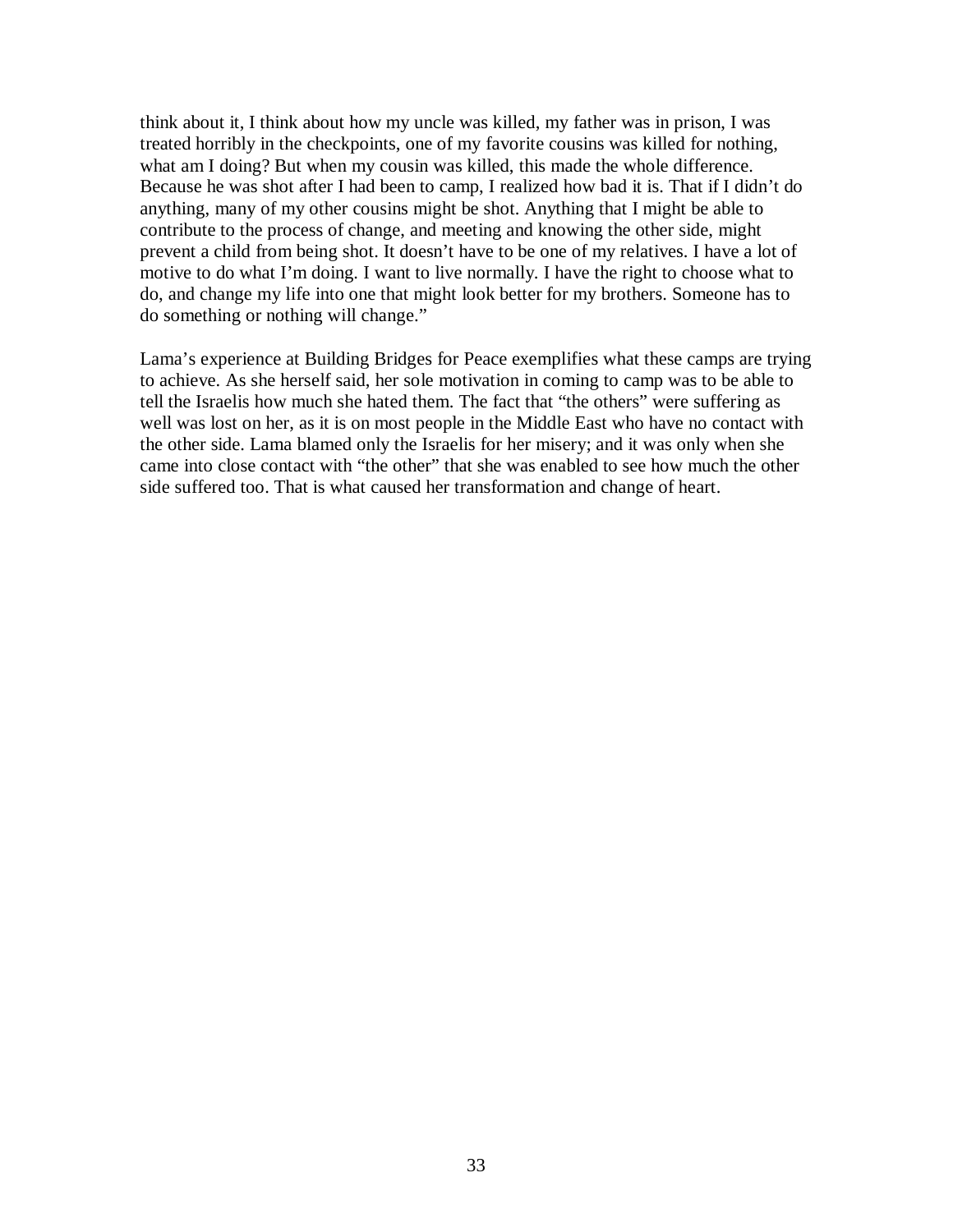# **THE KALAMAZOO WEEKEND: A running narrative**

#### **Beginning with ceremony and our stories**

Friday afternoon the participants greeted each other at the opening reception and continued becoming acquainted during dinner. After mealtime, everyone gathered for the weekend's opening circle with the first of eight weekend ceremonies begun by lighting a large "source" candle and one smaller candle for that first session. This ceremony was to mark time and remind us of purpose. By Monday's last meeting, all eight small candles would be lighted together around the source candle. As participants engaged in the brief candle lightings, they would offer their personal words and meanings to the moment.

That first evening began with an experience of Dialogue, beginning with "story" and compassionate listening by two exemplars – a Palestinian and a Jew.

Melek Totah, a Palestinian-American, told her narrative beginning with her father, a Palestinian immigrant to Iowa. Before 1948, he lived peacefully in Haifa, coexisting with his Jewish neighbors. When violence began, he and his family, including elders, were forced out of their family home while leaving most of their belonging behind. He had a lot of anger toward Jews which was transmitted to Melek when she was growing up. Her father tried to assimilate completely, marrying an American woman, changing his last name from Nasr to Nash, and only speaking English to his children.

Melek didn't meet any Jews until college. She was curious about them, having these preconceived notions of what they were like in her head from her father. After college she got involved in Jewish-Palestinian dialogue.

"I inherited a lot of his anger," Melek said. "I realized the injustice and was angry about the situation, and angry about Jewish people and Israelis. For me, the dialogue process has been important in making me understand we're all humans, and that you can't just say because of those events they're all bad."

Melodye Feldman grew up in a strongly Zionist home. Her grandfather came from Russia to the United States, and was very active in helping to found the State of Israel. As a child growing up in an area of Florida with a small Jewish population, Melodye experienced a lot of anti-Semitism. She was called "kike" and "dirty Jew" and was once pushed into a puddle of water. Another time, girls rubbed her head looking for horns.

Melodye was involved with interfaith efforts at a young age, and even helped write a play about Arabs and Jews. One trip to Israel turned out to be transforming. She had decided to become Orthodox, and met with an Orthodox rabbi. He told her, "Do you know what's going on in this land? I know that you know the narrative of the Jew, but do you know the narrative of the Palestinian?"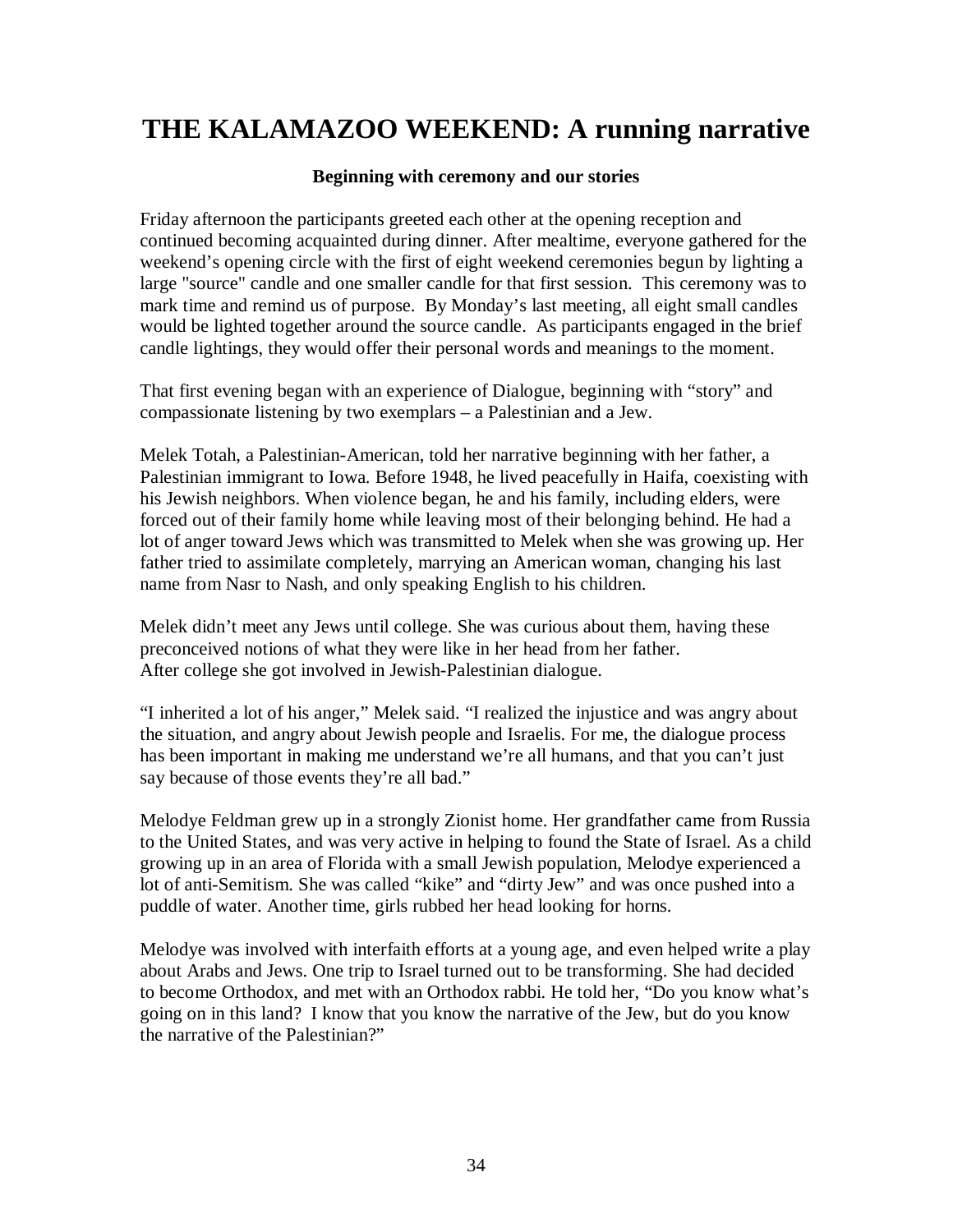The rabbi told her to go home and learn it. It took a few years, because she was terrified, but she soon overcame her fear and met with Jewish peace activists who introduced her to Palestinian peace activists.

"It changed my life," she said. "Once that door was opened, I couldn't close it."

Melek and Melodye each reflected back what they heard from each other's stories in front of the group, and then everyone broke down into pairs, or dyads, to listen deeply to one another's stories.

After spending almost half an hour in pairs, we came back together as a group. It was obvious that even among a group of veterans who have deep practice in compassionate listening, people were still visibly moved. Some commented on how it felt to be listened to, and others were struck by the courage of their partners to open windows to themselves.

Reena Lazar reflected in the circle: "We all have our breakthroughs. If they haven't happened yet, they will and can, and this process is all about that. The first time you go and meet the others, you learn that they're a loving human being like me. I am sure that everyone here has had such a breakthrough and we all know people who have not, yet. But it's all a matter of time."

 "When you listen to anyone, there's empathy," said Omar Kassis. "Especially with forced listening and you can't talk. You put yourself in the other's shoes immediately and have empathy. I can't see how it can lead to anything but liking of the other person and finding things in common."

Silvia Mansour from Nazareth said that "talking to someone who listens to me helps me to analyze my own story and to understand my story more deeply. Great listening helps me listen to myself."

The first evening ended with inspiration – a 14-minute slideshow of images from all the camps, set to music. And the candles were put out.

## **Exploring Inspiration and Motivation: The role of faith**

The first morning, Saturday, began with the brief candle lighting ceremony and us getting into groups of four to discuss our various motives: "What makes us do the work we do?"

The answers were varied, especially when it came to religion. Clearly for the Christians in the group, "faith" was the primary motivator, yet that took on varied meaning and was complicated in itself.

"For me, it is a personal faith, and we each had an element of that, or spirituality, that motivated us. But then we talked about organized religion, and the role that organized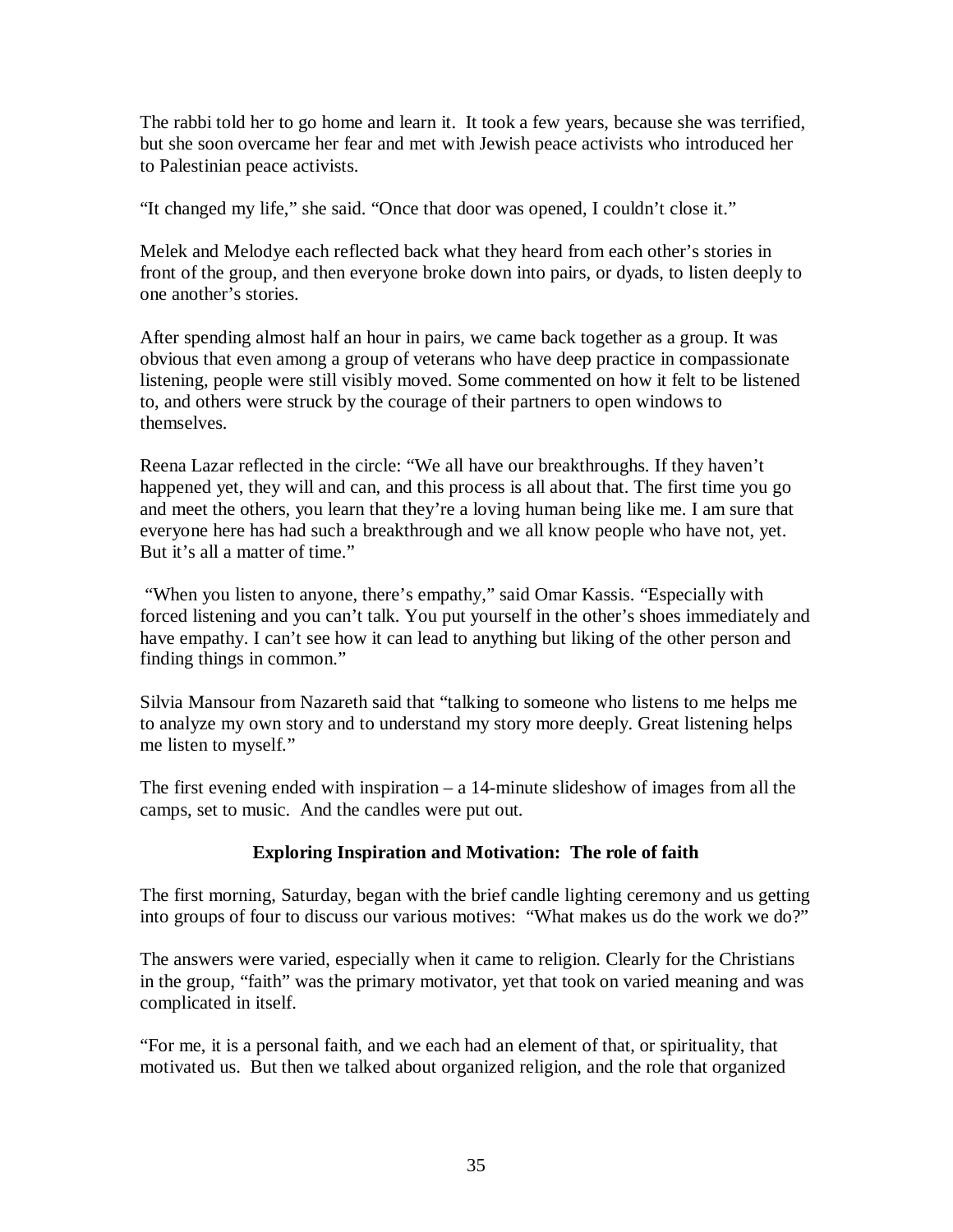religion has had in perpetuating the conflict," said Nancy Brockway, a Christian from Atlanta, Georgia. "How do you reconcile that?"

Victor Begg, a Muslim from Detroit, also said he was motivated primarily by faith. "We must distinguish between what faith teaches and what people make of it," he said.

Melek Totah, from San Francisco, said she felt that faith was difficult in that it could both repel some people away from this work, while for others it could be the draw.

For those who live in the Middle East, it was personal. Forsan Hussein, Palestinian-Israeli Muslim, said, "I don't want my brother to grow up the way I did."

Inas Said, a Muslim from Jenin, West Bank, said how problematic it was for her that it was impossible to visit her friends from camp inside Israel, and that when she was older, she hoped there would be open borders.

For Inas, even while the camps open minds, there are so many obstacles once participants go home. While it has not been easy to travel back and forth between Israel and Palestine in the last four years, she said, the separation wall has made it virtually impossible.

Samia Zeidan, from Ramallah, said she saw a generation of Palestinian children growing up in the most horrific of circumstances. She described their games being almost entirely of a militaristic bent, and said she wanted them to have the same opportunities other kids had.

The Jews seemed to be motivated primarily by the concept of "tikkun olam," healing the world.

Reena Lazar, Jewish and from Vancouver, BC, Canada, said some of what motivated her was purely selfish. "I do this because I really enjoy it," she said. "I love to be inspired by people. It keeps me feeling alive. Spreading that kind of inspiration for me is one of most valuable things I can think of. We're working in an area where there's a lot of darkness and despair, it's one of the darkest places you can work, and therefore, contrast to the light is so rewarding."

Alexandra Wall, Jewish, from San Francisco, whose grandparents and mother were Holocaust survivors, and Ann Gonski, who grew up as a Jew in apartheid South Africa, both said their early experiences with hatred motivated them. They agreed that they felt lied to about Israel in their childhood education, and doing this work helped them come to terms with that. Ann and Alix agreed that neither had been taught that Jews were capable of acting in negative ways they have observed in recent years and which go against Jewish values.

This led Silvia Mansour, from Nazareth, to say "if the Jews raised with so much suffering are now pointing guns at civilians, what's to say that the Palestinians won't do it to the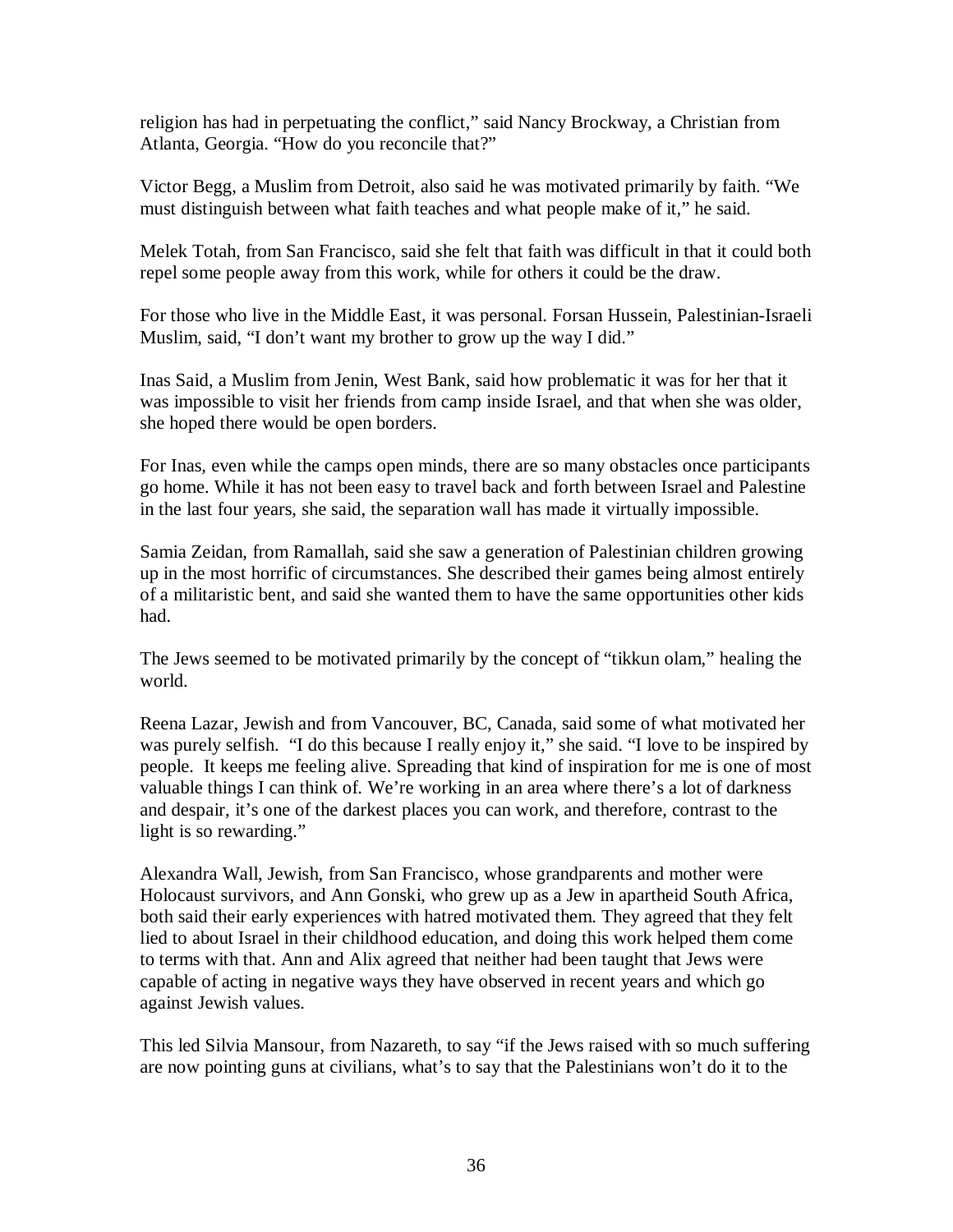next generation? How can we prevent personal suffering from turning into abusive power later on?"

Eric Nelson reminded us how shared popular culture creates bonds among the youth, and how easy it can be for the younger generation to relate to each other on that basis. He also said, "love and hate are very close to one another, and a small shift, or catalyst, can shift one to the other."

Maha Gebara, an Arab Christian from Seattle, described part of her motivation: "I can't leave the subject alone. Since I was a child. I was into politics until I got repelled, and then I found that getting to know people was much more powerful."

For Henry Carse, a Christian Jerusalemite, the exercise made him realize how both those who live in the Middle East and those who live outside it each have important roles to play.

He said that within this conflict, he felt the "wholeness of the earth. We are part and parcel of each other, on some subliminal level, and we need a different context, to get out of ourselves. Some of our motivations are personal, and some are associated with traumatic experiences. I would love to be able to erase them, but that needs a larger world that is softer and more accepting and more loving."

Melodye Feldman, Jewish, from Denver, emphasized the importance of balancing one's time with family, and reserving leisure time as well, a lesson she learned from her students.

Melodye: "I have a son, and if he ever grew up and was asked, 'What does your mom do?' and he said, 'She makes peace in the world, but is never home for me,' I would have failed. There's a lot of things that you can do and should do so you don't burn yourself out."

Brenda Rosenberg, a Detroit Jew who spent 25 years marketing in the fashion business, said she suddenly had an epiphany after spending many years, "trying to get every woman to buy big hoop earrings." She continued, "Now we have the most incredible message possible, that people have achieved incredible things together."

After a viewing of the trailer for "Breaking the Ice," a documentary about a group of Israelis and Palestinians who made history by traveling on an expedition to Antarctica to climb an unclimbed, unnamed mountain, the group reconvened and spoke about the role publicity plays in these camps.

### **Telling the camp story through the news media and other publicity**

At Kids 4 Peace, said Henry Carse, they had been grappling with the idea of a flag, and what it represented to the outside world, and what message they wanted to represent.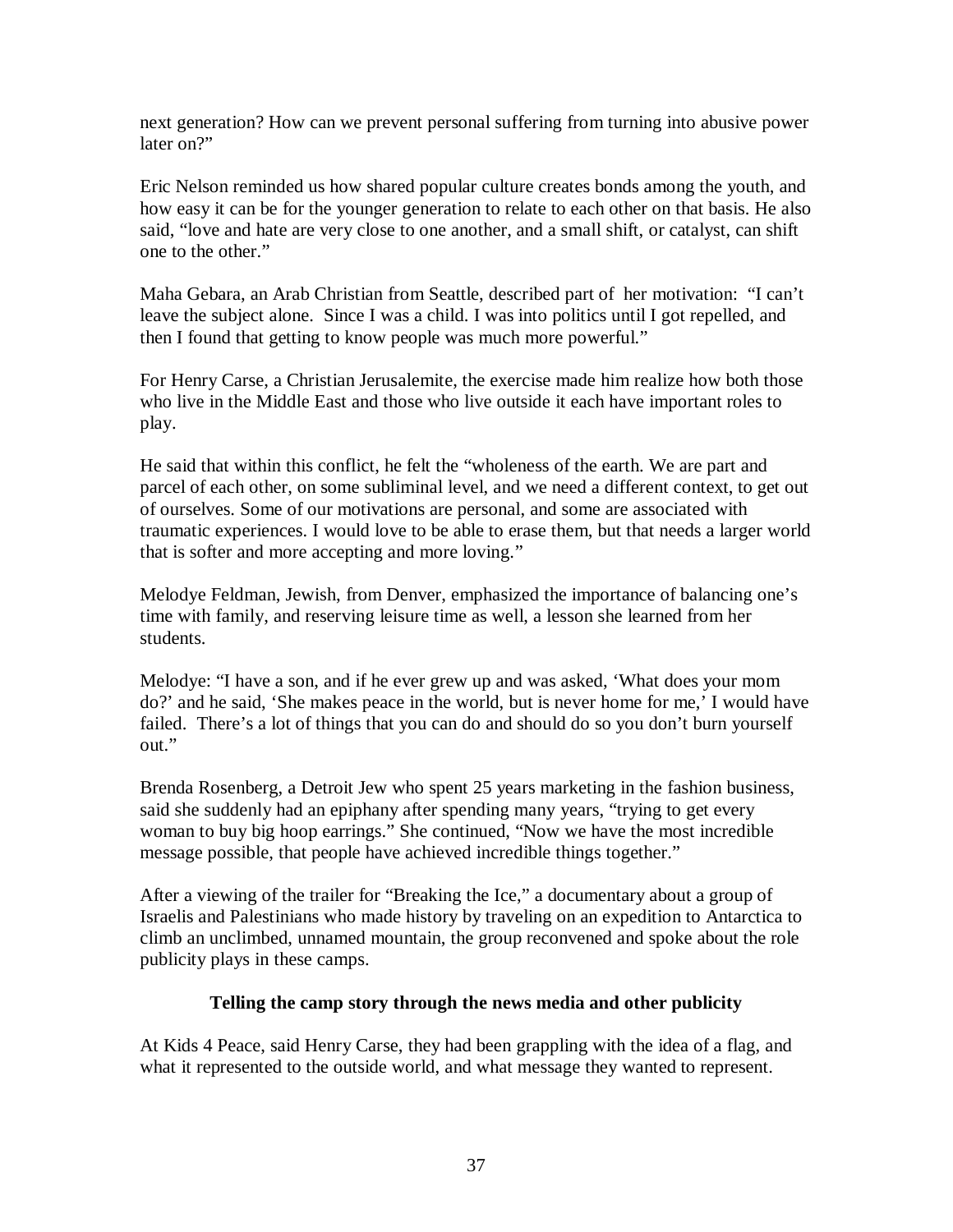He added, "We've all been grappling with the extent to which we allow these children to have personal dialogue with each other without their experience being showcased as a public demonstration of an idea."

Len Traubman said in his experience the media was hungry for stories of sustained dialogue, of enemies talking, and that reporters respond to it as true news when it is authentic and ongoing.

Victor Begg said he felt it was necessary to have public expression "especially if you're doing something so needed. The media will respond if we have a story to tell. They already have enough bad stories."

Melek Totah described a danger that sometimes what appeared in the media was not the right message. The dialogue process takes time, she said, and sometimes the media is guilty of just going for the quick sound bite.

In Forsan Hussain's experience, "Media is an amazing tool to spread the hopeful message," and to be used for outreach and fundraising.

Reporters need to be cultivated like donors, Forsan said, and relationships with them must be kept up. "They are my voice out to the public that I can't reach."

At Peace Camp Canada, Hussain said, they decided not to allow any media until the second week, when the kids felt comfortable enough with each other. Of course allowing cameras in distorts the dynamics, he said, with kids all trying to look good for the media.

Melodye Feldman said that news media could be a great thing, but some guidelines should be in place. Once a 60 Minutes producer who was interested in doing a segment on the camp said, "But we want to make sure there is some sort of conflict while we're there. It would be really great if a bomb goes off in Jerusalem while we're filming."

Susan Davis shared how a TV segment on their camp was introduced with opening shots of tanks and other atrocities. This was very disturbing to her, but since then the coverage has gotten much better.

"Why does media respond to you? Why do they call you?" Len Traubman asked.

Yaakov Schneider said that in JITLI's case, media was generated when the city of San Diego recognized the program, and they were able to visit City Hall.

"When we took a picture at city hall, it was very important for one of our Palestinian educators to be there. He finally felt he had a place in the world."

In visiting the Israeli Knesset, JITLI youth also got a lot of attention. They hope to visit the Palestinian parliament in the future.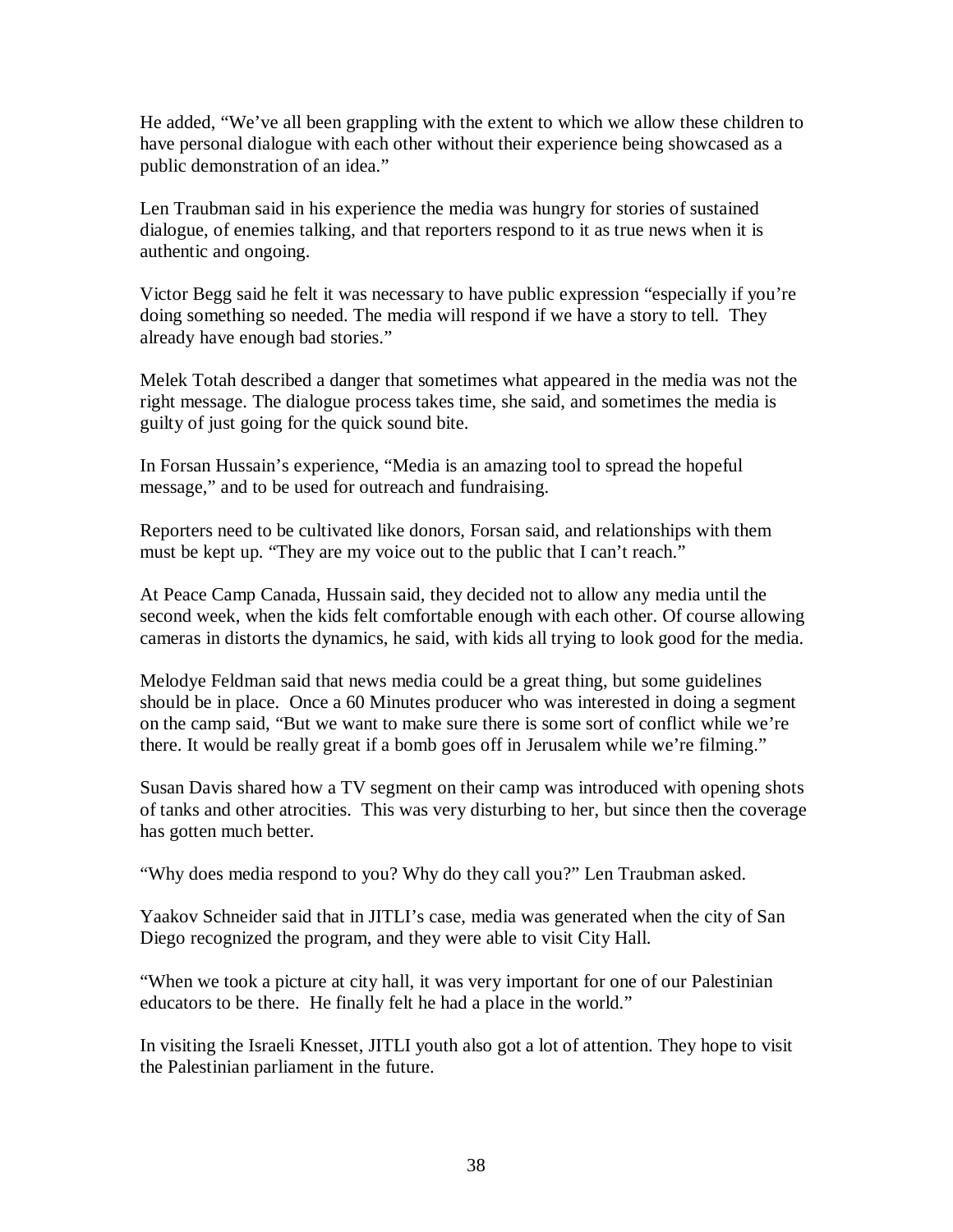"The news is simply that we are together," said Schneider. "This is the story, because most of the people are not getting this chance of being close to each other. We are giving the opportunity to be with the other side."

Nancy Brockway shared how her camp got great exposure purely by chance. One of her pre-teen campers was out and about with his parents, when America declared war on Iraq. A reporter was doing "man in the street" interviews, asking people's reactions.

The reporter asked the parent what she thought, and the boy piped up: "We need to solve the Israeli-Palestinian conflict first." The reporter took his name and phone number and the next time there was a bombing in Jerusalem, the reporter then showed some of the kids from camp, who are trying to think and treat each other differently. "Reporters are looking for the positive when they can find it," added Nancy.

Omar Kassis, a Palestinian-Canadian, said it was important to remember how the presence of outsiders could disrupt the sacredness of the dialogue process.

The group then interacted more about the earlier 10-minute video of "Breaking the Ice," the historic January, 2004 grassroots Palestinian-Israeli expedition to Antarctica. The film showing was intended to be inspirational.

Brie Loskota said she didn't mean to be cynical, but she was troubled by how much money was going into the expedition and making a movie like this.

While the video was only a trailer for a much longer feature length film, it revealed that great tension broke out in the group because the expedition flag had been signed by Yasser Arafat after a group agreement that the endeavor would not be political.

And Richard Newland said he felt cheated by the film. "They were all incredibly strong people just like we are, but how incredibly fragile this peace is. It was broken in the movie because the dialogue stopped. Someone stuck a signature on the flag, and as soon as they stopped talking, the whole initiative was then in jeopardy."

### **Recruiting campers: Building trust, and new language**

Saturday afternoon was meant to share information about camp methods and logistics, yet only the tip of the iceberg was revealed.

Participants divided into small groups, and chose to focus mostly on recruitment – how to discover campers for their various programs. The following large group discussion additionally included the use of language.

Samia Zeidan's first recruiting step was going to the refugee camps. She wanted to find girls that were economically disadvantaged, and not those whose parents could afford to send them abroad.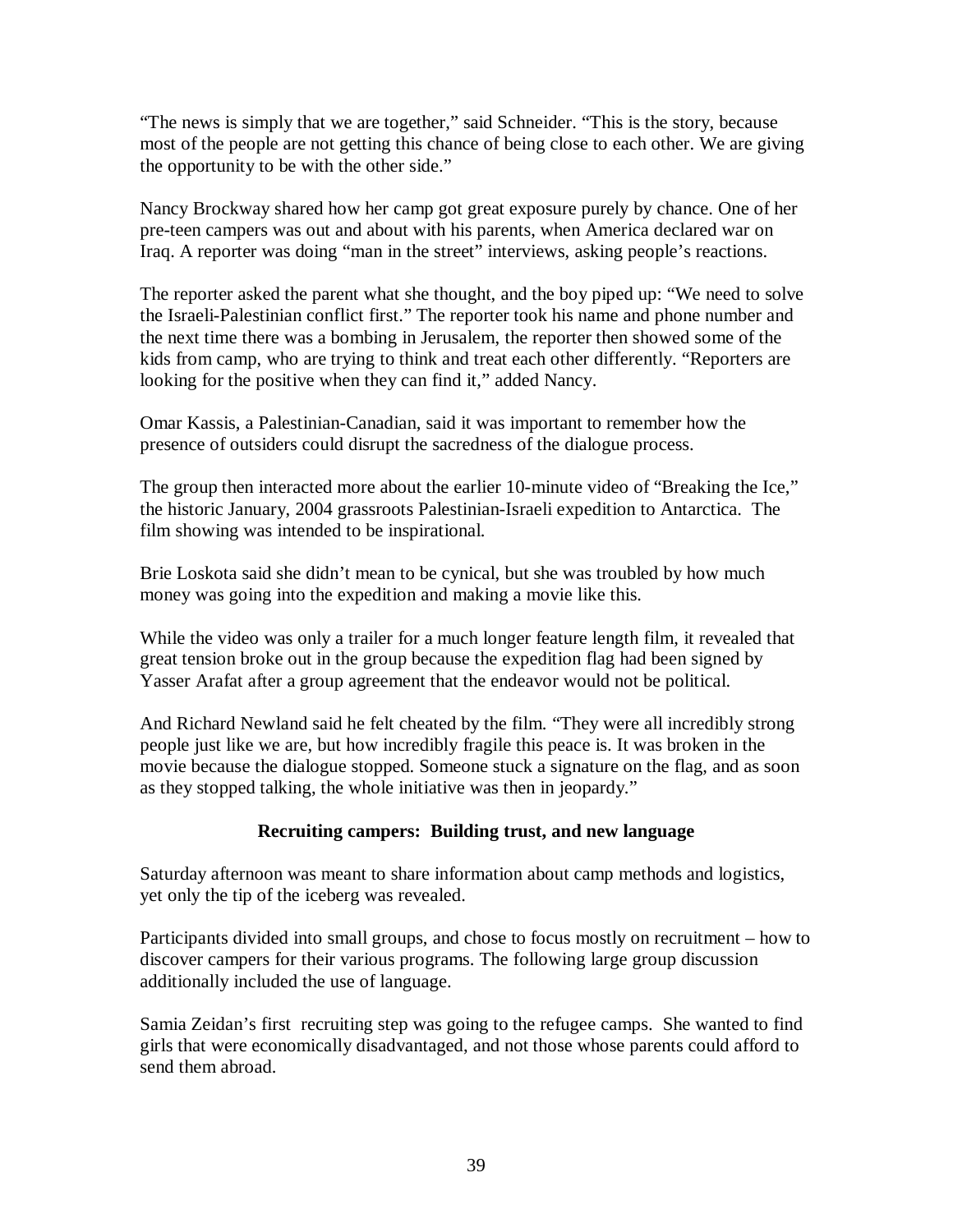Forsan Hussein said that Peace Camp Canada purposely looked for those who "still had some fight in them," not the peacemakers. "We looked for the ones who had a negative attitude, because those are the ones who experience the transformation," he said.

Lama Tarayrah shared about her first day of Building Bridges for Peace. "Melodye told us: 'Every girl would look in the mirror and be proud of the woman she's grown to be in this program."

"I thought, 'What is she talking about? Why would I be proud that I am betraying my people by talking to the other side?' Later, I did see that change. I want to see that change in more people."

Ethel Wright said that since Kids4Peace deals with younger children, the families who applied – not only the child – had to pledge a commitment to peace.

Brie Loskota summarized for her small group which was interested in English fluency. Some camps utilize interpreters, and applicants are asked if they have the patience to listen through an interpreter. At other camps, candidates must be fluent in English.

There was concern that insistence English fluency is automatically limiting, since a Palestinian in a refugee camp is not likely to have good English skills. Furthermore, most of the Palestinian teens who are fluent in English are more likely to be Christian, thus skewing the camp population even more.

Forsan Hussein felt that having young participants who could express themselves well in English was crucial, but he also recognized that it limited who could go to camp.

Melodye Feldman said her girls mostly spoke English, but interpreters were sometimes needed, when things got particularly difficult.

Yaakov Schneider pointed out the pitfalls of using English all the time, as some ideas and emotions tend to get lost in translation. "Part of what we're doing is respecting everyone's whole story, and language is not only a tool of communication. It's more than that."

Schneider amplified his point. Since his program was sponsored by an American organization, insisting on English would be the usual story of the Superpower imposing itself on others. "It's a learning process for our American founders to learn the importance of letting them talk in their own language."

Aviva Goldstein said that in her experience, it was much easier to get people to open up if they could do so in their own language.

Forsan countered that by letting people speak in their own language, you often saw the Israelis sticking together and the Palestinians sticking together. An English-only rule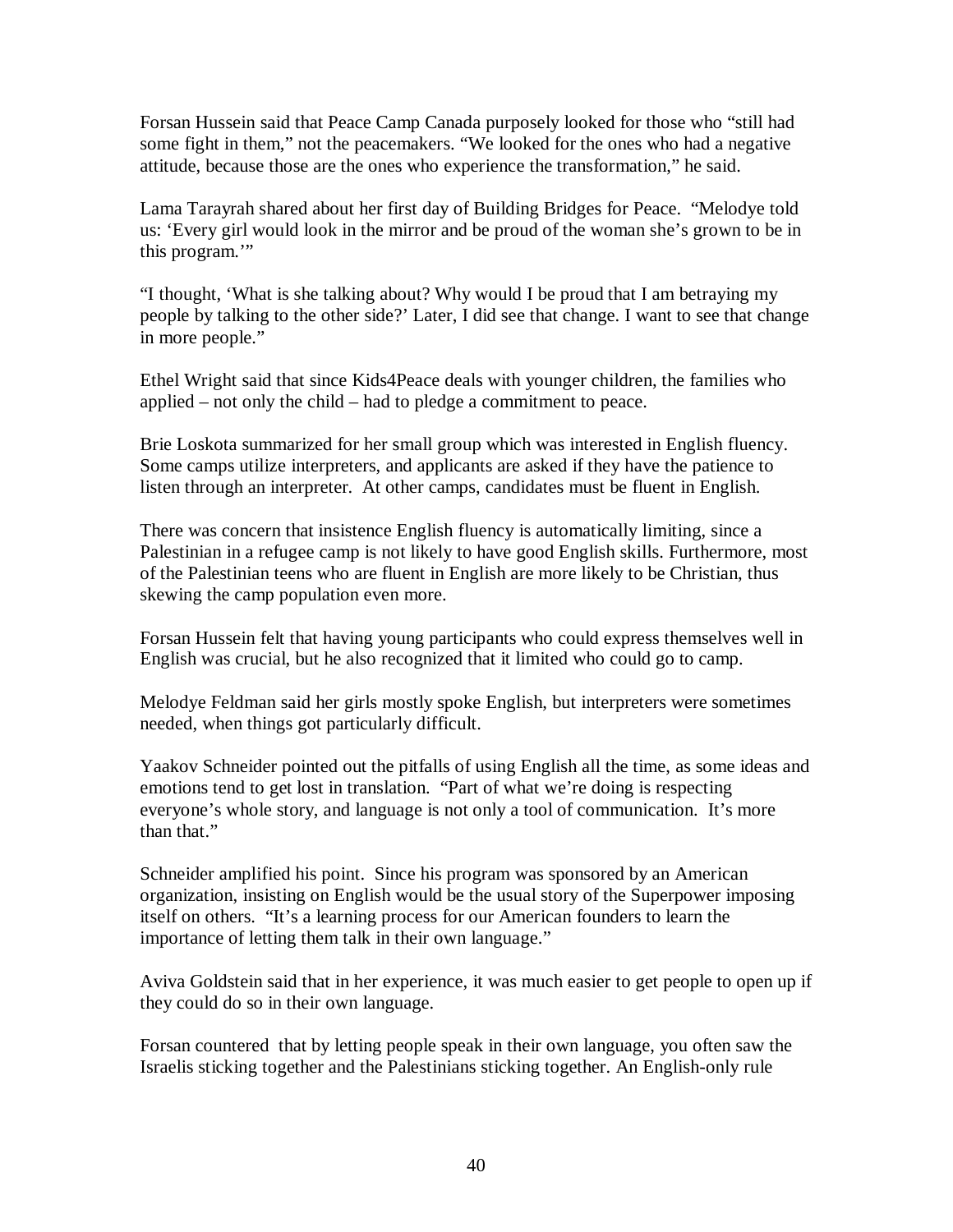helped fix that. "They had their own time to speak their own language in their rooms, but you have to be sensitive to cultural differences."

Yaakov added the humor that, when people are allowed to speak in their own languages, it is the American conveners who feel left out. "It's a typical American response, that they're preventing us Americans from understanding what's going on all the time."

Melodye elaborated on that theme, saying that when the girls don't trust each other, they are likely to believe that they are being talked about in the language they don't understand.

"But as they grow these relationships, they become less suspicious. Then they still need opportunities to speak their own language, but they're more willing to translate." Michael Bavly said that with their decision to only speak English, both sides felt the same limitation. "A side benefit of forcing them to communicate in English was its creation of a common language bond between all the campers."

Susan Davis, who has worked as an interpreter, said that when kids interpret for each other, they are forced to take the other's role, which is a valuable exercise.

And Len Traubman added, "When a person speaks in her or his own language, you can feel the heart, not just the word and intellect."

Lama said she doesn't speak Hebrew and never wanted to. So Building Bridges for Peace provided her a place where she could meet the enemy and not have to speak Hebrew.

Nancy Brockway emphasized that when they are dealing with safety issues, Kids4Peace gives warnings in all three languages, because it is crucial that the children understand everything. "We never assume that everyone can understand."

Len said that in his group, he learned more about the identity of the Palestinian-Israeli, and how "some of the Palestinians in Israel have actually lost part of their story."

Aviva Goldstein described her group's exchange about the handling of "hot button topics." She described how trust must be developed before these issues can be brought up. "Everyone has different feelings, and we have to know each other's stories, and where emotions and reactions come from to shape people's lives. That helps us to know where they come from, to try to understand their views."

One group discussed the difficulty of finding Palestinians, moreso than Jews, for sustained dialogue in America. They said that in the Middle East it is the opposite, with Jews being the more reluctant.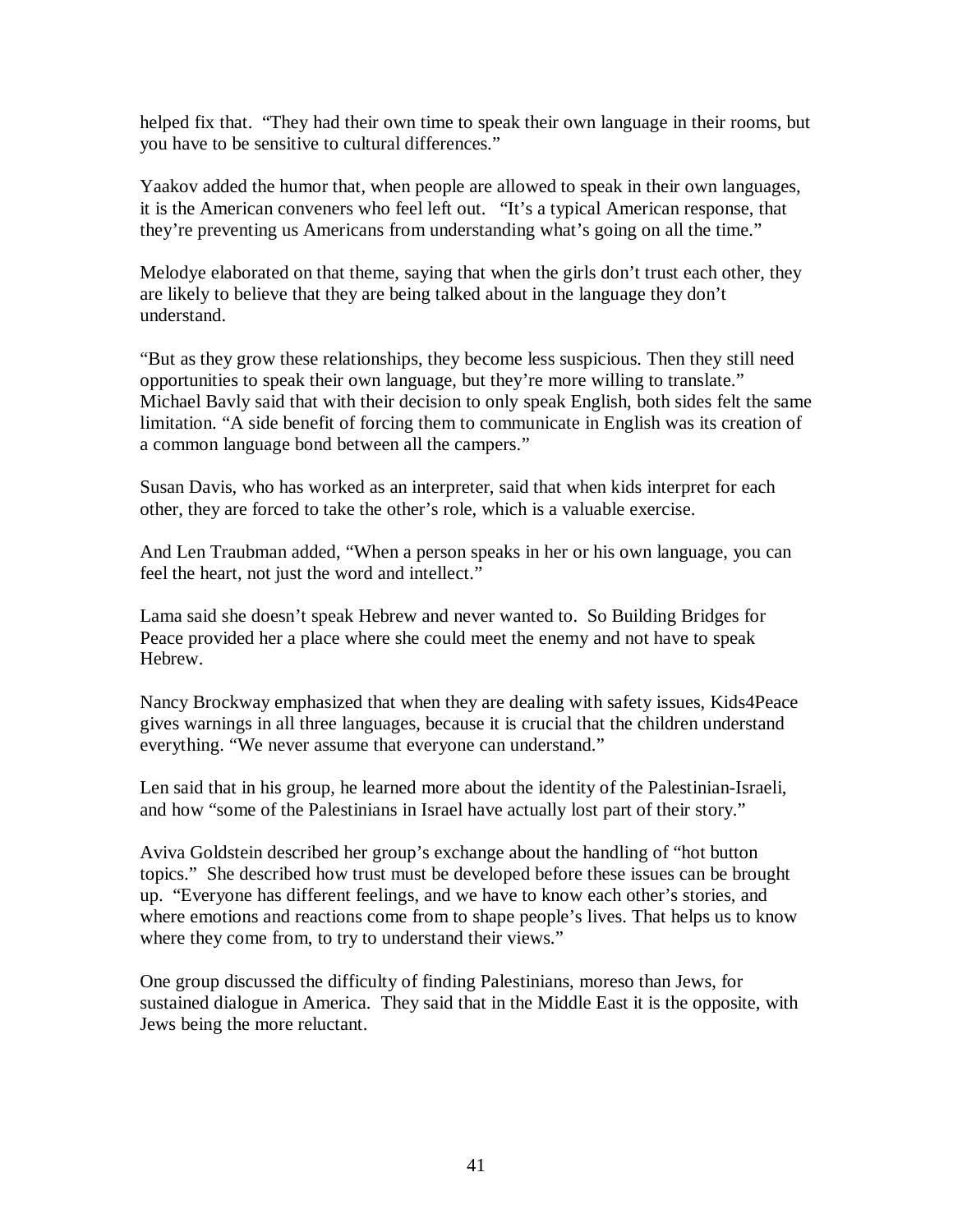"Something happens to us when we've left," said Maha Gebara, "and it takes us years to let go. You feel guilty, and that you should be living in the past. You're judging yourself."

Ann Gonski said that sometimes there's a struggle before the dialogue even begins, as some participants want to know the views of those they will be dialoguing with. "The struggle can be in what to say before the dialogue in order not to alienate anyone before they get there," she said.

Reena Lazar shared that the Palestinians in her community said they wouldn't support her camp unless she made a political statement against the occupation. Even though she was against it, she wanted to stay away from such statements by the camp.

Michael Bavly said that in his work of Shalem, they've steered away from the traditional political discourse and especially language. "We put a lot of emphasis on using a new vocabulary, and avoiding the same old slogans people use over and over."

Forsan Hussein shared how Peace Camp Canada was started by an 18-year-old Israeli high school girl who got the chance to see things differently. The daughter of the Israeli Ambassador to Canada, Michal Divon lived in Ottowa for several years. While there, she met and befriended the daughter of the Ambassador from Jordan.

Michal began to realize what an incredible opportunity she had been given, and wanted to give that same opportunity to others. She then got in touch with Forsan, and they became co-directors of the first Peace Camp Canada.

Silvia Mansour said that perhaps it's easier for Hebrew and Arabic both to be translated, with English as a buffer. "I feel that now we're not ready for that translation from Arabic to Hebrew and Hebrew to Arabic. Maybe now we need the English."

Eric Nelson, our Fetzer Institute host, said he realized that not everyone is ready to engage in this kind of work. "Maybe like with 'Children of Abraham,' in a theatrical performance, people who cannot enter into it yet themselves can at least listen to it. It creates a space for listening, and dialogue can happen a bit more safely."

### **Demonstrating possibility with inspiring films**

Saturday evening we shared dinner together, then our candle ceremony and a 10-minute, inspiring video about the Hand in Hand Arab-Jewish schools in Israel. All three schools follow the same model, with a Jewish and Arab teacher in each classroom. Students learn both languages and both narratives of history.

Libby Traubman said she felt so hopeful in watching the film because peacemaking comes so much more naturally for children, when their hearts are still so open. "It doesn't have to be that you're 18 or 20 before your heart changes from being fearful. Those kids are so ready. They want to go and make friends. The more schools and camps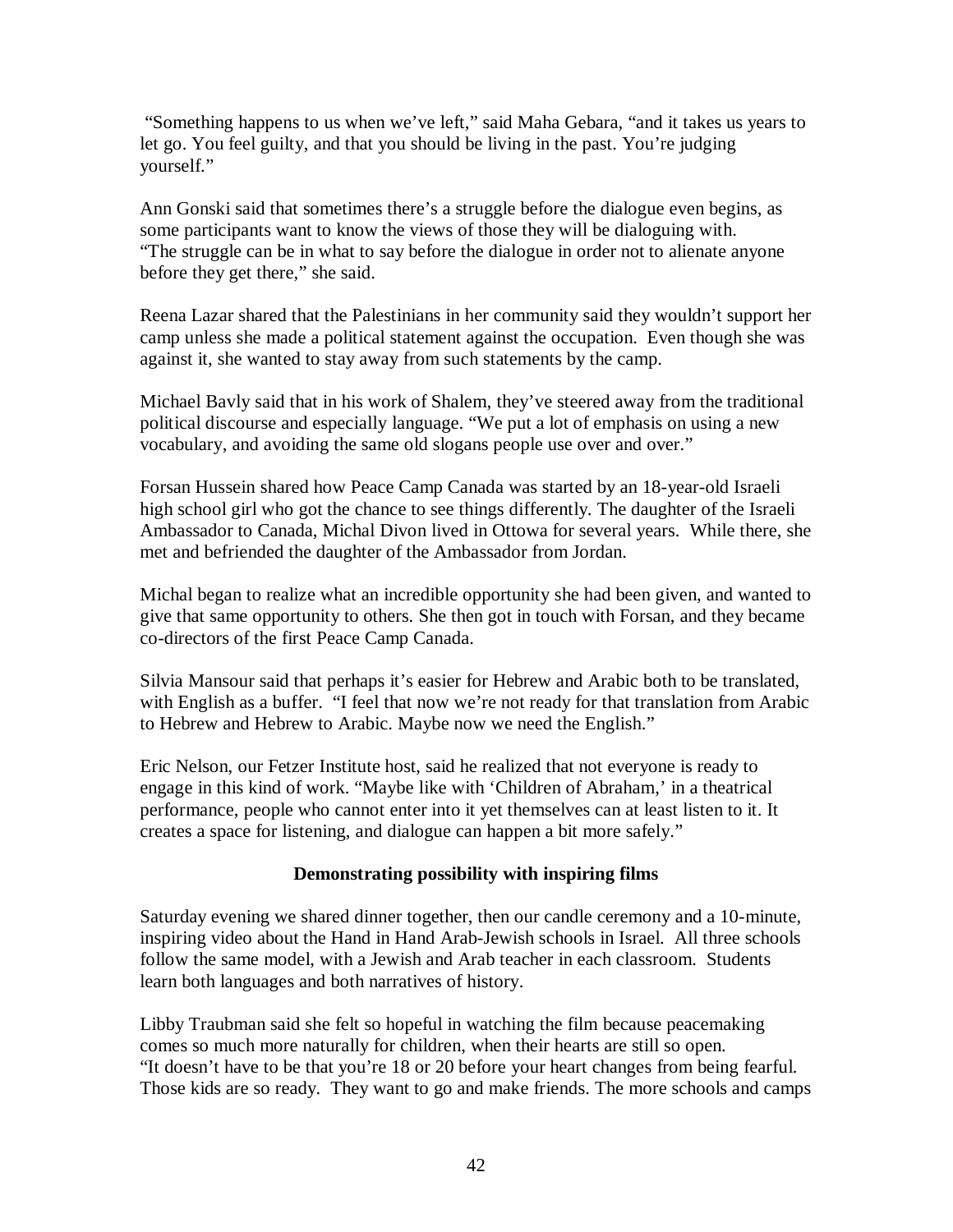there are, the better, because the adults aren't doing it. They're helping it happen in some cases, but it's the children who get it, and who feel it. That's where the hope is."

Forsan Hussein said he had two nephews going to one of these schools, and he thought they were getting a rare opportunity.

"They sit at the same table, from a very early age, so not only does their Hebrew become fluent, but all the stereotypes that people grow up with – they don't have that. When the students go back to their parents, their national cultural identity is strengthened. They learn to appreciate their similarities and their differences from an early age, and really become ambassadors for peace."

We then screened a motivating introductory video of "Building Bridges for Peace," before all the participants circled up for an opportunity to "download" their impressions of the weekend so far.

#### **Getting creative with ideas and priorities**

Yaakov said that besides the practical information he had learned, he had loved watching his young protégé, Aviva, become friendly with her Palestinian peers, Inas and Lama, during the weekend. He was imagining how their friendship could take them together on a totally new path in their lives.

Victor wondered how he could start a camp in Detroit, while Brenda said she wanted to market this momentum so it could spread to a wider audience.

Libby said she got a greater appreciation for having already-established, expertlyorganized Camp Tawonga to bring Palestinian and Jewish families to, as opposed to the daunting task of starting from the ground-up.

Melek proposed that expanding the larger camp process could include more families. Graduates of the various camps could come with their families to Tawonga's Family Peacemakers Camp – the one program that hosts whole families for this Middle East public peace process.

Len said he felt he gained new insight into the story of the Israeli-Palestinian. "A lot of Palestinians in Israel really do not know their story. They've lost it because of the educational system that does not properly document their historical narratives, or they haven't asked their elders. And I want to be part of correcting that as soon as possible. And that applies to both peoples' stories. Story is one of the most powerful, transforming, confidence building experiences in life."

The Sunday morning of January 30 was a wide-ranging brainstorming session. While comments were all over the place, the nitty-gritty of why we came was becoming very clear. And people began to surface and crystallize their priorities.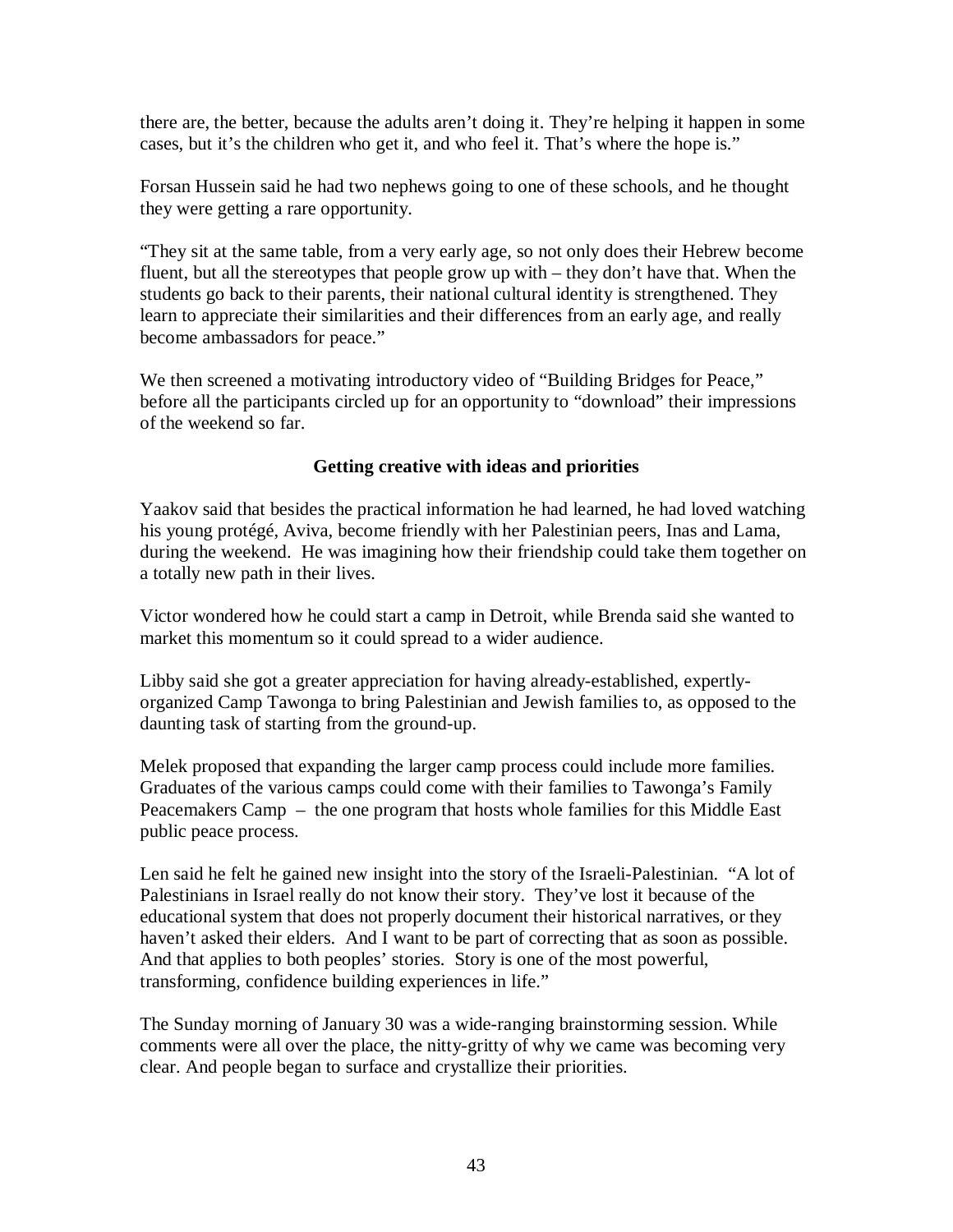Melodye began. She felt a necessity to show all the young participants that they are not alone. She suggested creating a video with segments from all the various camps, to show all the camps, campers, staffs, funders – the world – that "it's not just here."

Melodye: "I like working in small systems, but I think it's important for us to be able to show the world that it's not one, it's many. I love grassroots to the core, and being not over-institutionalized, but I think there's power with a group."

In general, everyone agreed that sharing knowledge and "best practices" was key, while the camps should remain independent, with their own unique qualities.

 Len shared that he had recently received an e-mail from the Open House in Ramle, which got word of the gathering in Kalamazoo. The e-mail suggested that perhaps some Open House Jewish and Arab youth could attend some of these camps next summer.

Ann said that as a director of a Jewish camp, she attends many conferences on Jewish education and for Jewish educators. She said she'd love to see someone give a presentation on these camps at such a conference, to show that "there are many more options of education than what we're currently hearing."

 Melodye agreed with Ann, and added that some Jewish communities might not be so welcoming to this work. Because of fear, there are those who could be hostile to this work. "But it's time for us to be more active in saying that 'this is the future' and open up the doors," she said.

Len told how he and Libby presented several workshops at a conference of CAJE, the Coalition for the Advancement of Jewish Education. It is for thousands of Jewish educators.

There was a suggestion to present to the General Assembly of Jewish Federations, considered a worthy but not easy challenge.

Forsan spoke about the Jewish Funders Network, and said it would be a worthy group to network with. Even though it's invitation-only, he said, once there, there is the opportunity to meet highly influential people with substantial resources. Melodye said that they have panels before they meet, to decide whom to invite. Establishing a meeting with them would be desirable.

Yaakov said that Gary Jacobs, the funder of JITLI, came from the mainstream Jewish community, and surely there must be others like him out there. He thought Jacobs would be an ideal speaker to some potential funders, since he comes from the mainstream.

Brenda said she believed showing those "transformational moments" that the young people experienced was the key to opening people's minds to the effectiveness of these programs.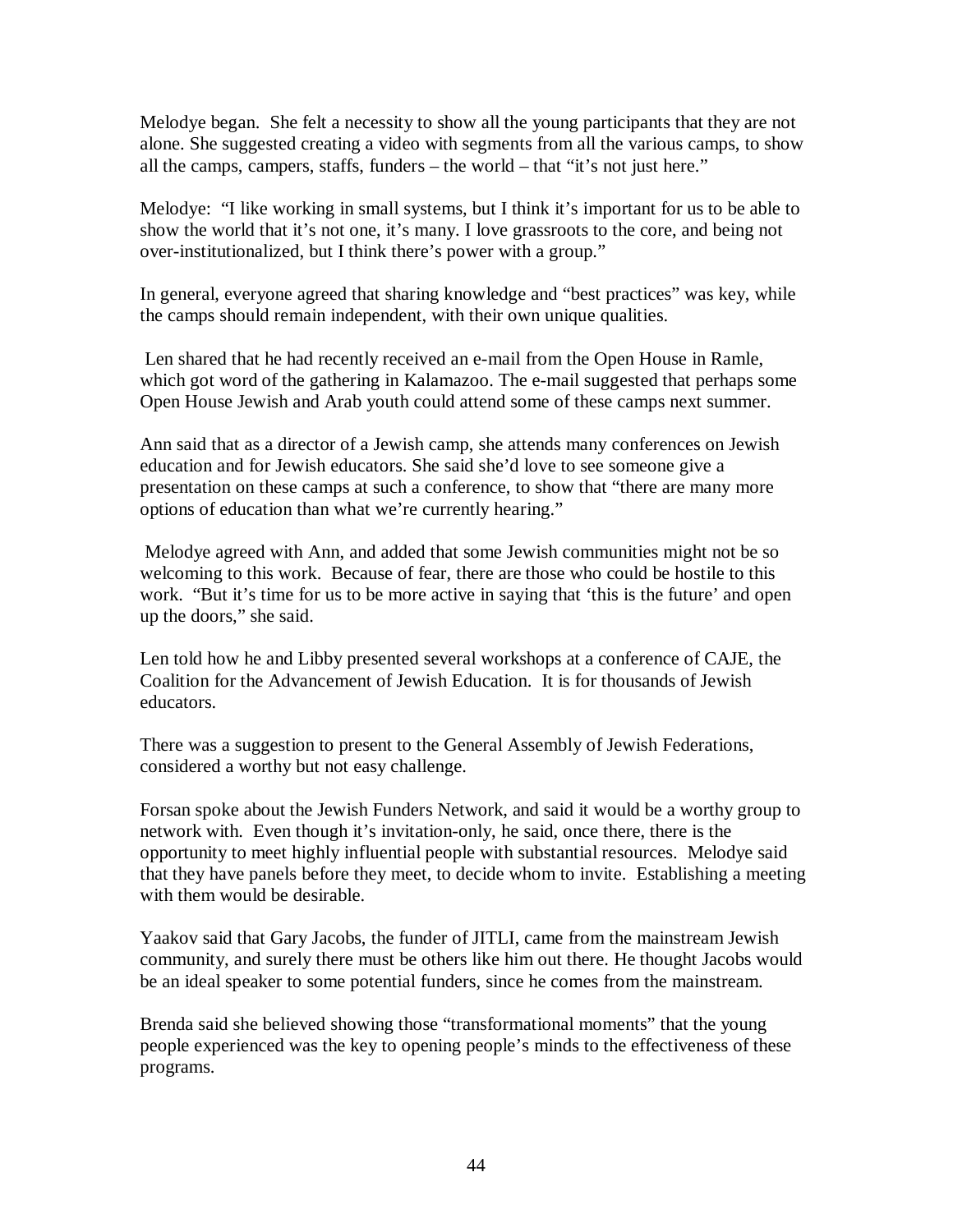"Most people are very cynical, and the first question asked is 'What's the sustainability of this? They have a great experience, sing Kumbaya for two weeks, and what next?'" Brenda said that Weight Watchers was so successful because the participants had to return weekly.

Melodye said she had always realized that sustainability was key, and that's why the follow-up to her program was so crucial after the girls returned home. She suggested a once-a-year meeting in Israel/Palestine, for participants from all camps to come together. "Imagine the power these kids would feel, and what they could be teaching each other, and how they can form groups we haven't even begun to think about."

Omar suggested bringing the kids to the World Peace Forum happening in Vancouver in 2006.

Reena said that camps with similar purposes have been formed in Europe as well, and they should be part of the network.

Michael introduced getting the Arab/Muslim community on board, for both participating on boards, and giving money. "This makes us more credible. When people see just as many Arab as Jewish names, that means hopefully that they're being represented in their needs, too."

Libby expressed a great frustration in getting as many Palestinians as Jews to participate in dialogue in America. "There's a tightness, not freedom. Sometimes, they are instructed not to participate, and it's to their great loss because people's thinking cannot change if they don't know each other's stories, cultures, backgrounds, qualities." She added that the Arab community is nowhere as organized as the Jewish community, which makes it hard to do outreach.

Maha Gebara described how many Arab-Americans are immigrants who were still concerned with establishing their lives in America.

Victor said that he knew that some Muslim organizations had been blacklisted by Jewish organizations, branded as ones that Jews refused to deal with because their views were considered "extremist."

Susan believed that just having Arab names on board, even if they are not giving as much as the Jews, is important.

At one meeting that Yaakov attended, he learned that not all Muslims want to be connected with the Israel-Palestine agenda. He was told: "We are 40 countries, and we have a different Muslim agenda."

Brie spoke of her difficulty over years trying to do fundraising within the Muslim community. In her experience, Muslims tend to give to the local mosque and Muslim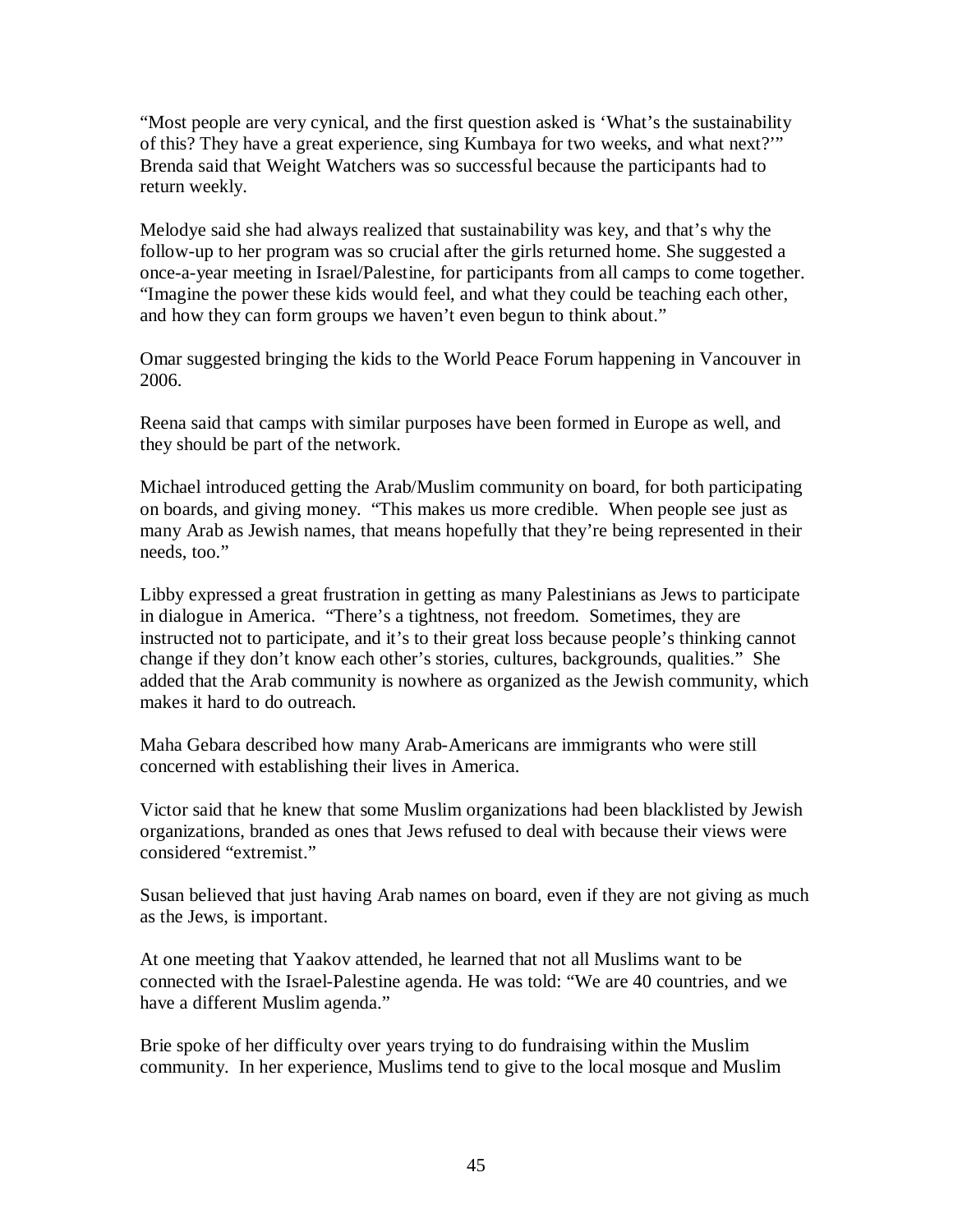charities, including programs for their own children. Trying to solve the Israeli-Palestinian conflict is not a priority.

Brenda said that both the Presbyterian and Episcopal churches made very harsh statements this year about Israeli policies, and perhaps they wouldn't do so if their leadership saw the positive initiatives going on..

Laura said that the head of the Episcopal church was coming to Texas, and she wanted to do a presentation on the camp movement as a whole. "Right now the diocese of Texas is raising funds for Kids4Peace. They would want to see that when kids get older, they can go to yet other camps, that there's an ongoing interest and ministry to the people in this conflict that it's more than just Kids4Peace."

Laura continued: "The Christian community needs to know what's going on. They do not know or have not put faces to the suffering. Christians need go to Jerusalem and need to go to Ramallah. They need to see what's going on across the world and then do something about it." Donations were nice, she added, but she wanted to see more than that.

Melek thought the group should decide how it wants to be identified.

Nancy followed: "I think we each have a unique program, and I don't think anyone wants to sacrifice that. But I am hearing that a loose confederation can serve as a support group, can share ideas and resources, and can gain from each other without losing our identities. I think there's benefit from coming together like that." Nancy liked that a participant could go from one camp to another, "making this their life's work."

### **Acknowledging the power of the youth**

Aviva spoke to the power of youth. She said that whenever they speak about JITLI, they emphasize that they are youth who are taking on leadership roles. "A lot of people ask: 'How can a 16- or 18-year-old make a difference?' But they're eventually going to be mothers who teach their children. A lot of graduates go on to college and create a lot of programs and dialogue groups. As a youth, we have more power. We get attention because 'we're only kids.'"

#### **Exploring a variety of shared ideas for funding, curricula, more**

Forsan returned to the funding issue. In his experience, it was nearly impossible to raise money from the Arab community. Those involved with the conflict were more likely to give to helping the nascent Palestinian state.

"The most valuable thing I was able to bring was the human resource, the fact that an Arab or two would come to the organization with joy in the effort, without any financial aspect. I just want them there," said Forsan. "I want their input, their presence, and ideas. That is much more important than money."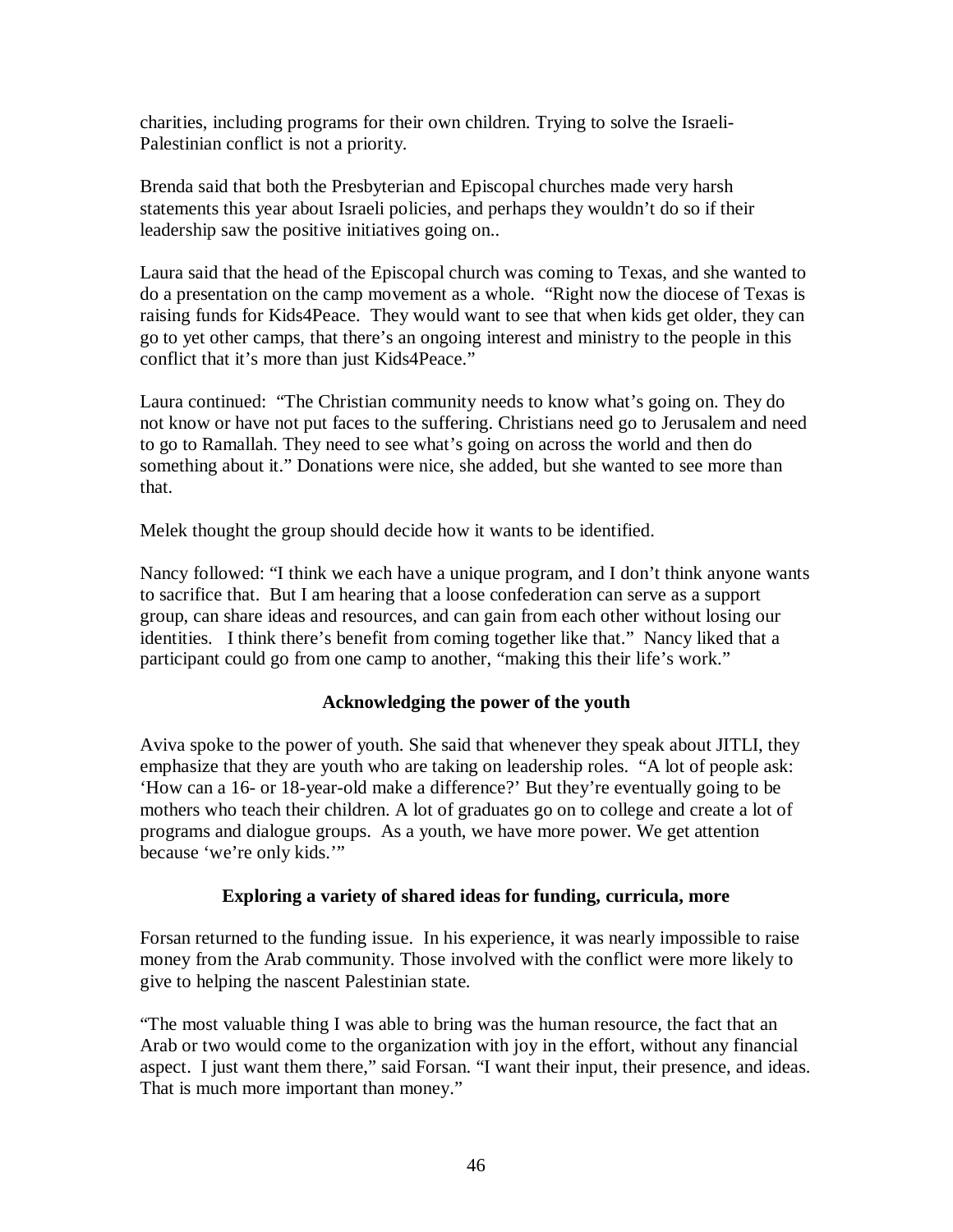Melek suggested writing a grant to help fund the start of an umbrella organization for all the camps.

Melodye said she wanted a safe space to talk about the difficulties one comes up against in running these programs.

Omar said that for the outside world, it would be beneficial to outline what the similarities and differences are among the programs. He said a similar meeting with more people next year would be helpful. He would like to see a newsletter as well.

Omar further suggested approaching the corporate world, as many big corporations have people "sitting in board rooms seeking ways to write a check."

Brie said she'd love to see a Web site as well as a newsletter.

Yaakov said not to forget about organizations we could encourage back in Israel and Palestine.

Rachel said maintaining each camp's uniqueness was important, but sharing tools could help prevent having to reinvent the wheel for each new camp, too. She expressed that being together was extremely helpful to her professionally.

Yaakov suggested forming a steering committee, that would help spread the word of this work.

Maha G. recommended visiting each other's camps to get a greater idea of what each program is doing.

Omar pointed out that the camps needed to be thoughtful in fundraising, since there was a limited amount of funding out there. "We're chasing the same sources, so it's really important to work together on that," he said. (This appeared to be a reminder to avoid elevating one camp while diminishing another in the eyes of a funder. All programs are treating all peoples equally, and transforming "enemies" into sustained partners for the good of all.)

Reena suggested sharing each other's manuals and written materials. She also said that if there is a Web site, personal testimonials of participants would be extremely valuable.

Melodye is most interested in education and training. "We can educate each other and train each other and then facilitate other groups that may be interested," she said. "I get a lot of phone calls from groups who are interested in how to start something like this. This group has so much information to pass on to others."

Melodye suggested a trip by this group to Israel/Palestine. She said it would send a strong message to the people there.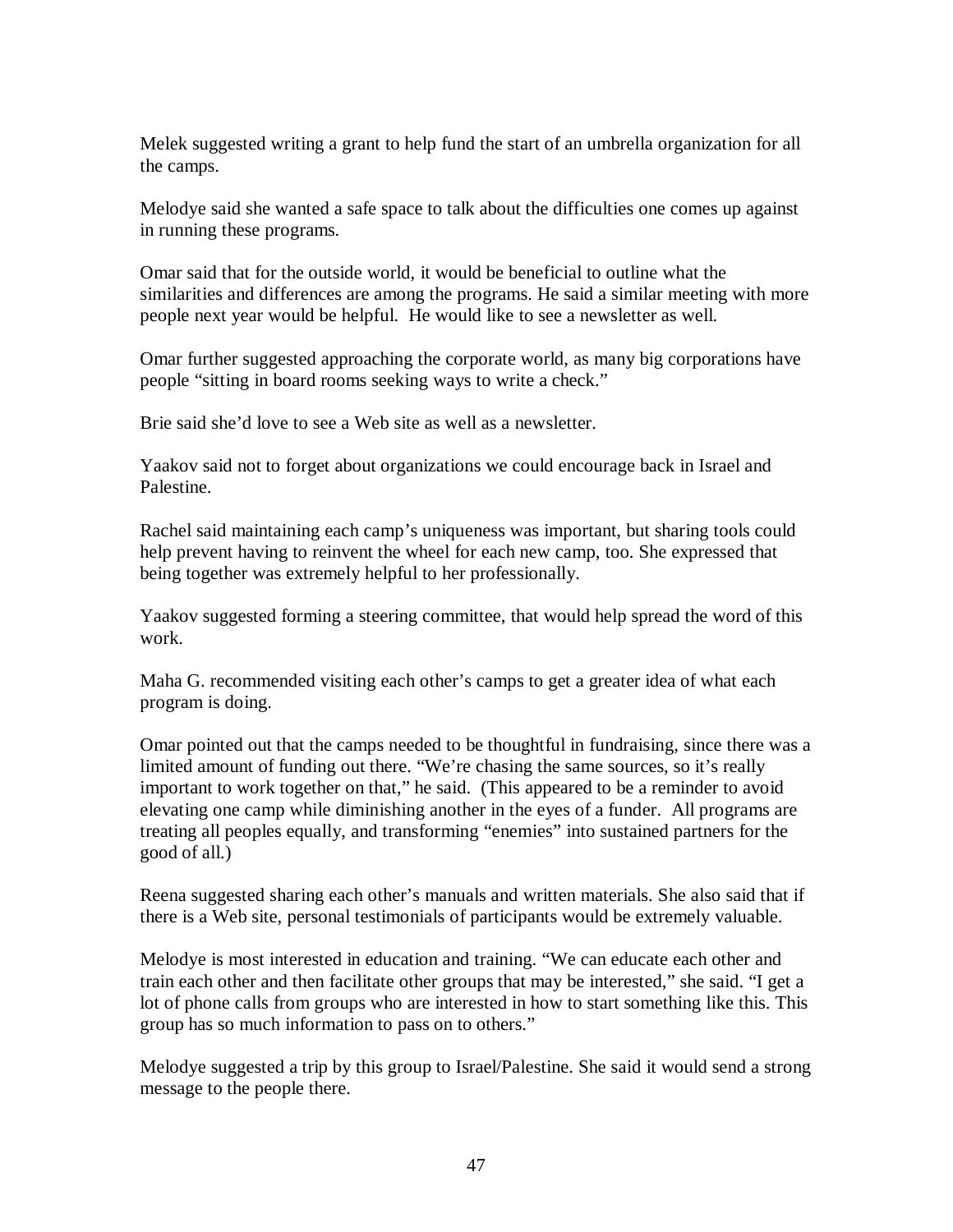At this point, many people chimed in, favoring the Web site, newsletter, and video of all the camps. Melek questioned what it would take to get money for a part-time person to coordinate these initiatives.

Michael suggested researching how the camps might cooperate to collectively cut camp operation costs.

Inas said that having a contact list of all the participants could be extremely useful. When she travels, especially for recruiting new camp participants, it would be helpful to know families along the way, especially if she gets stuck somewhere.

Forsan said that the U.S. Congress allocates some money each year to global conflict resolution. We could learn how to establish relationships to get access to that money.

Len emphasized reaching further out to the Christian community, which has shown a great interest in this work. "Some of them are so generous and so spiritual," he said. "We could go to their meetings and tell our story, the camp story."

Libby has learned from experience that going to Washington to meet with funders and policy makers works much better than seeking support and applying for money from California. "A trip there shows you're serious," she said. "If you can go in person, it makes a huge difference."

Nancy expressed gratitude for this weekend's informal time as well formal sessions. A conversation she had at breakfast was quite meaningful, she said. "We get so wrapped up in the mechanics and logistics, and often don't get fed by sharing the stories," she said.

Maha Husseini, from East Jerusalem, suggested advertising the camps on posters and flyers, as not all Palestinian children have access to computers and the Internet. She suggested distributing information in schools.

Richard said it was important to talk about how faiths play a role in these camps, because there are some groups to whom religion and politics are so intertwined. "There are many faith groups, not just in the Christian world, but I think we can find some radical fundamentalist Muslims and Jews as well who would not be supportive of this work," he said.

Ethel said she'd like to see Kids4Peace youth moving on to the other camp programs as they get older.

After lunch, the group was bused to Western Michigan University to join a sold-out auditorium of 500 citizens for a performance of the "The Children of Abraham Project." This musical play was conceived by group participant Brenda Rosenberg, its executive producer. It was written and performed by Muslim, Jewish, and Christian youth of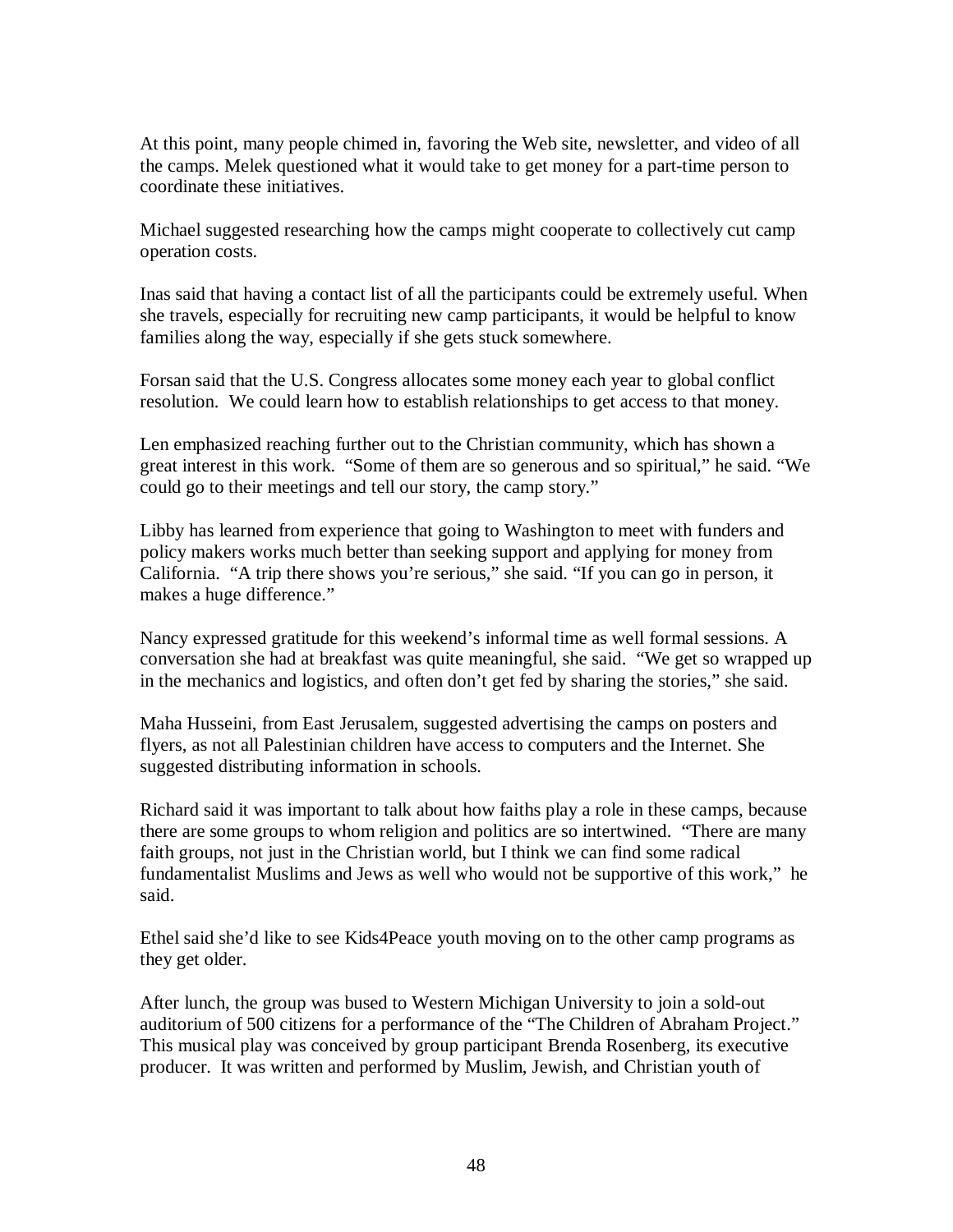Detroit's Mosaic Youth Theatre. Back at Fetzer, the group expressed their responses to this community experience.

#### **Admitting issues of religion: inclusion and exclusion in the room**

That Sunday evening's discussion was a difficult one, beginning with Nancy voicing her feelings that the Christians were being excluded or dismissed as less important at this gathering. She felt that their voices were not as valued.

She said that being referred to as a "supportive other" was funny at first, but as time went on it got to be more and more painful. To her, it came to represent the sentiment that "you can be an observer, but you are not part of this."

"I feel that I have a piece," said Nancy. "What's going on in the Holy Land is going on in the birthplace of my religion also, so while I don't share a stake in it with those who live there, I think I share as much a stake as a Jew born in Los Angeles or a Muslim born in Dearborn, because this is the birthplace of my religion."

Nancy said that many of the people there were viewing the conflict as one between warring peoples – Israelis and Palestinians – but others of them were looking at it from a faith perspective, and neither were right nor wrong, but equally valid.

"I've never experienced being a minority, and I want to remember that pain because it's important for me to feel it when I'm working with the children in my program," she said. "But it also makes me feel a much stronger kinship to my Palestinian Christian brothers and sisters because I understand they're feeling excluded whenever the conversation turns to Palestinian, Muslim, and Jewish." Nancy's narrative sparked a heartfelt exchange.

Melodye said she had this conversation often, since one of her programs was more faithbased. But she also said that as an American, she felt she very much had a stake in what was going on in the Middle East.

Victor, an Indian Muslim, has often asked himself how he fit in, as well. But in his interfaith work, he realized that the Israeli-Palestinian conflict affects everyone.

Lama said that there is a big difference between Muslim and Christian Palestinians at camp, and it is important to have both groups represented. She said that the majority of those who are really suffering the effects of the occupation are the Muslims. The Christians are more well-off, and speak better English, and it is very rare to find a Christian living in a refugee camp.

Richard took Nancy's sentiments further by saying that he found some of the weekend's language exclusionary to the Christians. The term "'supportive other' makes me feel as if I'm such a minor component of the Middle East conflict, when I maintain that faith is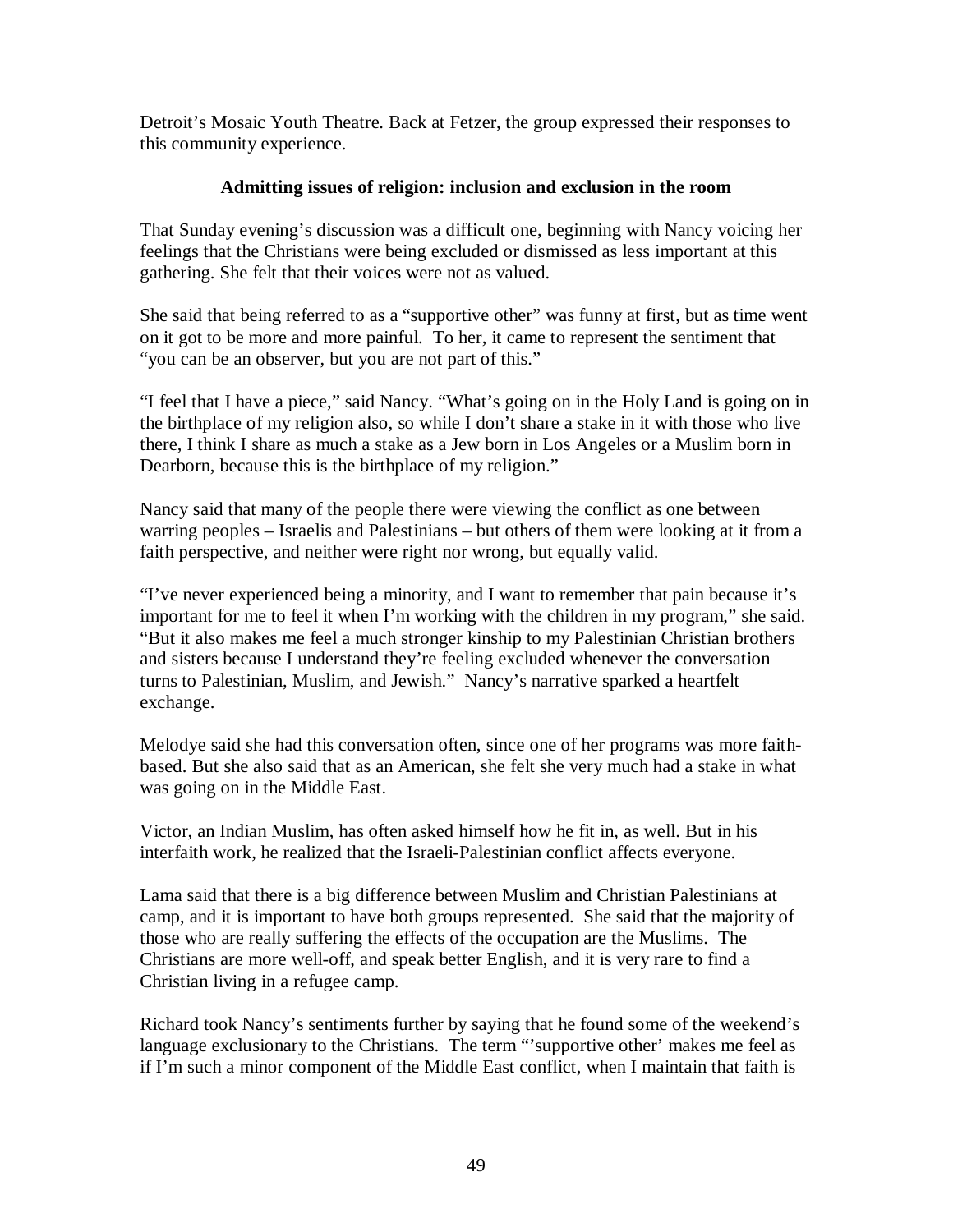such a major part, because the three major religions call it their cradle. Whether they practice or not, it's there."

Brie said that at Face to Face – Faith to Faith, a faith-based program, oftentimes the Americans feel somewhat left out, like they don't have a place. "It's very hard because a lot of the methodology is about dialogue and life experience, and the Americans feel left out," she said. "This continues to be an issue with us."

Susan said she and Maha G. had run up against this problem, too. They use the "other" term, but they still didn't know how to handle it.

Since people were airing their grievances, Yaakov said that he felt funny on Friday night, when no acknowledgement of Shabbat was made. Considering the large amount of Jews in the group, he felt candles should have been lit, at least. Alix agreed with him, and wondered how to do it in such a way not to exclude people of other faiths who might like to participate. She also felt it could have been a great opportunity to partake in each others rituals.

The Christians felt the same way about the possibility of doing Eucharist on Sunday morning. They did it privately, but wondered about asking others to participate, or at least watch. They had decided against it. The group seemed to agree there should be a way to partake in each other's rituals without feeling obligated to.

### **Establishing our group's priorities for the coming year**

The latter part of the evening had Richard facilitating a brainstorming, priority-setting exercise designed to take all the people's ideas and distill them down to our six most important priorities.

Step by step, we divided into pairs and then successively larger groups. When everyone came back together as a whole, it was calculated with an accounting system what the weekend participants most wanted to happen. It was decided that the first three actions were realistic to pursue in the beginning.

- **1) An annual meeting**
- **2) Regular internal communication between the camps**
- **3) Resource sharing**
- 4) A Web site
- 5) External communication
- 6) Next steps

#### **Presenting descriptions of our camps**

At Monday morning's seventh session, clearly there was not time to cover all the intended subjects. The greatest need and desire was to hear a brief presentation about the essence of each camp.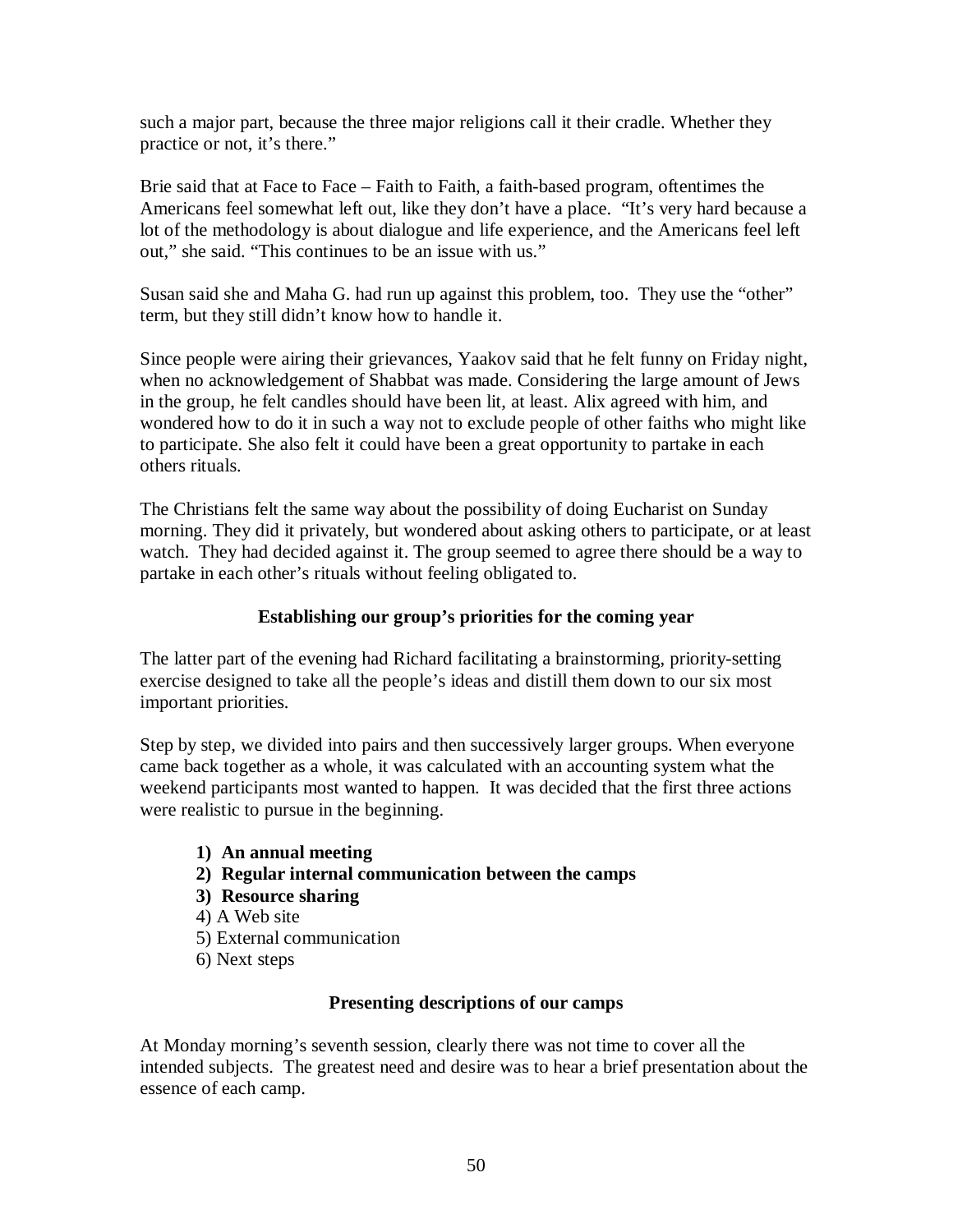At **Kids4Peace,** an American child is partnered up with a Jerusalem child, and they call each other their "peace pal." At each camp – Texas, Georgia, Toronto – a common program has been the "Abraham Tent." It allows the youth to introduce to one another their religions – Islam, Christianity, Judaism.

Laura directs Camp Allen, outside of Houston, with over 1600 children every summer. She described the difficulties of planning for Kids4Peace within Camp Allen's alreadylarge program.

Henry acknowledged one year's mistake – bypassing the vitally important training of staff in dialogue and facilitation skills. Two facilitators got into a political argument in front of the children, he said, and the campers were in tears.

"We've learned from that," he said. "And we've put the interfaith aspect at the center because we feel we can do that without endangering the souls of the kids. At the same time, we must deal with the political issues in an intelligent and professional way."

Maha H. spoke about Kids4Peace post-camp follow-up. Campers from Jerusalem continue to meet twice a month. "We encourage them to make home visits," she said. "We visit the Muslims during Ramadan, and the Christian families during Christmas and the Jewish families at Chanukah. The children enjoy that very much, and this sustains connection between the families, as well. The parents stay together when the kids are together, and the families have to commit to meeting all year round."

Nancy said that a service project is also always part of camp, so the children learn the importance of giving back. One year they helped build a peace garden with a Habitat for Humanity team.

Susan described how the **Middle East Peace Camp for Children** in Seattle came together with co-sponsorship by Kadima, the progressive Jewish community of Seattle, and the Arab Center of Washington. Originally, it was a response to 9/11. This camp is mostly for American children of Jewish and Arab descent, with some youth who are neither Jewish nor Arab. It is not residential.

Each year has had a different theme. One year it was about a peace tree, another learning about olive oil and how to make it, and a third year focused on the environment.

Parents attend the program's last night. One year's fond memory was of a Jewish and a Palestinian artist who worked together with the children to make a shared mural.

Forsan, with Michael Bavly at his side, spoke about **Peace Camp Canada**. It was the dream and initiative of one Israeli high school student, Michal Divon, living in Canada. She is now in the Israeli Army.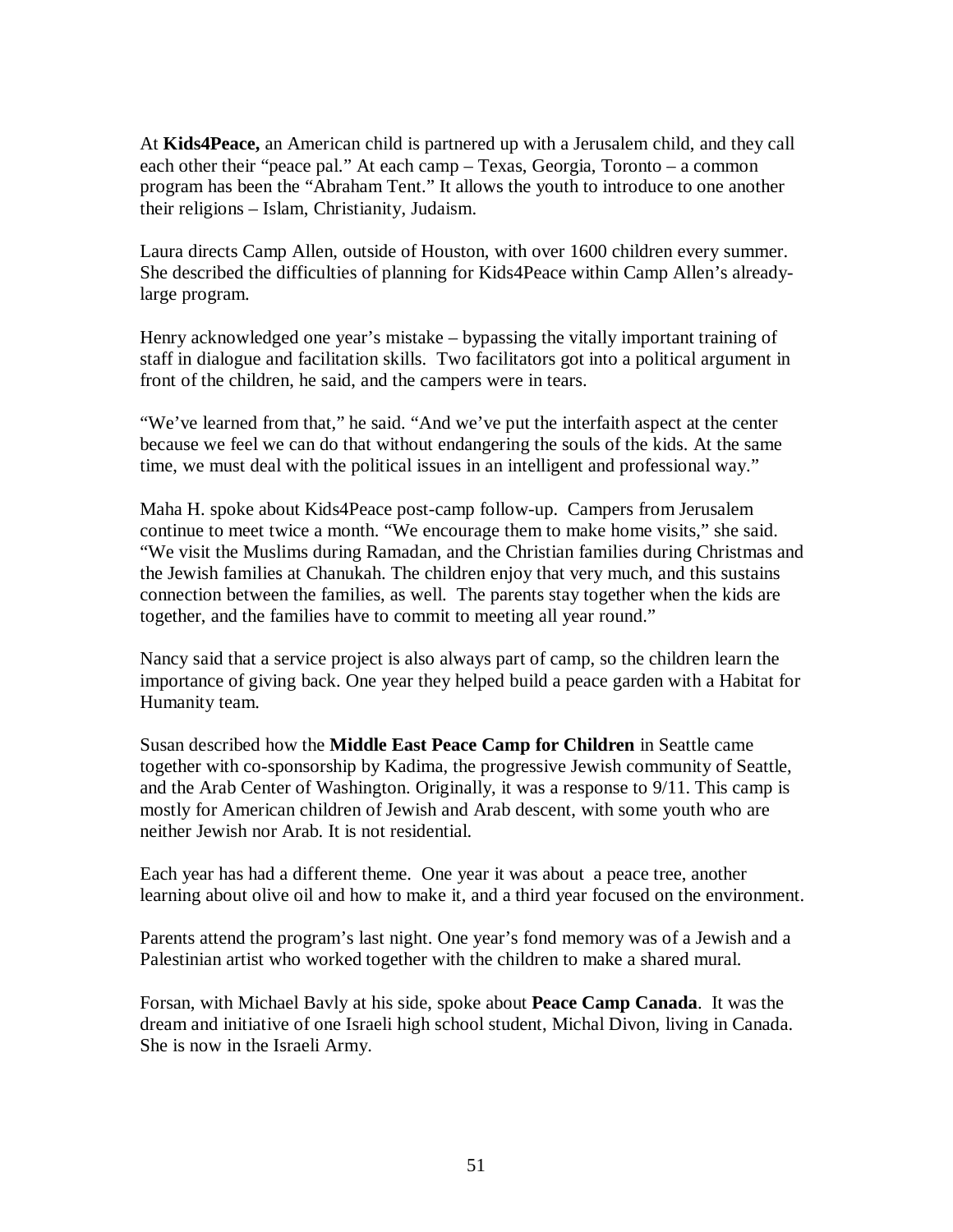Michal and Forsan became co-directors. They brought to Ottawa 10 Palestinians and 10 Israelis, a mix of Muslims, Christians and Jews, in their late teens.

"We wanted to get them at a critical stage before they go off to the army and before the Palestinians are going to university or into the labor market, and talk to them about real issues," Forsan said. "During the first two days, we hired a group called Human Inertia, who teaches about group dynamics and trust building."

Ample time was also reserved for cultural activities and a drama project. And all the time three messages were constantly before the campers:

- 1) Listening is the beginning of peace.
- 2) We are more similar than different, but understanding our differences is how we make peace.
- 3) There is no more room for one-sidedness. We're redefining the language of the conflict. If you're pro-Israeli, you're pro-Palestinian, and vice versa.

Forsan shared a document that the campers wrote together, and which he considered a watershed from the camp experience. "This document was not encouraged by us," he said. "This is their own commitment, and their promise to what they're going to do in the Middle East."

Their written statements evolved out of a need for each group – Palestinians and Jews – to show the other side that they fully understood the narrative of the "other." They worked in two separate groups, with the facilitators out of the room. The English was only tweaked a bit for style purposes. Their two statements are attached at the end of this document.

Ann and Melek spoke of the Camp Tawonga weekend – **Oseh Shalom~Sanea al-Salam Palestinain-Jewish Family Peacemakers Camp**. It is but three days a much bigger program of an established Jewish summer camp.

Participant ages range from early childhood to 80s – whoever will sleep in a cabin. Once at camp, mutual listening and understanding, and relationship and trust building, come naturally. The biggest challenge is recruiting Palestinian families for the weekend. The first summer, the ratio was about two Palestinians to every three Jews, but the next year saw much fewer Palestinians.

A curriculum and creative programs, including compassionate listening activities, continue to be discovered and refined. Ann said that the Israeli staff members who have worked the summer at Tawonga usually extend their visas to work this Peacemakers weekend, which falls close to the anniversary of 9/11. These young Israelis, having just finished their IDF service, have usually never met a Palestinian so personally. And they have some amazing breakthroughs.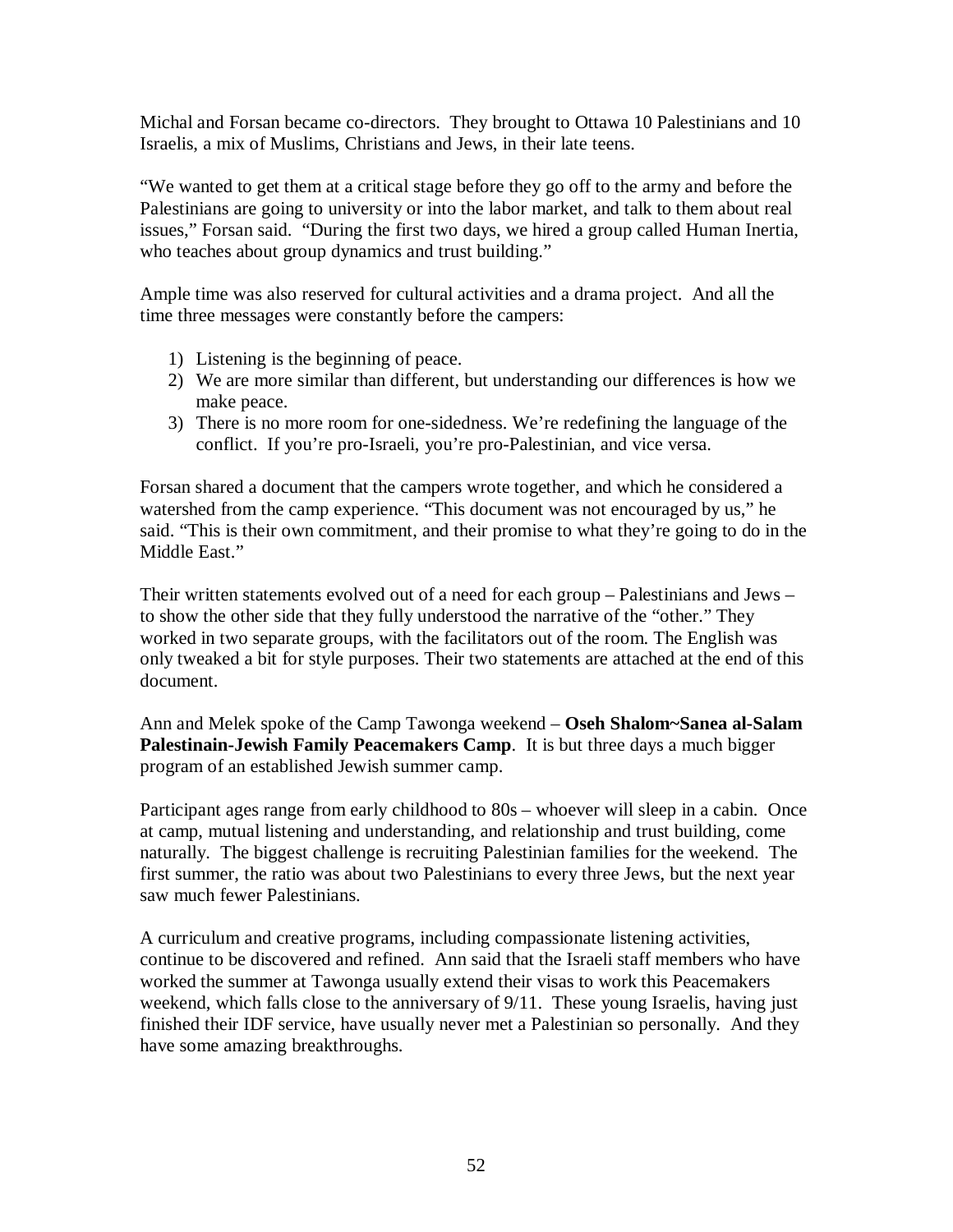Rachel Kaufman described **Creativity For Peace**, like the Peacemakers Camp in its third year. The program had 11 young women in its first summer, and now is up to 30 participants in two sessions. The age range is 14 to 17 years. There is also a year-around Sustained Dialogue program back home in Israel and Palestine.

Rachel began with a budget of \$40,000 and is now up \$106,000 annually. The camp accepts Israeli Jews, Israeli Palestinians, and West Bank and Gaza Palestinians, as well as Druze. And they plan to expand to include some Bedouins as well as Jews of Ethiopian descent.

The girls live and cook together in a private vacation home. Rachel said mostly compassionate dialogue and journal writing are used for the girls to explore their feelings toward each other. "We have translators on hand for when it gets really emotional," said Rachel. "And the meeting room is sometimes known as the "crying room."

The camp emphasizes integrated arts – photography, dance, drawing, pottery and music – to help each camper discover her creative voice.

Since the program is for teenage girls, they do some teen girl activities as well. "We go to the mall. We have pizza parties. We hike, and in the evening we knit or dance."

The first year, Rachel said, her main goal was to get the girls to listen to each other's stories. "We saw their understanding evolve and their perceptions change, and we didn't even ask for this," she said. "The bonding was incredible. When the last group flew back to Ben-Gurion, they knew they may not see the girls from Gaza for a long time. The parents were there, and it took two hours to separate them. They would not let go of each other."

The end of camp is marked by a Blessing Circle. At one Circle, several Israeli Jewish girls had mixed feelings about serving in the army. In contrast, last year a Palestinian girl said to an Israeli camper – her new best friend – "I want you to get assigned to Ramallah, so I can ride in your jeep and you can come to my house and we can have a slumber party."

Reena and Omar told about **Peace It Together**, which Reema initiated after after spending a summer volunteering at Creativity For Peace.

Reena didn't realize Peace Camp Canada was happening on the other side of the country that same year, and the two groups were meeting in Kalamazoo for the first time.

Reena first enlisted help from the Vancouver community, and got about 50 volunteers to sign up. Campers all came from Jerusalem and Bethlehem, chosen because the two cities are close to each other.

While some mistakes were made, Reena thought overall the program was successful. They will skip a year and reconvene in 2006.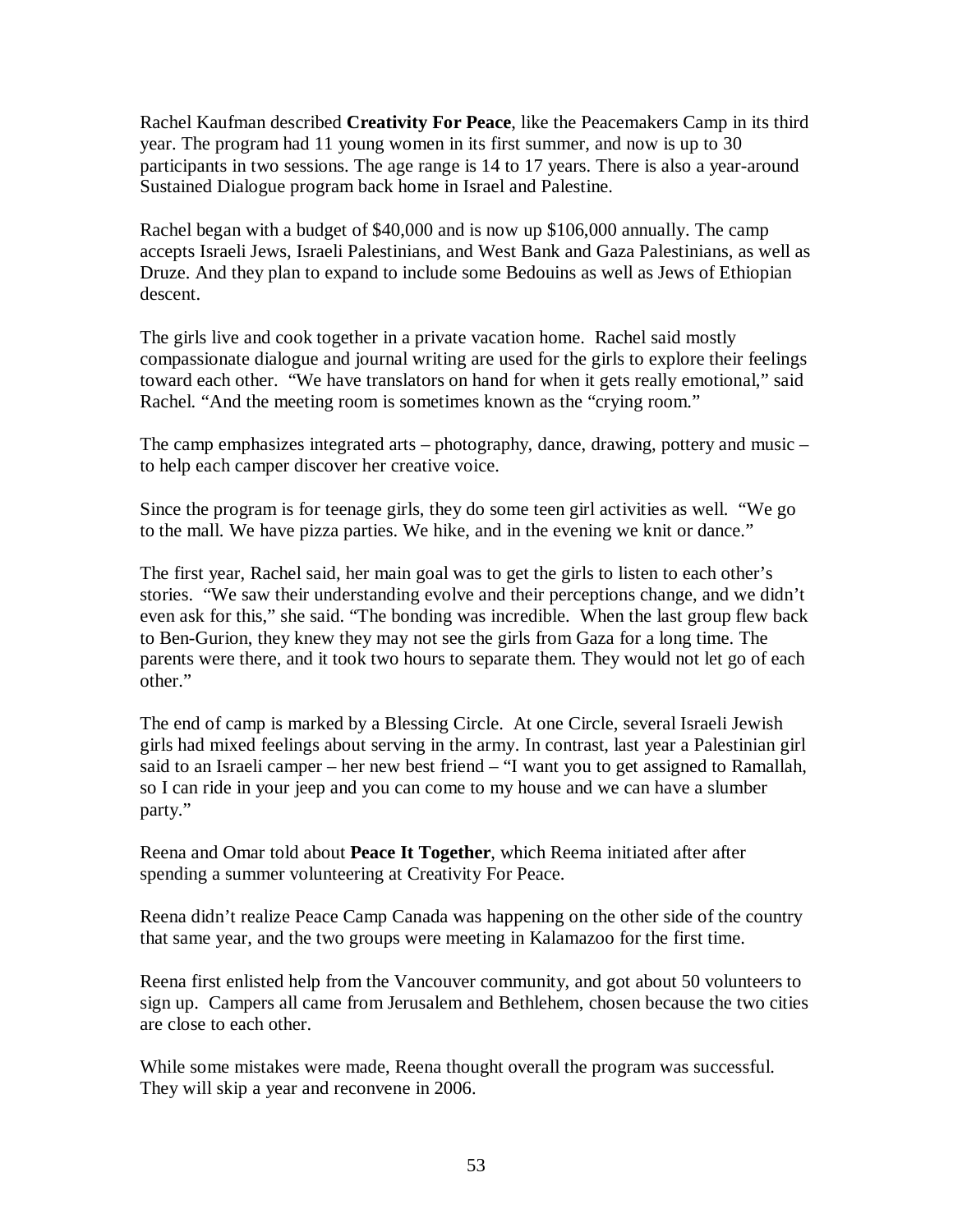Their three-week program began with the youth staying with host families when they first arrived. They were paired with someone of the "other."

After six days at a camp, they went on a 3-day wilderness adventure. They also presented a large public event for the Vancouver, BC community. Reena said the logistics of the event and the camp were exhausting. "One challenge is how to create intimacy, and balance that with all the public exposure and publicity," she said.

Omar said that the campers all really loved the fun stuff. They did a mix of kayaking, Frisbee, drama, and arts. "They were very reluctant to get into the heavy stuff. They told us, 'We have these great friendships and if we have to talk about the hard stuff, it will ruin our friendships.' We said, 'Too bad, we're going to do it anyway,' but they knew that's what they were there for."

Omar described an exercise they called Fishbowl. A national group sat in a smaller circle in the middle of the room. The group in the fishbowl had to answer questions that the participants had directed to each group beforehand.

"Some of the questions were really harsh, like 'Do you support suicide bombings?' Omar said. Everyone had to listen in complete silence, while each group answered the questions.

"People wanted to respond, but that they couldn't and had only to listen. That was the most intense part of what we did," he said. "It caused a lot of people to cry, and friendships to be momentarily damaged. But ultimately, it worked to bring people together, and led to dialogue afterwards."

Aviva and Yaakov from **JITLI, the Jacobs International Teen Leadership Institute**  had spoken earlier. But felt moved to highlight what they believe is important: emphasizing and ensuring that participants were going to take leadership roles when they returned home from their shared journey that included training in San Diego, Spain, and Israel. It will include Gaza this coming summer.

"They are selected because they have some leadership experience," said Aviva. "We want them to be the next generation that makes a difference."

Len closed this seventh session by commending the weekend participants for "courage to move out of your own communities and toward the other. Whether we were coming at this from a faith perspective or not," he said, "in the lives we live every day, we are trying to heal the planet. I just feel really grateful that we all could do this."

#### **Closing with ceremony and news media presence**

After Sunday's lunch, the eighth and last session began with nine participants lighting the Source candle and eight others, while sharing their deeper thoughts. This session was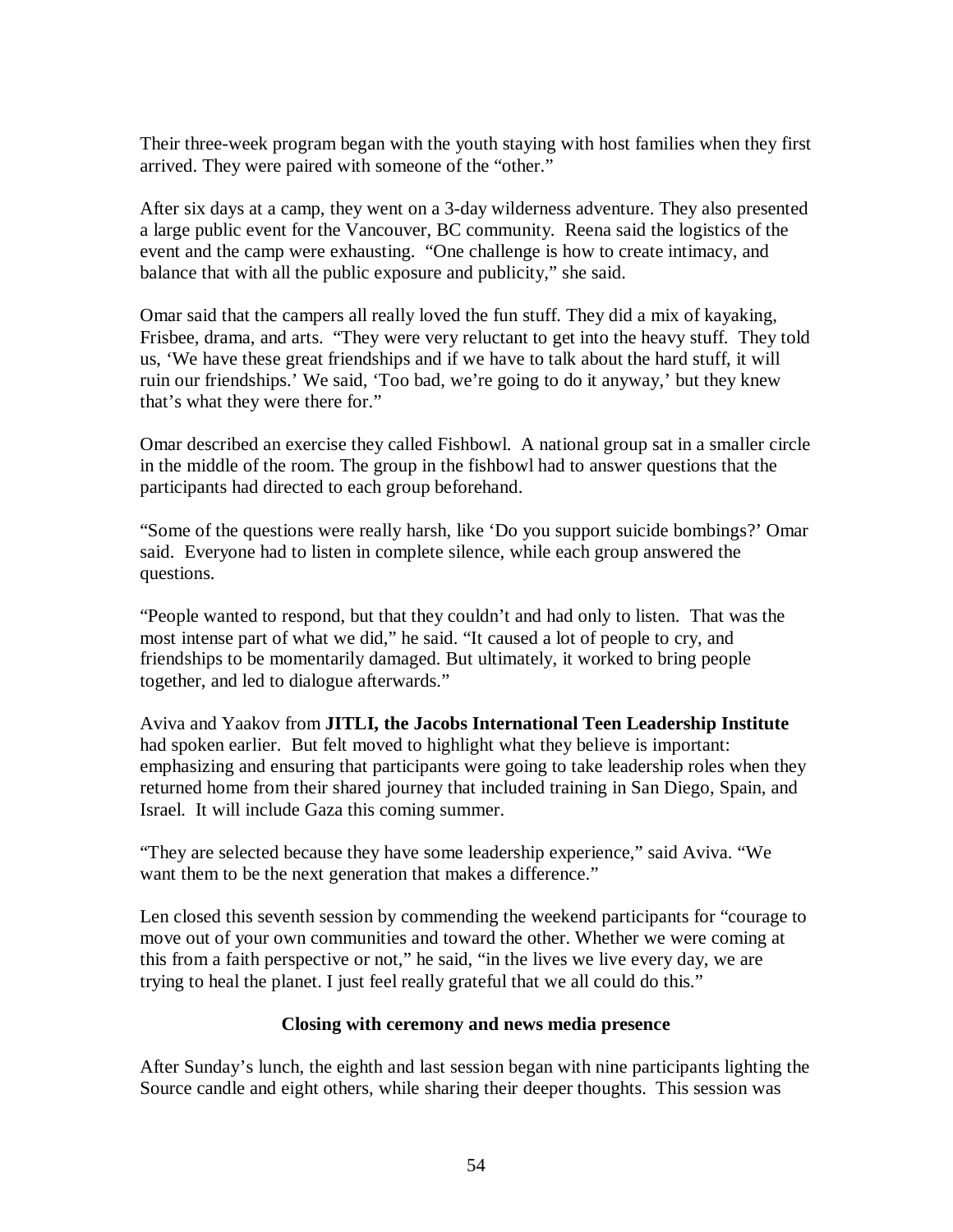planned to model the last of step the public peace process, which includes cooperating and social outcomes – reaching out into the community, including others, expanding the circle.

Print and broadcast media were invited. Local television was present in the meeting room. The story of the camps and this weekend were told to the people of Michigan.

Channel 8 television broadcast the camp news that evening. "Peace-camp leaders build resolve in meeting here" headlined the Kalamazoo Gazette article, whose text included:

"'We have been part of a bigger movement to create peace between Israel and Palestine, but it has felt like we have been separate entities,' said Henry Carse, director of Kids4Peace, an interfaith initiative that sponsors summer camps linking children from the Middle East with young people from the United States and Canada. "Now I feel like we are part of a team. I also feel like we have been challenged to mature to become better peacemakers.'

"For the first time since the peace-camp movement in North America began in Maine in 1993, representatives from the camps met to share stories, discuss approaches and offer support to one another.

"'I always thought that peace wouldn't happen in my lifetime, Now I think it might be right around the corner," said Maha Husseini, a Kids4Peace supporter who lives in Jerusalem. "I want to thank the Fetzer Institute for having us here.'"

Elie Wiesel said: "People become the stories they hear and the stories they tell." We had begun by listening to one another's personal stories. In that lodge, in those sessions, we all affected one another. We ended by telling the larger community the story of the camps, ourselves, our weekend together. We went home closer, more prepared for life, better – not unlike the campers.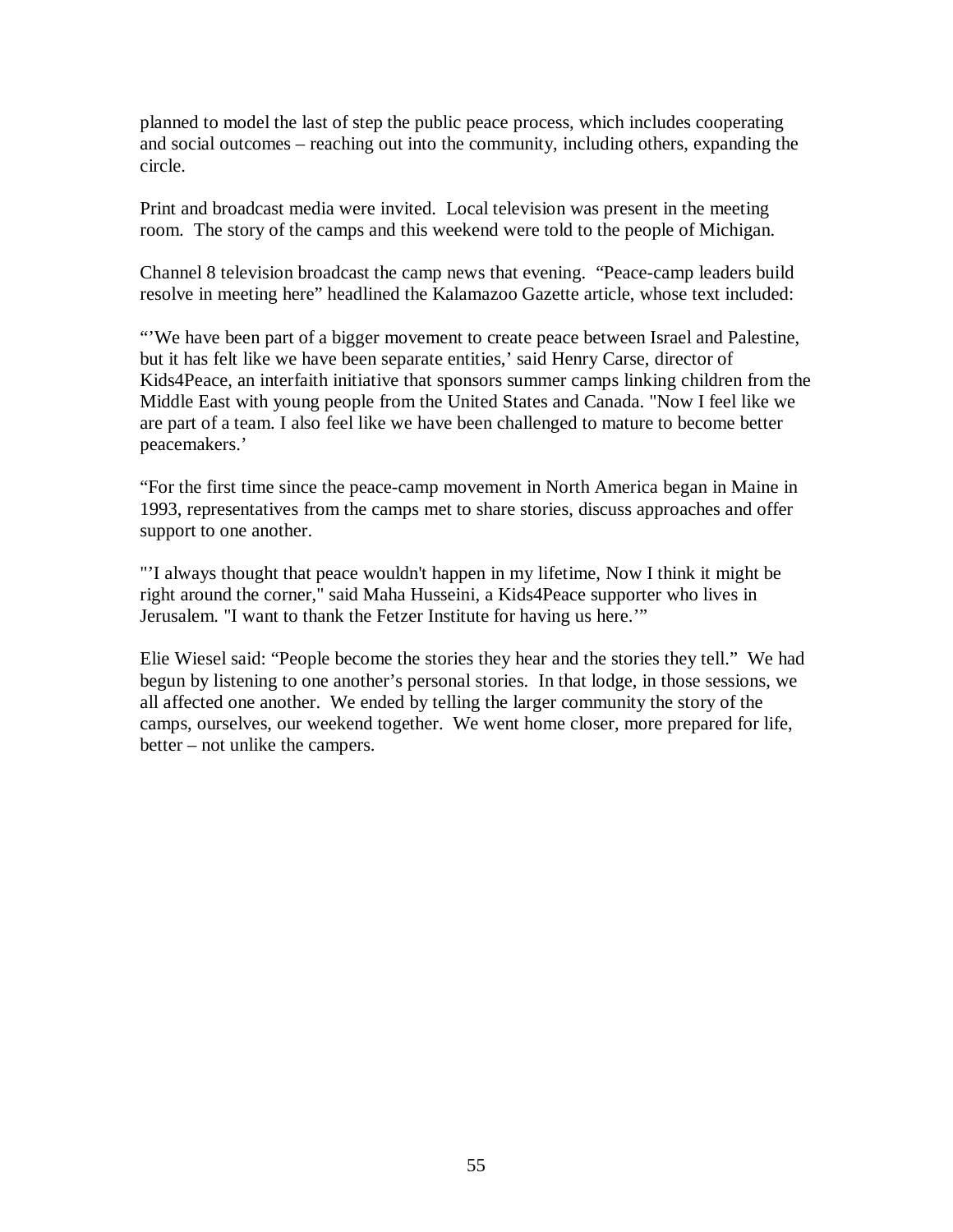# **EXAMPLE CAMP OUTCOME: JOINT STATEMENT**

*This document was prepared by the participants of Peace Camp Canada 2004, on their own initiative. It was signed by all 20 participants.* 

#### **The Palestinians:**

 After all we have been through, we would like to share our thoughts for the sake of the friendships that have been planted in our hearts in the past ten days.

We will never forget a single moment that we spent here or those wonderful people that we met. We thought at the beginning that the Israelis did not want peace – but we were wrong. And now, we promise to continue this path of friendship, peace and harmony by keeping in touch with you all. We promise to work together for keeping the same goal we came all the way to Canada to achieve – to understand the other side, and to listen to them and also to share our opinions.

 Peace Camp Canada showed us that these goals can be reached. We understand your points of view, and we will always look for the truth before even thinking of judging people... and remember that we are all human beings despite the differences in our race, religion, and beliefs.

We used to believe that peace is something that is far away, that we cannot achieve, but now we would like to say that peace is the ability to communicate with others. We understand that we all have a right as human beings to exist and have an identity in an independent, free country.

 We will share our lessons as Palestinians with our own society and encourage others to live and be a part of this experience.

#### **The Israelis:**

 We, the Israeli delegates are proud and fortunate to be here with you at the first Peace Camp Canada. Our views have changed and developed and we hereby pronounce our obligations to you and to Peace Camp Canada.

 We believe that the Palestinian people have the right for their independent country in Palestine, and this belief grew stronger and deeper throughout our days in Peace Camp Canada.

 We will do our best to help others see and feel what we have seen and felt. For us, Peace camp Canada does not end after 10 days, rather the real challenge is to make our friendships last and keep promoting peace back home. We commit ourselves to help as much as we can to make sure others can experience what we have.

During our discussions, as heated as they were, we Palestinians and Israelis together have managed to stay calm and listen to the other side. We will do our best not to be blinded by anger and events when we return to Israel, and always try to see the full picture. We each oblige ourselves when in the army to always act in a humane manner as our conscience dictates to us.

You are all our friends and we are privileged to have shared this experience with you.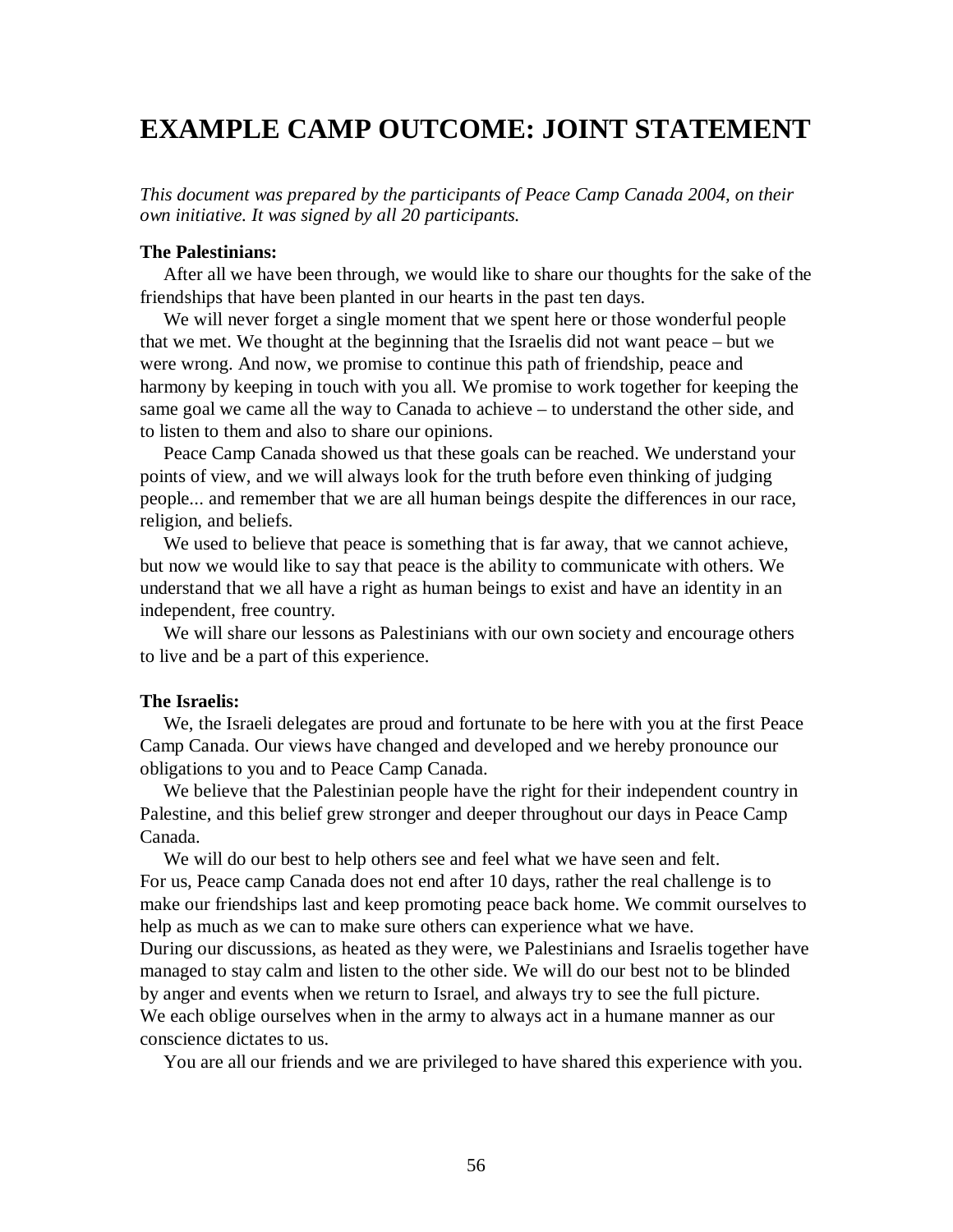# **THE PROCESS: INTERVIEW OF A FACILITATOR**

 *Melodye Feldman is the executive director of Seeking Common Ground, the organization that supports two different programs. Building Bridges for Peace is the first, and Face to Face, Faith to Faith is the second.* 

 *Melodye is a social worker by background. Before starting Building Bridges for Peace she worked with battered women. Melodye has been working in this field for over a decade, and therefore has a wealth of experience in what works and what doesn't. She is one of the most experienced Middle East camp conveners in the world. An interview with her follows.* 

From her work with battered women, Melodye wanted to develop a program that was pro-active. Additionally, she "saw the power in bringing people together to create community" out of people with opposing views. The Middle East became her area of focus because she had spent a lot of time there.

She envisioned a program where teenage girls would build relationships with each other. They would learn how to listen and dialogue with each other, while training to be leaders.

"I call my work pre-conflict management," said Melodye. "There is conflict management, and mediation, but I call this pre-conflict management because of the group I'm working with. I believe that we're in the first stage of the process of having to build a relationship with each other."

These programs combine structured workshops with living, eating, and having fun together, all with the main goal of allowing the girls to get to know each other as individuals. Melodye was coming from a social work model. When she began, she had to think about why she was doing it in the first place. Only then, could she begin to think about methodology.

Melodye wanted a small program, to create intimacy. From the outset, she envisioned the summer program as phase I, realizing that without follow-up programming once the girls returned home, all that they gained that summer would be lost.

"The summer is for getting to know each other and building relationships. Having built these relationships and formed a group identity, the follow-up is going back to our countries, and looking at these issues intra-country and the other is inter-group, meaning the issues in their community."

At Building Bridges, the girls come from three distinct groups: Israeli Jews, Palestinians from the West Bank and Gaza, and Palestinians with Israeli citizenship. There are also Americans, both Jews and non-Jews.

Melodye explained that she chose to have only teen women after talking to Israelis and Palestinians in the Middle East.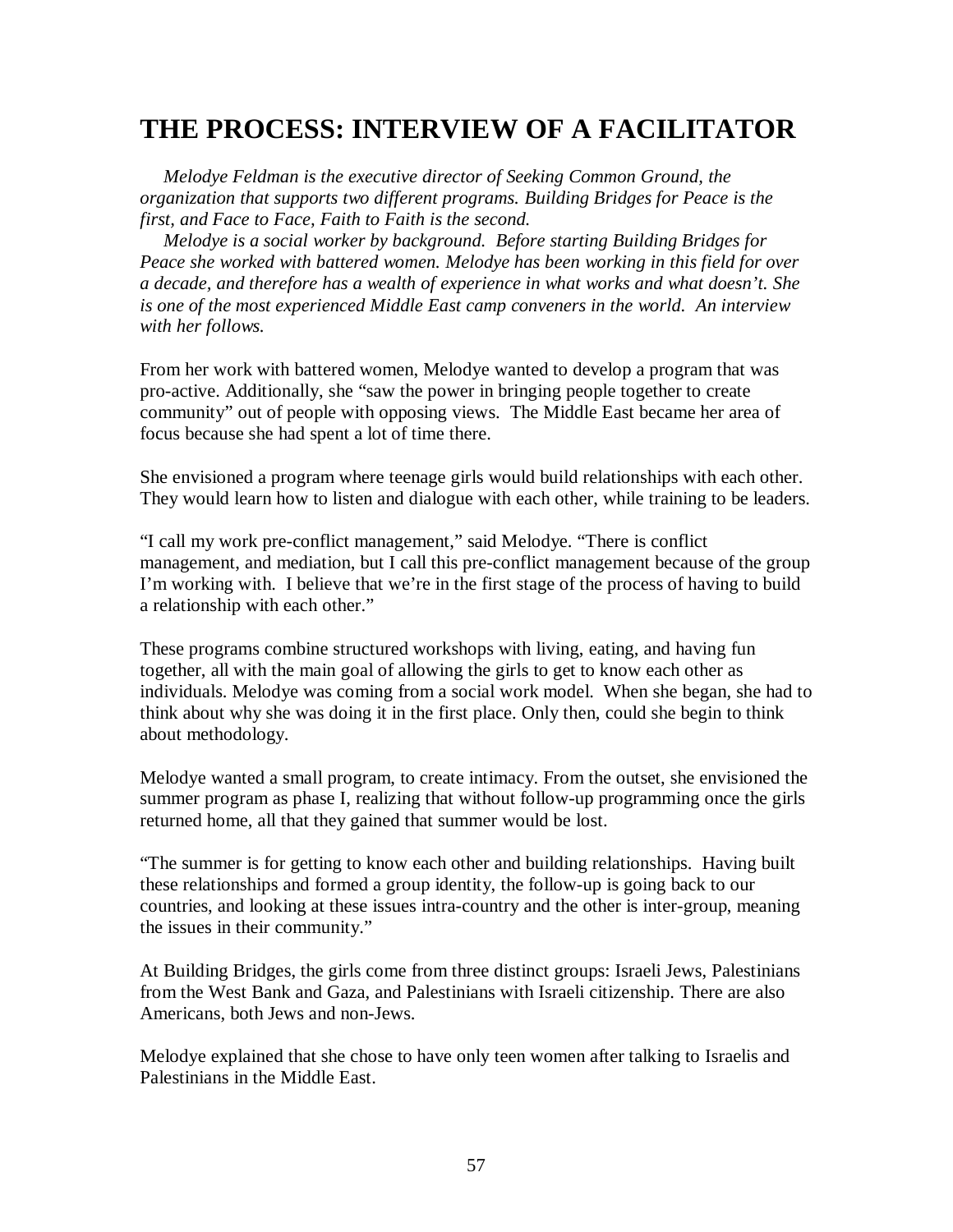"You've got to involve the community you're going into," said Melodye. "I was an outsider as an American, and I'm not just doing this for me. I asked questions about what they need."

The people Melodye met with told her that there was lack in leadership programs for young women.

While some have criticized her for this, saying that men are the ones who are creating all of the problems, Melodye was told that women need to be involved in the process as well, especially in building a more democratic Palestinian state.

Additionally, she said, "there were some leadership programs for men and women, and more men were showing up. For women, part of it is the culture, and part of it is intimidation."

Also, some parents are more comfortable sending their daughters if they know the program is for only young women.

"This also gives them the ability to learn self-confidence and self-esteem, then later to feel more comfortable working with men."

Melodye has discovered that the techniques she uses with Building Bridges for Peace are transferable to her other program which young men attend as well.

The follow-up program is for leadership and training. "Bringing people together on an ongoing basis reinforces what they've learned," said Melodye.

Financially, it was impossible to bring every participant back. So in the leadership and training program, the girls recommit to meeting for another year.

"Once you teach someone to be a leader, it makes sense to allow them to lead," said Melodye. "So we started hiring them as staff."

She doesn't believe that one has to go through the program to fully empathize. However, when it comes to leadership training, it is additive and helpful to give someone the ability to teach what she's learned.

In the beginning, Melodye had a lot of college students staffing the program, but now 98 percent of staff members are past participants. The staff-to-participant ratio is almost 1 to 2 – 20 staff members for about 40 girls.

These days there are more Palestinian returnees than Israelis, for a simple reason: most Israelis go into the army. "We lose them for a number of years," said Melodye.

There is a positive side of this. The Palestinians were more leery of the program, and now they are less so.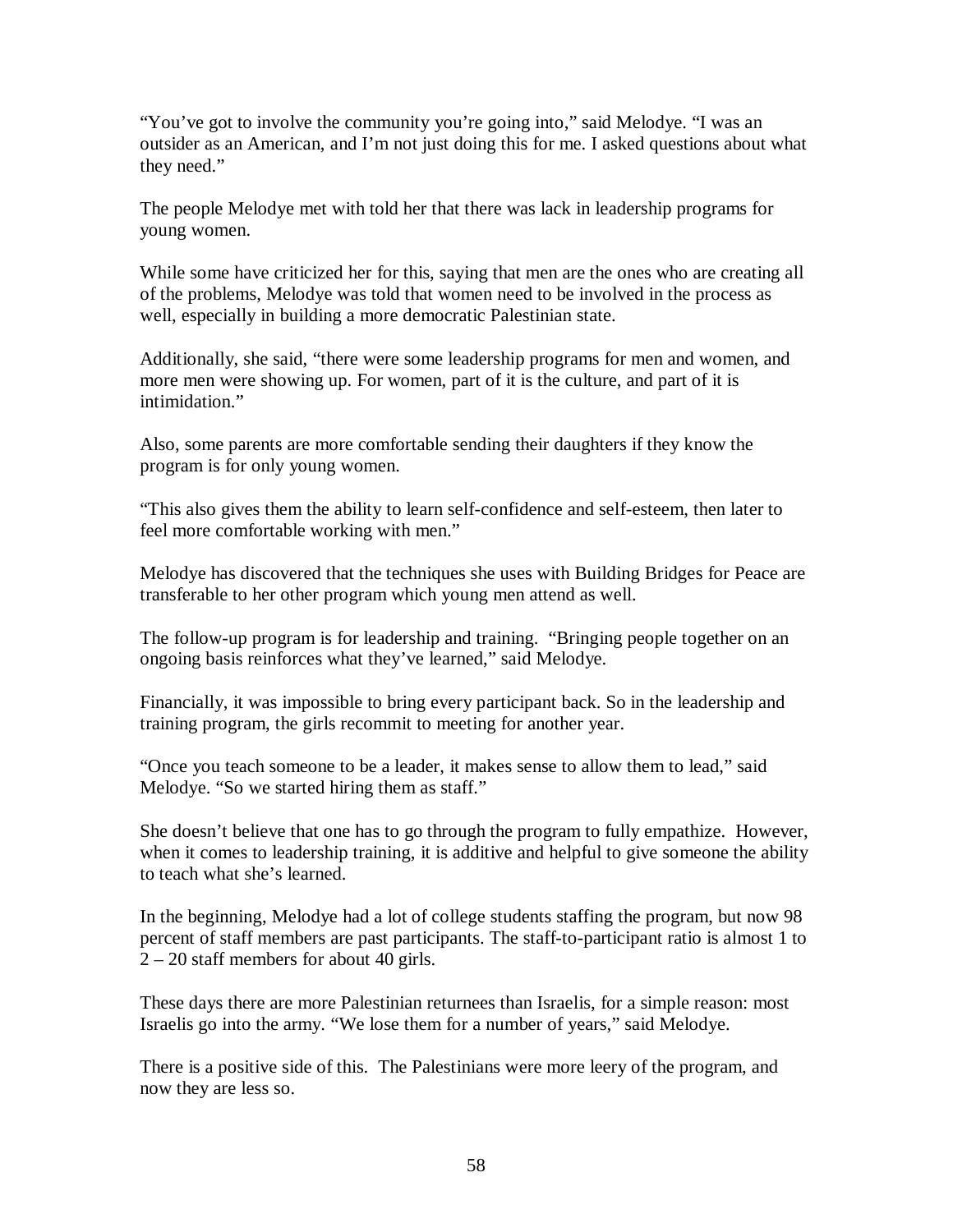When the girls first arrive in the United States, they don't go immediately to camp. They stay with families for a few days. This is for a number of reasons, Melodye said. One, they simply need to get used to the altitude of Denver. Also, most of them have their own stereotypes about Americans, and it's a good way to get them challenging their own preconceptions right away.

An early orientation exercise asks the girls what their fears and challenges are. They are also asked "What responsibility will you take in your learning while you're here?"

The girls are divided into integrated groups. "That gives them the opportunity to hear that they're not the only one who wants to leave, or is terrified," said Melodye. They are also asked what they are most afraid of.

They are told that their learning process is their own responsibility. "We say that it's not only the staff teaching you, but you have to take some responsibility for your own learning," she said.

In another exercise, the girls team up with a buddy who is not from their own ethnic group. They take turns tracing each other's outline on butcher paper on the floor. Parts of their outlines intersect each other. They then fill in the outlines with qualities about themselves, and in the section that overlaps, they fill in the characteristics they have in common.

"We ask them questions like 'What do you in your spare time?' 'What's important to you?'"

"This is a way to enter them into dialogue with each other, without being too threatening to begin with," said Melodye. "It's a way to see how they come together on matters that have meaning for them."

Inevitably, the girls are surprised to learn what they have in common with someone from the other side.

Before going to camp, they also do a day-long ropes course. It's good for team-building, and serves as both a group challenge and a personal challenge.

"This is a metaphor for our philosophy – it's a challenge by choice," said Melodye. And they are able "to see how far they will go, whether they will stop or go further."

Then, they go to camp. Even at this point, many of the girls who have begun to befriend the "other" are surprised to learn that they will be rooming with the "other" as well.

The program begins every morning with what Melodye calls a "peace pole." She stressed that it is important to have recreational time in between the workshops. The workshops can be tense, she said, and it is a good exercise to reduce that tension with recreation before the next phase of the day.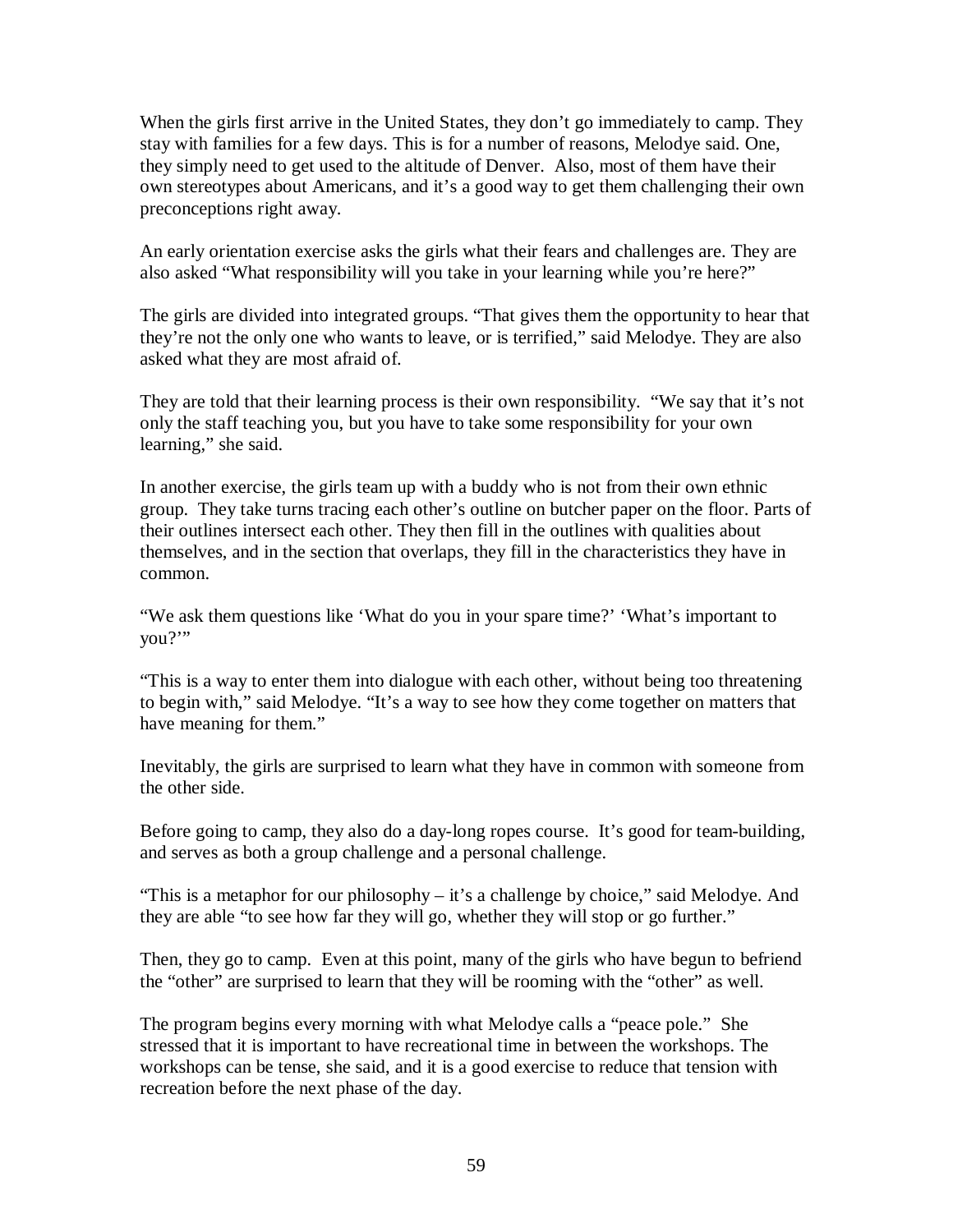Additionally, she is a stickler for time. Just as a therapy session lasts only 50 minutes, sessions must end on time, even if things are left unresolved.

Melodye emphasized that in any activity where the girls must partner up, she allows them to select their partners themselves, but insists that they pair up with someone who is an "other."

"I'm encouraging them to make the decision as to how far out they want to go," she said.

"We also talk about stretching yourself, feeling comfortable and being uncomfortable. I tell them that this is a two-week program, and you may not have this opportunity again. This is a safe environment to explore and experience, and we're always going to ask you to stretch more than you're comfortable with."

In the beginning the work is on identity politics. "We're trying to instill in them where we come from with our perspectives, without attaching value judgments, but understanding why identity plays such an important role," said Melodye.

The girls are asked how they identify themselves. In a workshop on identity, the girls are asked to write their names in the middle of a circle they draw. In smaller circles around the first one, they are asked to write adjectives that describe themselves. Then, they pair up with someone who is an "other" and talk about what they wrote.

Over the years, Melodye has seen that it is the Palestinians who are most likely to identify themselves as Palestinian first, while to the others nationality is less important.

"The other kids identify more with a variety of adjectives, and this is important because it helps the groups understand each other," she said. "We also ask them to talk about their names, and where they derive from."

By doing this, she said, it helps the girls put a name to a face, and it helps them move away from objectifying the enemy. They see that person as someone more than just an object.

The identity discussion is always interesting, Melodye said, especially since at one time Palestinians didn't have Palestinian passports. Now they do, but the East Jerusalem residents still don't have them.

Great emphasis is placed on communication skills in the beginning, she said. The girls need to know how to listen to one another.

"The girls already want to start talking about the issues," said Melodye. "We don't tell them they can't, but they get impatient. So we bring them together and let them."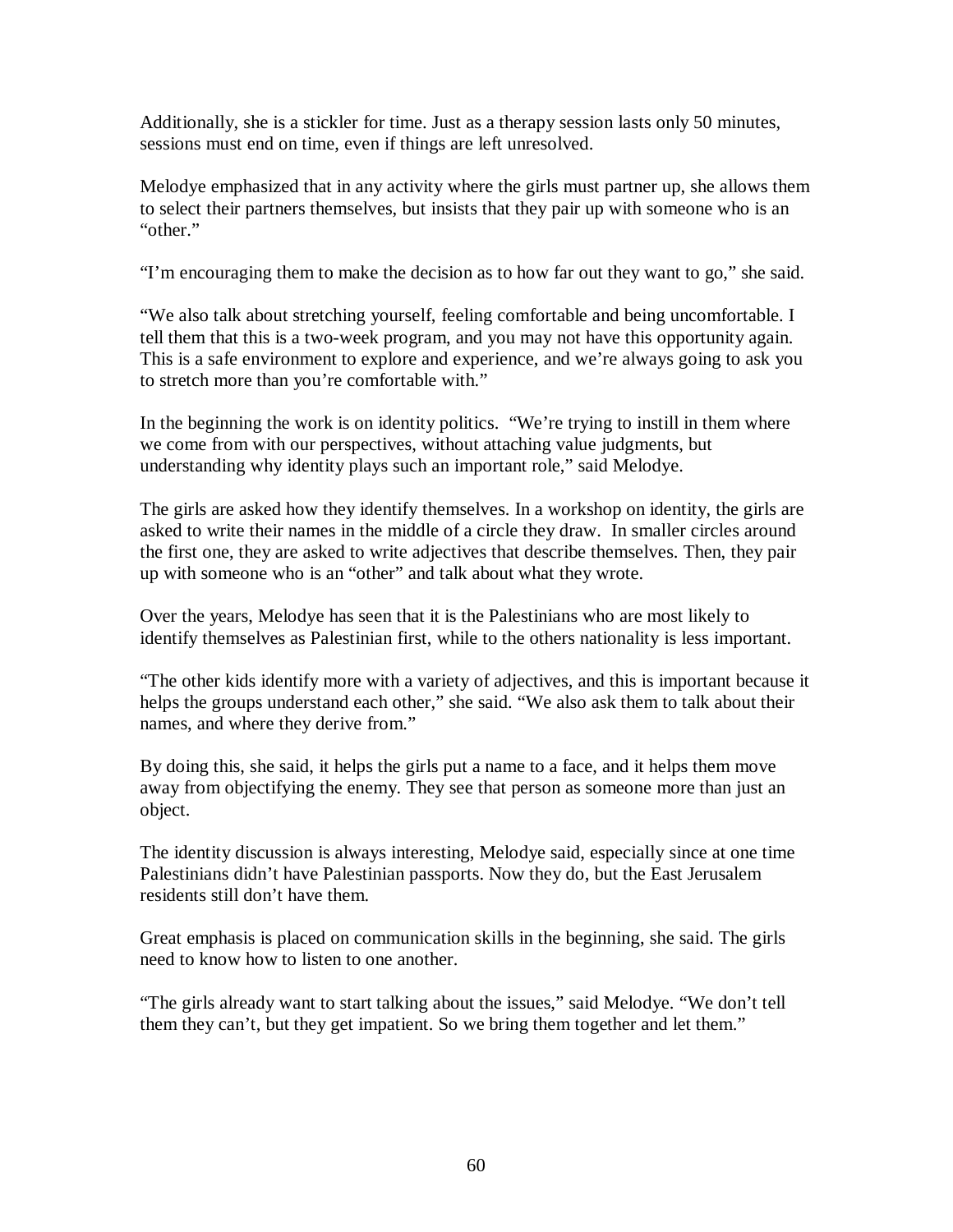Melodye explained how a usual dynamic can be expected. Once the girls are told they can discuss the difficult issues, they are quiet at first, but then the silence quickly evolves into a shouting match.

"What we're trying to show them is that they don't have skills to listen, and this frustrates them even more," she said.

Shortly after, the staff leads the girls in an exercise done with paper bags. The bags are taped against a wall, with "trigger" words attached to them, like "settler, Zionist, terrorist." The girls anonymously write their associations with each word on slips of paper, and drop them in the bags. Then butcher paper is put on the wall, and all the responses are written out on the paper. The girls are then allowed to see what their peers have written, without knowing who said what.

"This becomes very negative, very fast," said Melodye. The girls are made to discuss the issues again, and they still don't have the skills.

Melodye explained how in between these difficult workshops is a lot of time where the girls do art projects and physical activity, and have free time and recreation. She is a stickler for time, she said, just as a therapist always ends a session right on the dot.

"We need for that tension to be there," she said. "Plus, much of the learning really takes place outside of these formal groups, when they're together and do something else. We could be in session all day, but that's not where the true breakthroughs will happen."

To get the girls talking, another experience involves each group making a timeline of its own history. "We say to them they can start wherever they want historically, and go to wherever they want."

This exercise helps the girls in a visual sense to see the history of the other side. The girls often don't know their own histories so well, and forget important dates. They also argue with each other over when certain events happened.

Melodye recalled one summer when two girls had people they knew who died in the same bombing of a Haifa restaurant. That restaurant was known as friendly to both Arabs and Jews who ate there regularly. In that tragedy, both campers, a Jew and an Arab, had lost somebody close to them.

The girls usually continue to ask the staff when they can really talk. Melodye explains that they still need to learn to listen properly, but that they are free to talk about whatever they want, whenever they want.

They often get frustrated through the listening exercises. "What they really want is a showcase to really 'show the other' how much 'you've hurt me,' and I won't buy into that," said Melodye.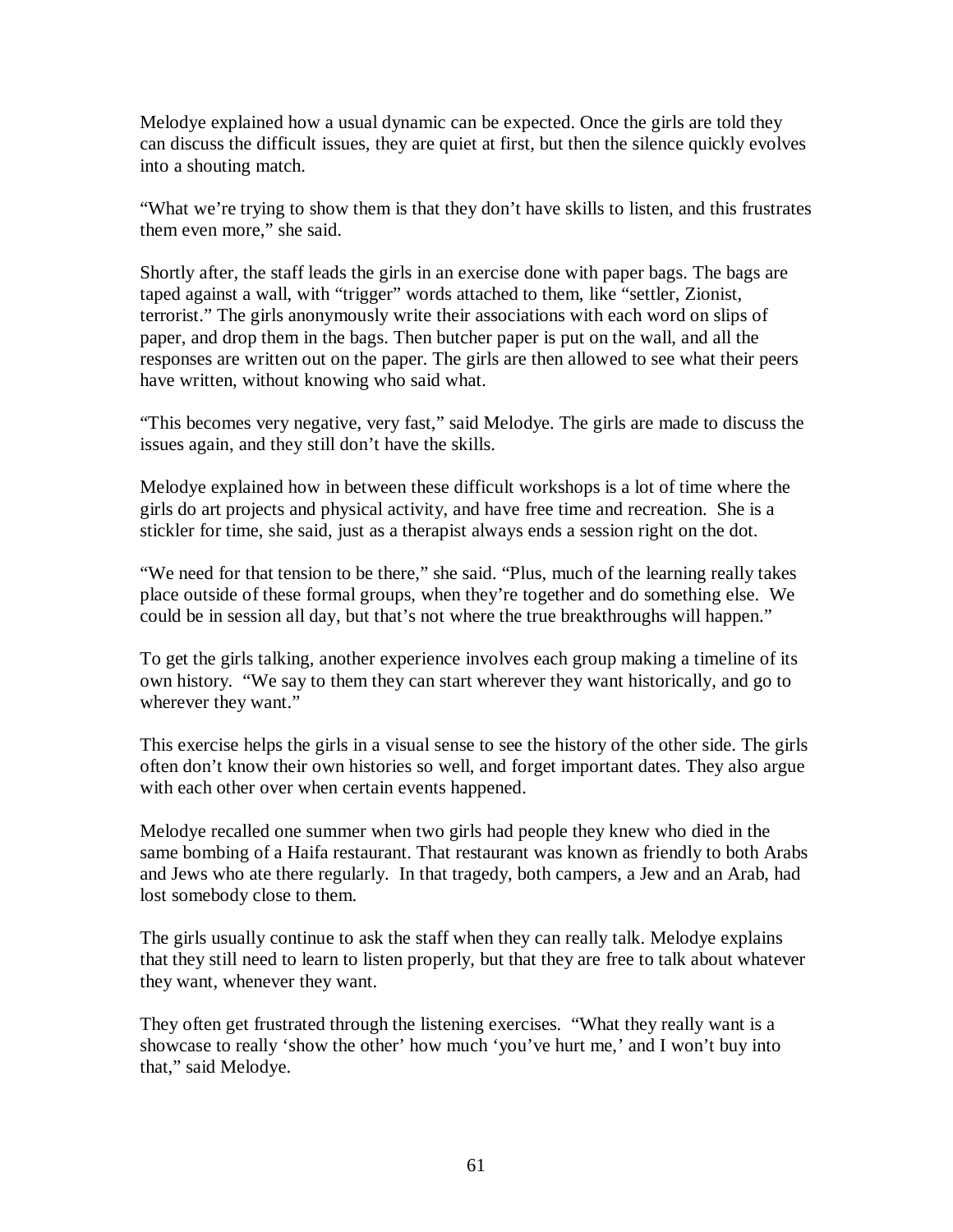Melodye leads the teen women through discussions about gender, and does exercises that unite them as women. Too, they watch films on the conflict, to trigger interaction.

There's also an experience about power, which proves to be dramatic because the Palestinians come in with the mindset that if they were in the position of power, they wouldn't oppress others as they are oppressed. Yet, given the opportunity, some of them take to that role very easily.

A big breakthrough commonly happens, but at a different point every summer, Melodye explained. There always comes a point, she said, when the majority of the girls are really ready, but some are holding back. There are those who the staff can see as the leaders, and the others tend to follow.

Melodye and the staff are always watching the girls, to see where they are in their own process. "My staff and I are always reevaluating the participants, and there must be some fluidity in the programming," she said. "It's a delicate balance. As a therapist, I go into it with what I'd like to see happen with the client, but I don't have a whole lot of say over that. I have to see where the client is, and where they might be ready and not ready to expose more of themselves."

Melodye described last summer (2004) when she had a group of girls that was noticeably more difficult than in years prior. "I was finding myself angry at some of the participants, and my staff was kind of lethargic," she said. "At a certain point, we agreed that 'something's not right here. We need to figure this out.'"

The staff meets on a daily basis, so finally, Melodye asked her staff to figure out together what was preventing the breakthrough from happening.

"If we're stuck, the kids are stuck, and we're reflecting what they're going through," she said. "So we had a meeting to talk about what was going on for us."

The staff shared their own frustrations, and had a good cry together. They acknowledged that they had to work harder, and at the same time, have more fun together. And then slowly, they started noticing a shift in the participants, as well.

"The shift occurs at different times," she said. "Sometimes, it's the night before the kids are going home. Sometimes it happens within five or six days. That summer, it happened three days before they went home. At a certain point, the girls no longer are asking permission to talk, they're just doing it. And at a certain time, they start to speak up and take more ownership."

Toward the end of camp, they have a night of silence, where they have a ritual after dinner, to guide them into being silent, and they don't speak until the following morning after breakfast. The idea is to get them to reflect about what it's going to be like for them once they go home.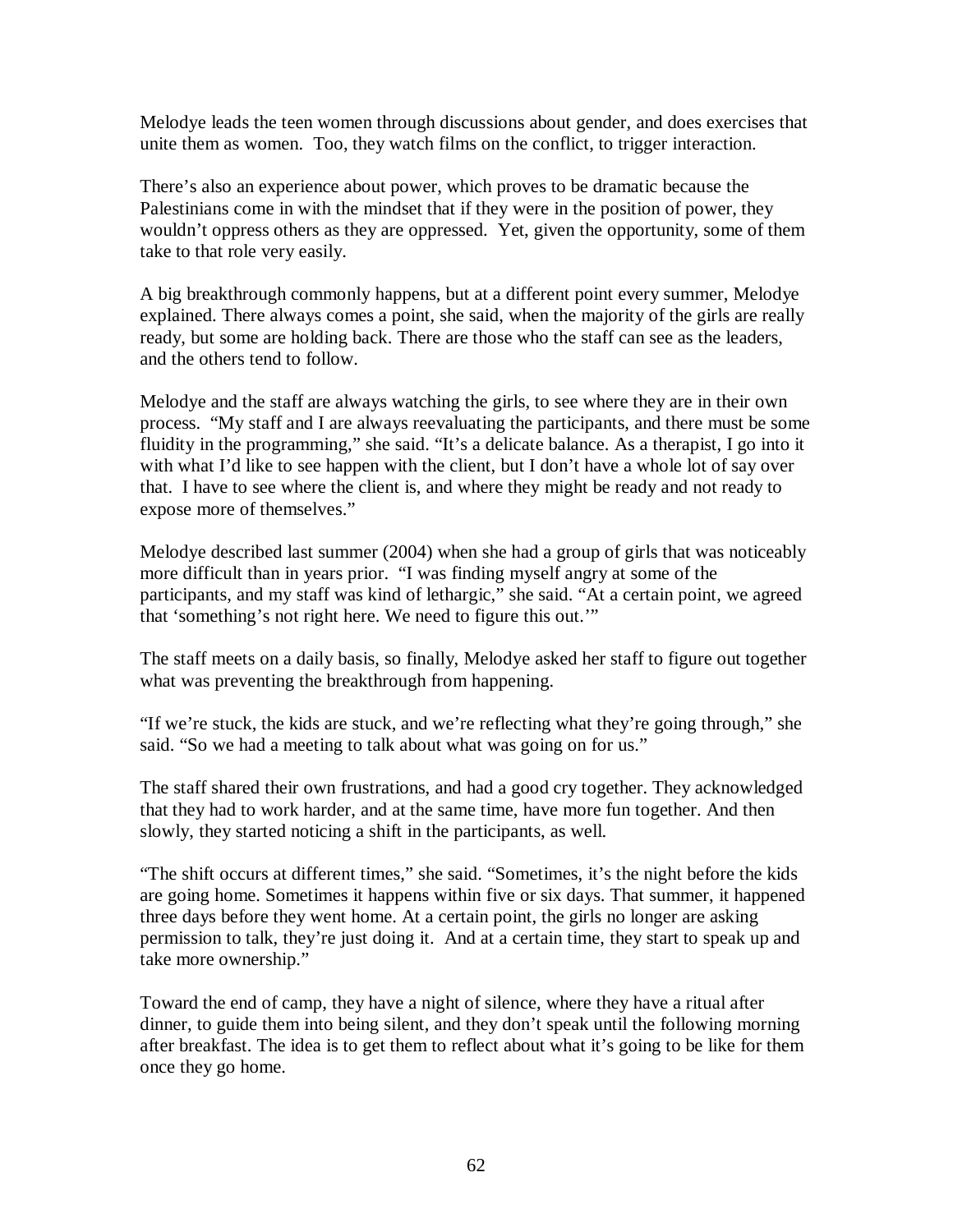The silence is broken with an exercise that Melodye calls "Heart to Heart," in which each girl is partnered with another who is not of her nationality.

"These kids have probably never physically touched each other," said Melodye. "They come with images of the other as aliens or monsters."

The girls are asked to find someone they don't know well in the group, someone they consider "other." It may even be someone they were afraid of, or still are afraid of. They are told to look at one another. And then, they are told to ask permission, and then find the pulse on one another's wrists. Then they do the same with the artery in their necks. Then they place their hands on the other's breastbone to feel their hearts, while they continue to look at each other.

"This can be very powerful, because they've never touched their enemy, and they realize that 'she feels like me,'" said Melodye.

Then they start talking about what it will be like when they go home.

At some point, Melodye said, she needs to give the girls what she calls the "Melodye speech." She tells them that they're not working hard enough.

"I tell them: 'This is your opportunity and you're letting it go by.' We get into the statistics of how many people have died on each side. 'Is this what you want for your family?"

Melodye tells the girls to work harder. She explains the follow-up program, and how they will attend a retreat and have to be responsible for continuing to stay involved.

As for the breakthrough, Melodye said she can never ensure that it's going to happen. Commonly the staff, themselves past participants, are much better than she at evaluating where the individual participants are in the process. They'll often tell Melodye which participants may be saying what the staff wants to hear, but inside, has not made the shift.

"As the practitioner, I have to be vigilant and aware as to whether a breakthrough has happened or not, and what more is needed in the absence of change. It has never not happened, but sometimes with certain individuals it doesn't appear in the form one expects."

Melodye recognizes that she doesn't have the ultimate power to ensure that each girl will go through that transformation. And she also recognizes that some girls may not experience it while at camp. The inner change may take months to take root, or the young woman may change years later. "The way I see it, they're learning something while they're here, but it could be months or years before they really make this change," she said.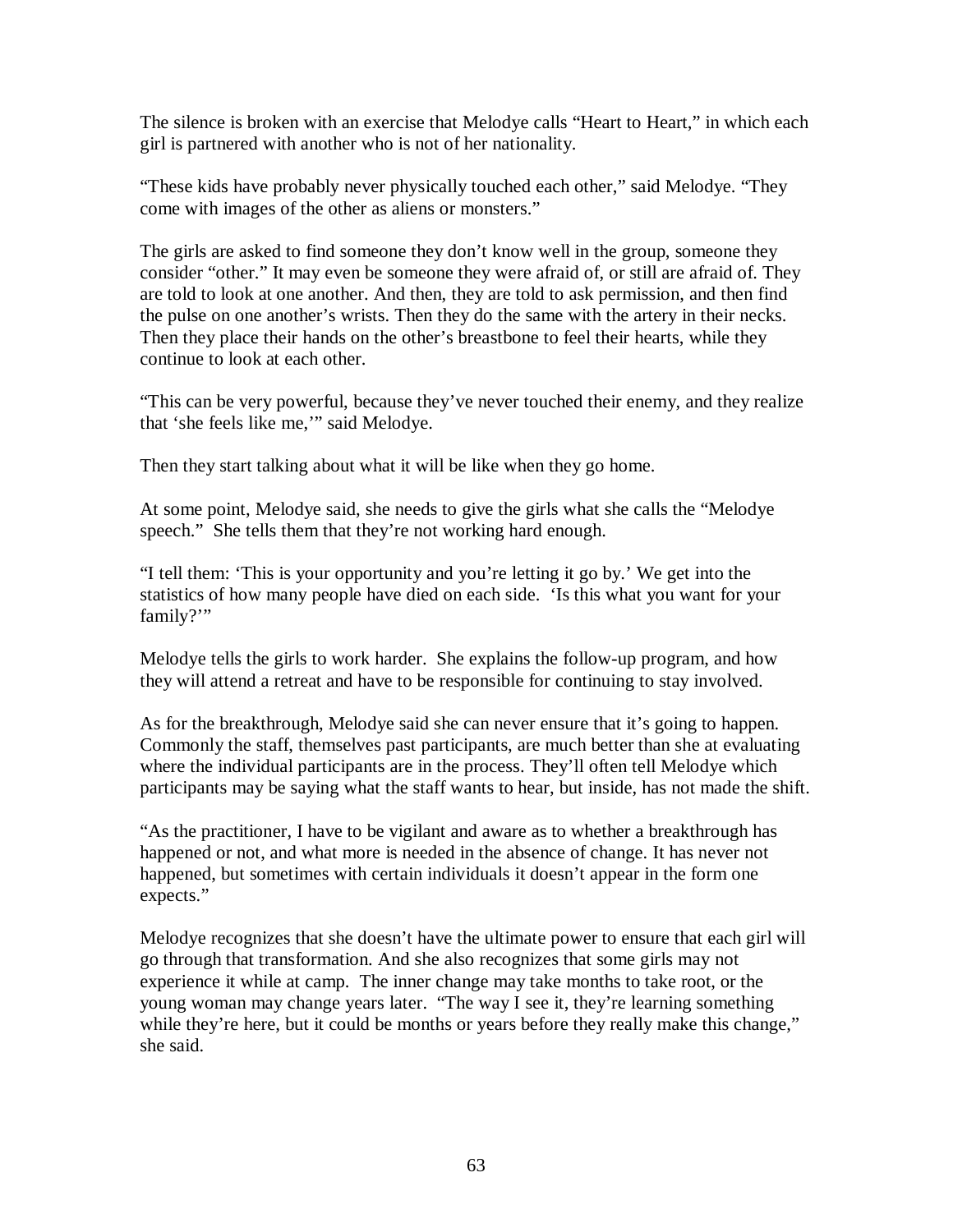Melodye shared a stunning story about a past participant, an Israeli Palestinian, who seemed to authentically connect with the staff and her fellow participants. At the end of the summer, a brunch was arranged for many of the program's funders and supporters.

Melodye chose the Arab girl to speak about her experiences. In front of the large crowd of camp supporters, she fell back on her old rhetoric.

She called the camp a "sham" and said that Melodye was a racist. She said the staff treated the participants like the Nazis treated the Jews.

Melodye was shocked. "It was a defining moment for me as a practitioner, because I realized that I just don't have the power over these kids. They are individuals and their own people, and I just don't have that power over them. It was a great learning experience for me."

Melodye went over and hugged this girl, and thanked her for her comments. She also thought that this was the end of the program, that these funders would never give her money again.

But rather, the opposite happened.

"The next day I got all these phone calls," Melodye said. "People said 'What a fantastic program, and the fact that she could say this out loud in front of all these people. You must be doing something right, because it proved wrong where she said they weren't allowed to be themselves and express their feelings."

Yet, the staff remained upset. The girl went home, and Melodye did not hear from her for several years. But then she heard through the grapevine that the young woman was doing peace work within her community.

Then, Melodye heard from a peace organization in Jerusalem where the woman was applying to work. She had put Melodye as a reference. Melodye called her up and they had a great conversation. But Melodye had to ask her why she said those things all those years ago.

"I told her, 'I want to take you back and remind you of those things you said, not because I want to embarrass you and because I'm upset, but because I want to ask you what led you to where you are now.'"

This woman, now in her mid-20s, told Melodye that she was young and very angry at that time. While Melodye can't remember her exact words, her explanation was something like the following: "This program was the first place that allowed me to express my anger and my feelings. And when I had the opportunity to thank you, instead I trashed you and the program. I did it because I was scared of all the feelings I was having. My whole life, I was told to hate Jews, and experienced a lot of discrimination. And in that group, I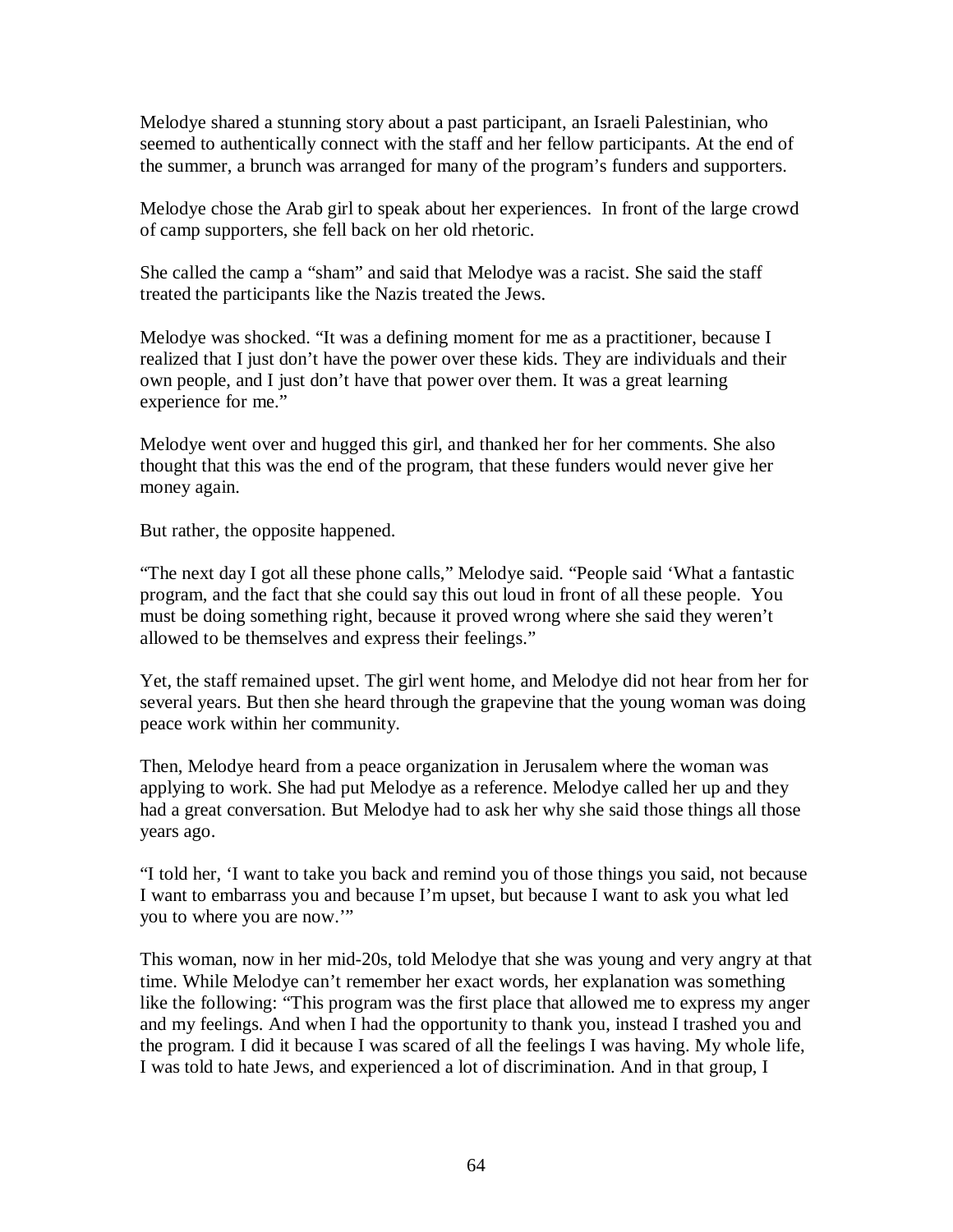didn't experience any of it. I needed to assimilate it, and I needed to make you angry with me."

The young Israeli-Palestinian was awarded a scholarship to go abroad for college, but she decided to stay in Israel and attend Hebrew University. She said: "At a certain point, I recognized that I had to take responsibility. Not only the Jewish-Israelis were wrong, but people were wrong in my own community as well. We had to change things, too, and changing things meant I had to stay in my community. I needed to have a little more maturity to see all of that."

Melodye warned that there has to be a "consciousness on the part of the practitioner to understand human behavior. I approach it from this psychological, social perspective. There are so many layers of complexity, and so many points of positive change, that it's not so easy to see it all, as we are making our friendships."

When peace comes to the region, Melodye believes that the girls who have gone through her program will be leading the way as the peacemakers. "These are the kids who will have something to remember that was positive about the 'other,' and be able to make these friendships last. I really believe that."

Melodye also stated that it is vital that practitioners continue to educate themselves on the conflict and stay neutral – for both – and not take sides in the conflict.

"I have serious concerns with groups that take sides," she said. There are too many groups out there that call themselves peacemakers that are more pro-one side than the other," she said.

"I have to center myself. My job is to listen to the stories of both sides and bring them together."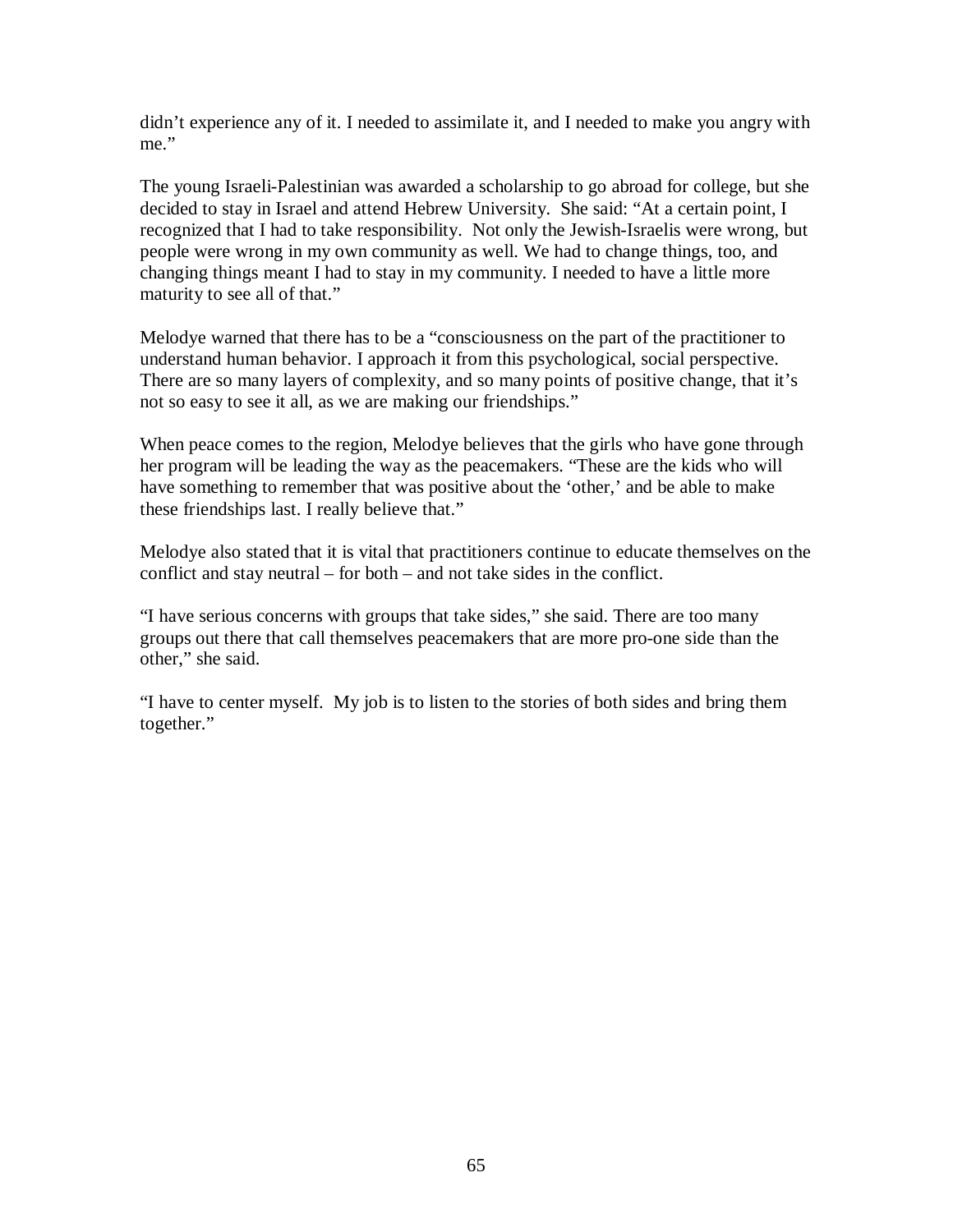# **PHOTOGRAPHS**







 $\overline{\phantom{a}}$ 









We explored our personal motivations, in groups of fours or fives.

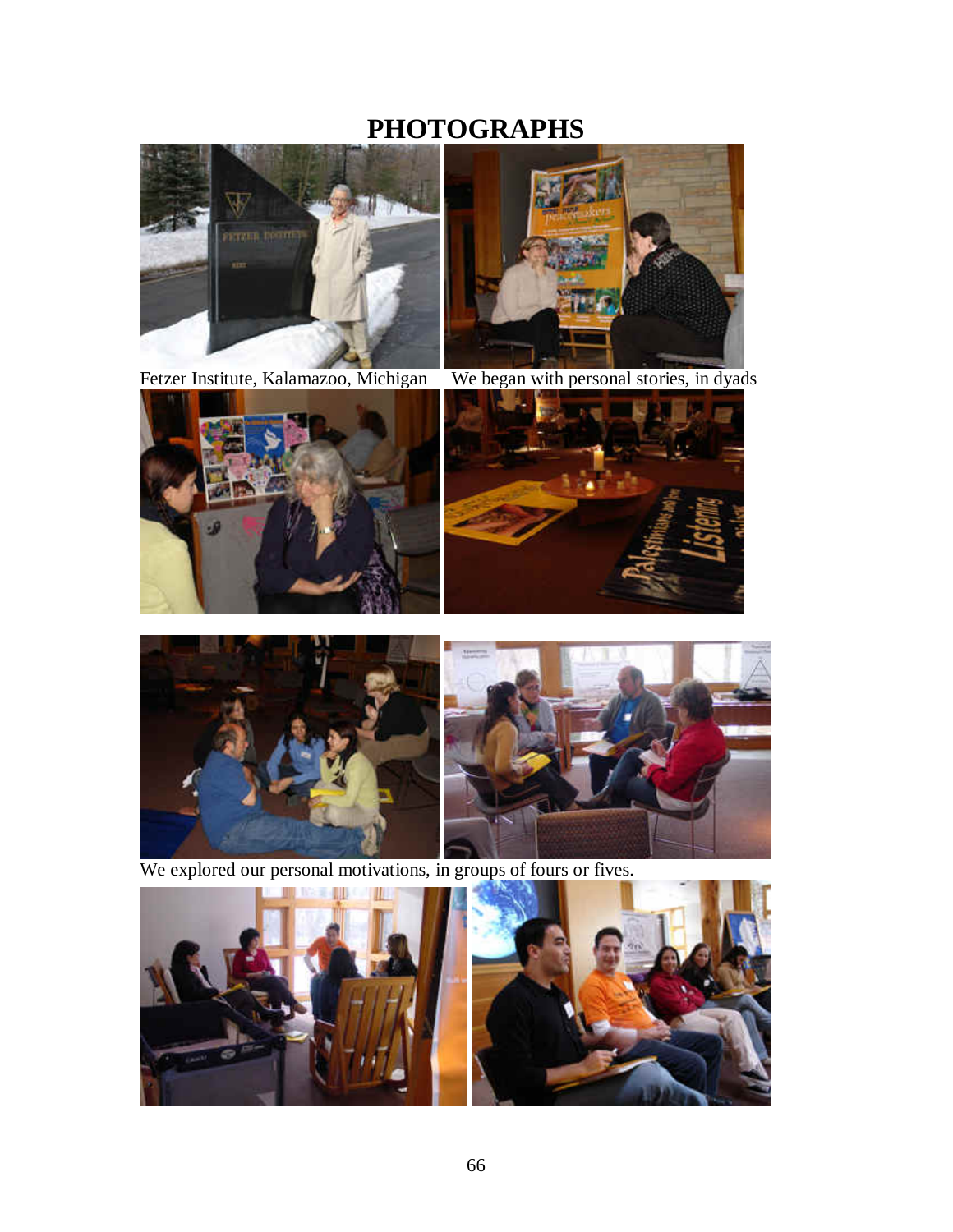

Returning to the large group, we assimilated what we were discovering together.





Mealtime – more learning and bonding.





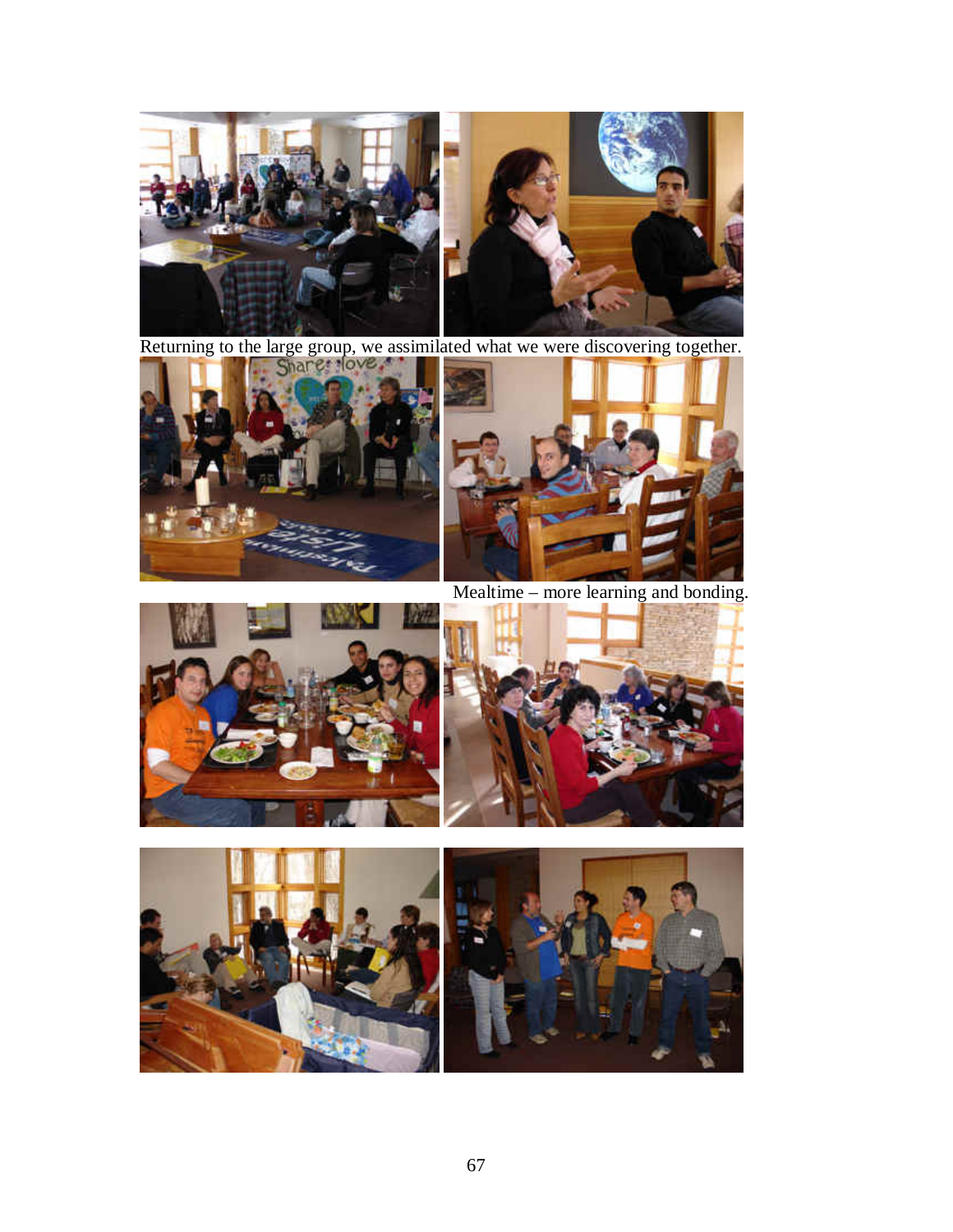

More inspiration, spontaneity, and socializing.











Growing closer. The Palestinians read their poetry.





Alexandra Wall documented the weekend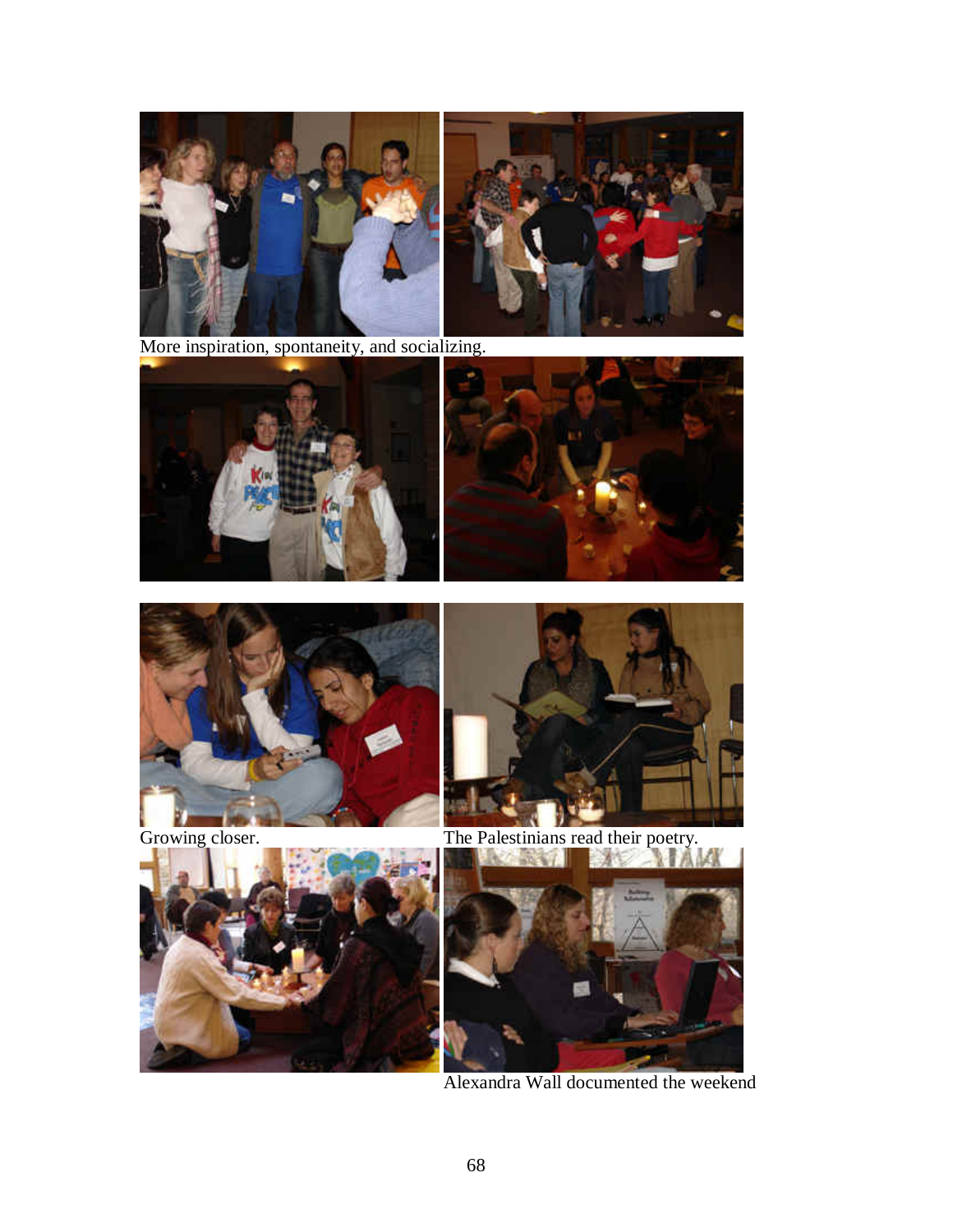

Sharing collective joy and inventing the future.





Moments to ponder what matters. Off to Western Michigan U. for inspiration.





Program Director Eric Nelson and President Tom Beech of our host Fetzer Institute.



At "The Children of Abraham Project" with a sold-out Kalamazoo audience of 500.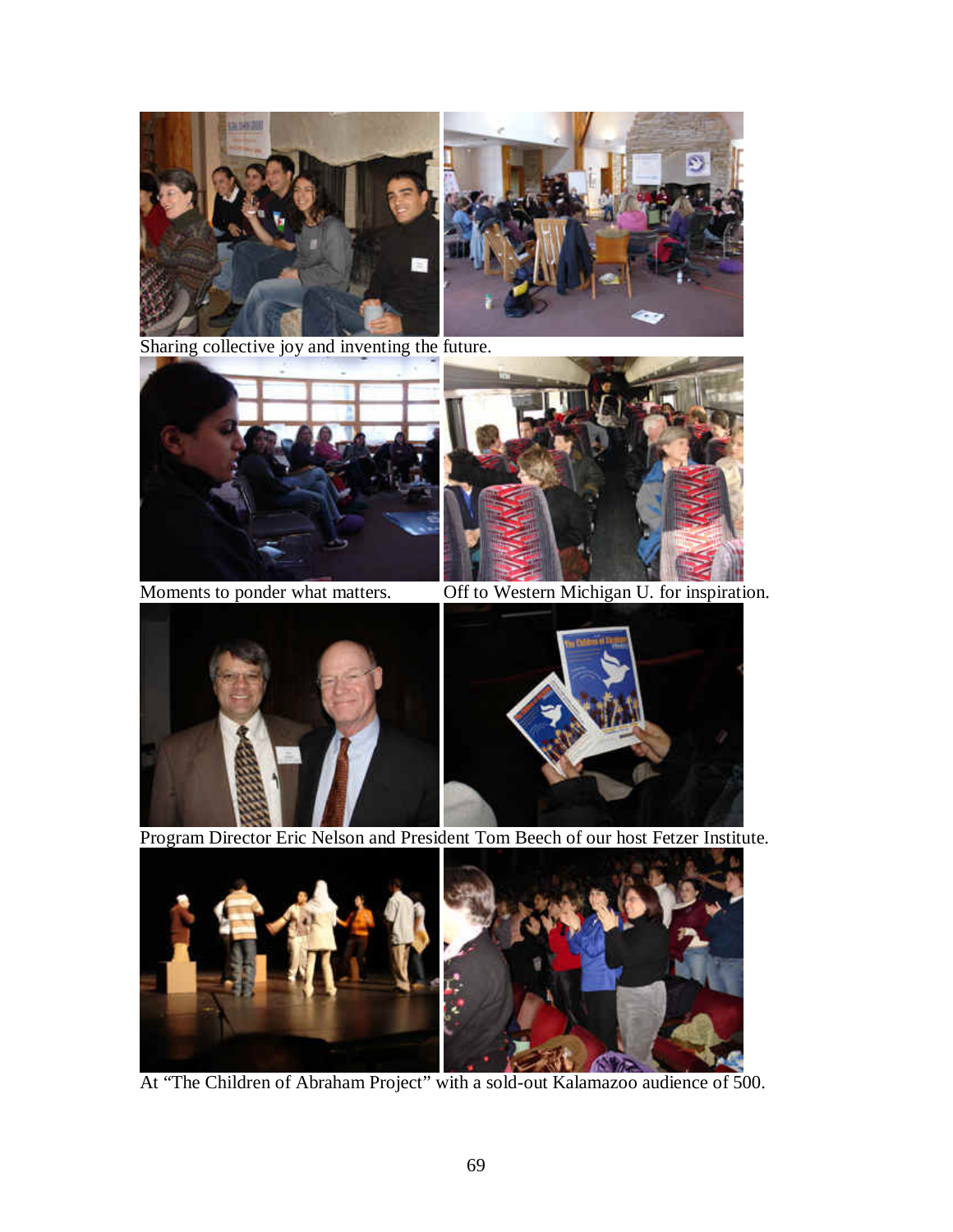

Deep exploration always included joy and ceremony.





Maya, 4-month-old daughter of Reena Lazar from "Peace It Together" in British Columbia, Canada, was at nearly every meeting. She reminded us of our purpose.



TV and press reporters attended our last meeting, before we left after a fruitful weekend.